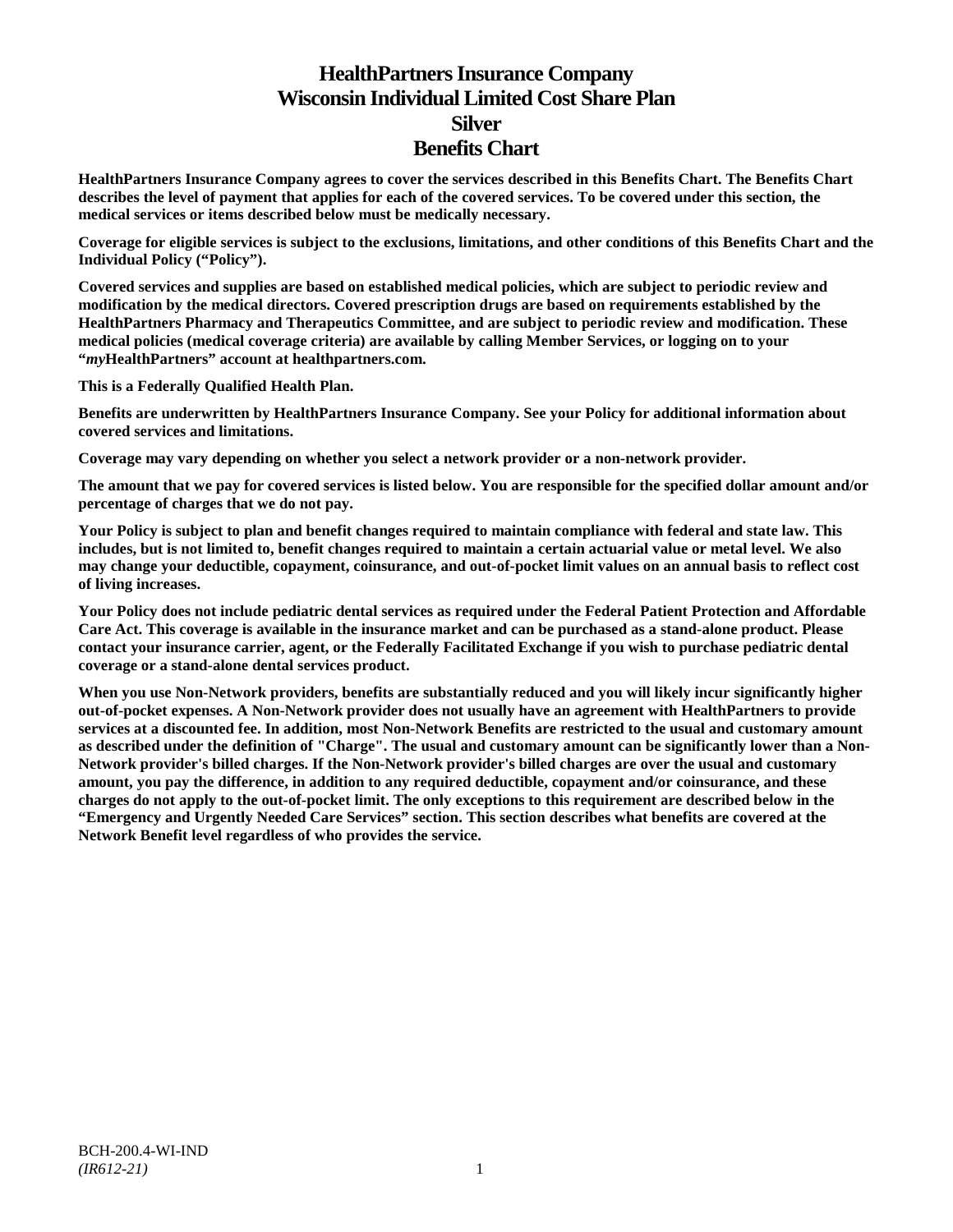# **These definitions apply to the Benefits Chart. They also apply to your Policy.**

| <b>Biosimilar Drug:</b> | A prescription drug, approved by the Food and Drug Administration (FDA), that the FDA has<br>determined is biosimilar to and interchangeable with a biological brand name drug. Biosimilar<br>drugs are not considered generic drugs and are not covered under the generic drug benefit.                                                                                                                                                                                                                                                                                                                                     |
|-------------------------|------------------------------------------------------------------------------------------------------------------------------------------------------------------------------------------------------------------------------------------------------------------------------------------------------------------------------------------------------------------------------------------------------------------------------------------------------------------------------------------------------------------------------------------------------------------------------------------------------------------------------|
| <b>Brand Name Drug:</b> | A prescription drug, approved by the Food and Drug Administration (FDA), that is manufactured,<br>sold or licensed for sale under a trademark by the pharmaceutical company that originally<br>researched and developed the drug. Brand name drugs have the same active-ingredient formula as<br>the generic version of the drug. However, generic drugs are manufactured and sold by other drug<br>manufacturers and are generally not available until after the patent on the brand name drug has<br>expired. A few brand name drugs may be covered at the generic benefit level if this is indicated on<br>the formulary. |
| <b>Calendar Year:</b>   | This is the 12-month period beginning 12:01 A.M. Central Time, on January 1, and ending 12:00<br>A.M. Central Time of the next following December 31.                                                                                                                                                                                                                                                                                                                                                                                                                                                                        |
| Charge:                 | For covered services delivered by a network provider, this is the provider's discounted fee for a<br>given medical/surgical service, procedure or item.                                                                                                                                                                                                                                                                                                                                                                                                                                                                      |
|                         | For covered services delivered by non-network providers, a contracted rate may apply if such<br>arrangement is available to HealthPartners.                                                                                                                                                                                                                                                                                                                                                                                                                                                                                  |
|                         | For the Usual and Customary Charge for covered services delivered by non-network providers,<br>our payment is calculated using one of the following options to be determined at HealthPartners'<br>discretion: 1) a percentage of the Medicare fee schedule; 2) a comparable schedule if the service is<br>not on the Medicare fee schedule; or 3) a commercially reasonable rate for such service.                                                                                                                                                                                                                          |
|                         | The Usual and Customary Charge is the maximum amount allowed that we consider in the<br>calculation of the payment of charges incurred for certain covered services. You must pay for any<br>charges above the usual and customary charge, and they do not apply to the out-of-pocket limit.                                                                                                                                                                                                                                                                                                                                 |
|                         | A charge is incurred for covered ambulatory medical and surgical services, on the date the service<br>or item is provided. A charge is incurred for covered inpatient services, on the date of admission to<br>a hospital. To be covered, a charge must be incurred on or after your effective date and on or<br>before the termination date.                                                                                                                                                                                                                                                                                |
| Copayment/Coinsurance:  | The specified dollar amount, or percentage, of charges incurred for covered services, which we do<br>not pay, but which you must pay, each time you receive certain medical services, procedures or<br>items. Our payment for those covered services or items begins after the copayment or coinsurance<br>is satisfied. Covered services or items requiring a copayment or coinsurance are specified in this<br>Benefits Chart.                                                                                                                                                                                             |
|                         | For services provided by a network provider:                                                                                                                                                                                                                                                                                                                                                                                                                                                                                                                                                                                 |
|                         | An amount which is listed as a flat dollar copayment is applied to a network provider's discounted<br>charges for a given service. However, if the network provider's discounted charges for a service or<br>item is less than the flat dollar copayment, you will pay the network provider's discounted charge.<br>An amount which is listed as a percentage of charges or coinsurance is based on the network<br>provider's discounted charges, calculated at the time the claim is processed, which may include an<br>agreed upon fee schedule rate for case rate or withhold arrangements.                               |
|                         | For services provided by a Non-Network provider:                                                                                                                                                                                                                                                                                                                                                                                                                                                                                                                                                                             |
|                         | Any copayment or coinsurance is applied to the lesser of the provider's charges or the usual and<br>customary charge for a service.                                                                                                                                                                                                                                                                                                                                                                                                                                                                                          |
|                         | A copayment or coinsurance is due at the time a service is provided, or when billed by the<br>provider. The copayment or coinsurance applicable for a scheduled visit with a network provider<br>will be collected for each visit, late cancellation and failed appointment.                                                                                                                                                                                                                                                                                                                                                 |
|                         |                                                                                                                                                                                                                                                                                                                                                                                                                                                                                                                                                                                                                              |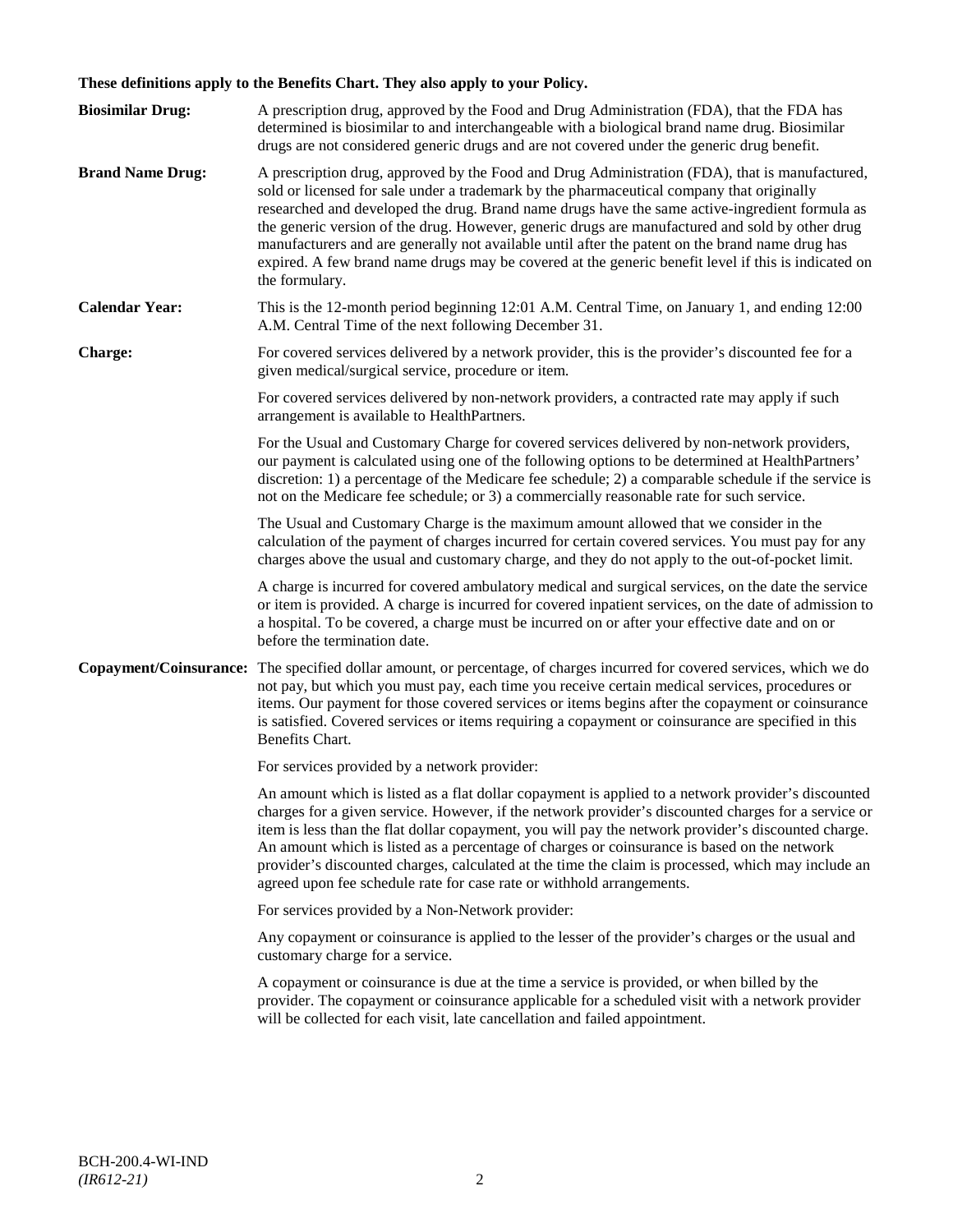| Deductible:                     | The specified dollar amount of charges incurred for covered services, which we do not pay, but an<br>enrollee or a family has to pay first in a calendar year. Our payment for those services or items<br>begins after the deductible is satisfied. For network providers, the amount of the charges that apply<br>to the deductible are based on the network provider's discounted charges, calculated at the time<br>the claim is processed, which may include an agreed upon fee schedule rate for case rate or<br>withhold arrangements. For non-network providers, the amount of charges that apply to the<br>deductible are the lesser of the provider's charges or the usual and customary charge for a service. |
|---------------------------------|-------------------------------------------------------------------------------------------------------------------------------------------------------------------------------------------------------------------------------------------------------------------------------------------------------------------------------------------------------------------------------------------------------------------------------------------------------------------------------------------------------------------------------------------------------------------------------------------------------------------------------------------------------------------------------------------------------------------------|
|                                 | Any amounts paid or reimbursed by a third party, including, but not limited to: point of service<br>rebates, manufacturer coupons, manufacturer debit cards or other forms of direct reimbursement to<br>an Insured for a product or service, will not apply toward your deductible, to the extent permitted<br>under state and federal law.                                                                                                                                                                                                                                                                                                                                                                            |
|                                 | Your plan has an embedded deductible. This means once a member meets the individual<br>deductible, the plan begins paying benefits for that person. If two or more members of the family<br>meet the family deductible, the plan begins paying benefits for all members of the family,<br>regardless of whether each member has met the individual deductible. However, a member may<br>not contribute more than the individual deductible toward the family deductible.                                                                                                                                                                                                                                                |
|                                 | All services are subject to the deductible unless otherwise indicated below in this Benefits Chart.                                                                                                                                                                                                                                                                                                                                                                                                                                                                                                                                                                                                                     |
| <b>Formulary:</b>               | This is a current list, which may be revised from time to time, of prescription drugs, medications,<br>equipment and supplies covered by us as indicated in this Benefits Chart which are covered at the<br>highest benefit level. Some drugs on the formulary may require prior authorization to be covered<br>as formulary drugs. The formulary, and information on drugs that require prior authorization, are<br>available by calling Member Services, or logging on to your "myHealthPartners" account at<br>healthpartners.com.                                                                                                                                                                                   |
| <b>Generic Drug:</b>            | A prescription drug, approved by the Food and Drug Administration (FDA), that the FDA has<br>determined is comparable to a brand name drug product in dosage form, strength, route of<br>administration, quality, intended use and documented bioequivalence. Generally, generic drugs<br>cost less than brand name drugs. Some brand name drugs may be covered at the generic drug<br>benefit level if this is indicated on the formulary.                                                                                                                                                                                                                                                                             |
| <b>Indian Health Providers:</b> | These are health care centers operated by Indian Health Service, an Indian Tribe, tribal<br>organization, or an urban Indian organization or through referral under contract health services.                                                                                                                                                                                                                                                                                                                                                                                                                                                                                                                           |
| <b>Non-Formulary Drug:</b>      | This is a prescription drug, approved by the Food and Drug Administration (FDA), that is not on<br>the formulary, is medically necessary and is not investigative or experimental or otherwise<br>excluded under your Policy.                                                                                                                                                                                                                                                                                                                                                                                                                                                                                           |
| <b>Out-of-Pocket Expenses:</b>  | You pay the specified copayments/coinsurance and deductibles applicable for particular services,<br>subject to the out-of-pocket limit described below. These amounts are in addition to the monthly<br>premium payments.                                                                                                                                                                                                                                                                                                                                                                                                                                                                                               |
| <b>Out-of-Pocket Limit:</b>     | You pay the copayments/coinsurance and deductibles for covered services, to the individual or<br>family out-of-pocket limit. Thereafter we cover 100% of charges incurred for all other covered<br>services, for the rest of the calendar year. You pay amounts greater than the out-of-pocket limit if<br>you exceed any lifetime maximum benefit or any visit or day limits.                                                                                                                                                                                                                                                                                                                                          |
|                                 | Non-Network Benefits above the usual and customary charge (see definition of charge above) do<br>not apply to the out-of-pocket limit.                                                                                                                                                                                                                                                                                                                                                                                                                                                                                                                                                                                  |
|                                 | Any amounts paid or reimbursed by a third party, including, but not limited to: point of service<br>rebates, manufacturer coupons, debit cards or other forms of direct reimbursement to an Insured<br>for a product or service, will not apply as an out-of-pocket expense, to the extent permitted under<br>state and federal law.                                                                                                                                                                                                                                                                                                                                                                                    |
|                                 | You are responsible to keep track of the out-of-pocket expenses. Contact our Member Services<br>Department for assistance in determining the amount paid by the enrollee for specific eligible<br>services received. Claims for reimbursement under the Out-of-Pocket Limit provisions are subject<br>to the same time limits and provisions described under the "Claims Provisions" section of your<br>Policy.                                                                                                                                                                                                                                                                                                         |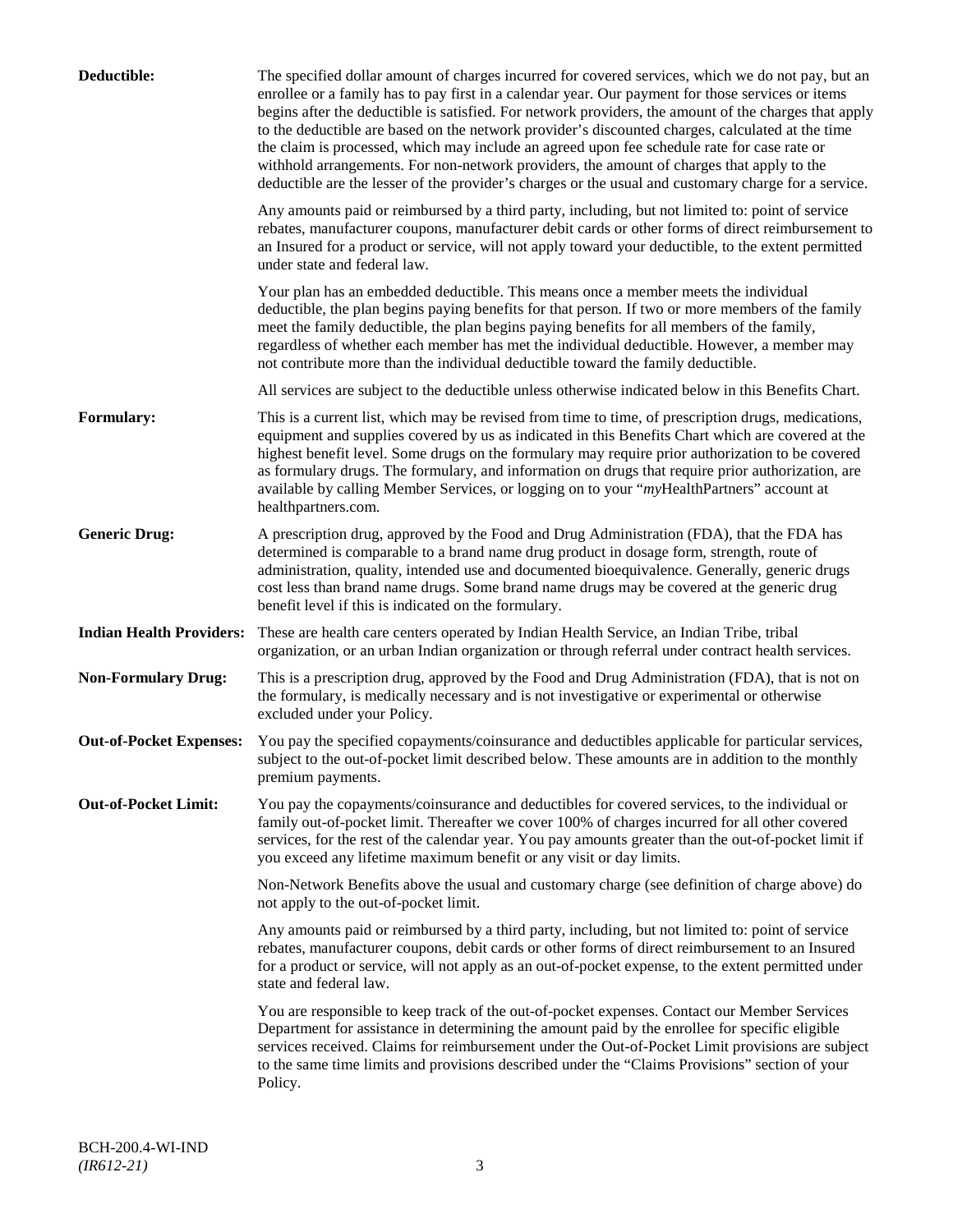**Specialty Drug List:** This is a current list, which may be revised from time to time, of prescription drugs, medications, equipment and supplies, which are typically bio-pharmaceuticals. The purpose of a specialty drug list is to facilitate enhanced monitoring of complex therapies used to treat specific conditions. Specialty drugs are covered by us as indicated in this Benefits Chart. The specialty drug list is available by calling Member Services, or logging on to your "*my*HealthPartners" account at [healthpartners.com.](http://www.healthpartners.com/) **virtuwell:** This is an online service that you may use to receive a diagnosis and treatment for certain routine conditions, such as a cold and flu, ear pain and sinus infections. You may access the virtuwell web

site a[t virtuwell.com.](http://www.virtuwell.com/)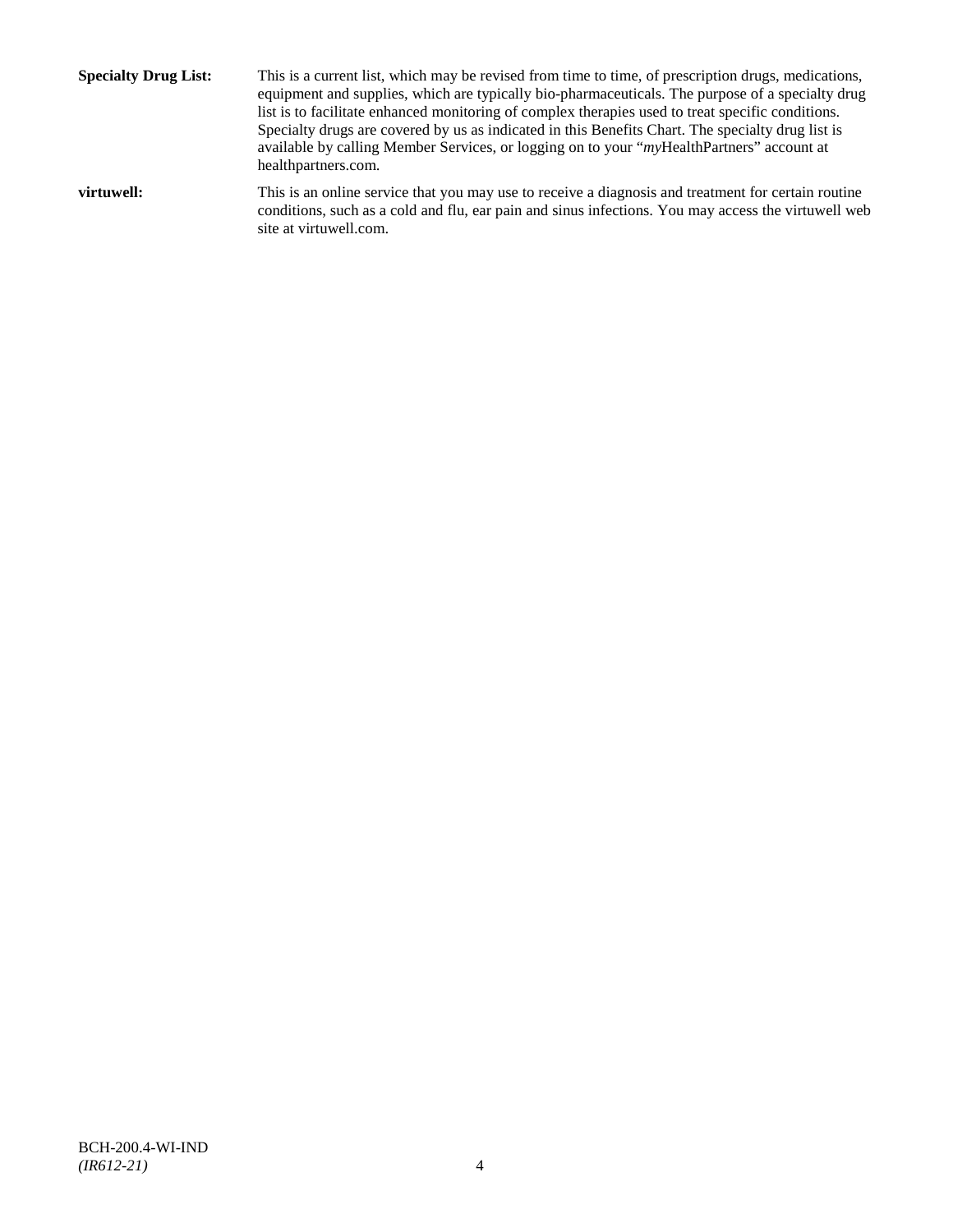# **DEDUCTIBLES AND OUT-OF-POCKET LIMITS**

#### **Individual Calendar Year Deductible**

| <b>Network Benefits</b> | <b>Non-Network Benefits</b> |
|-------------------------|-----------------------------|
| \$4,000                 | \$20,000                    |

# **Family Calendar Year Deductible**

| <b>Network Benefits</b> | <b>Non-Network Benefits</b> |
|-------------------------|-----------------------------|
| \$8,000                 | \$40,000                    |

Your individual and family deductible amounts may be indexed to allow for changes under Federal rules.

Your plan has an embedded deductible. This means once a member meets the individual deductible, the plan begins paying benefits for that person. If two or more members of the family meet the family deductible, the plan begins paying benefits for all members of the family, regardless of whether each member has met the individual deductible. However, a member may not contribute more than the individual deductible toward the family deductible.

Separate deductibles must be satisfied under the Network Benefits and Non-Network Benefits.

Any amounts paid or reimbursed by a third party, including but not limited to: point of service rebates, manufacturer coupons, manufacturer debit cards or other forms of direct reimbursement to an Insured for a product or service, will not apply toward your deductible, to the extent permitted under state and federal law.

# **Individual Calendar Year Out-of-Pocket Limit**

| Network Benefits | <b>Non-Network Benefits</b> |
|------------------|-----------------------------|
| \$8,150          | None.                       |

#### **Family Calendar Year Out-of-Pocket Limit**

| <b>Network Benefits</b> | <b>Non-Network Benefits</b> |
|-------------------------|-----------------------------|
| \$16,300                | None.                       |

Your individual and family out-of-pocket amounts may be indexed to allow for changes under Federal rules.

Separate Out-of-Pocket Limits must be satisfied under Network Benefits and Non-Network Benefits.

Non-Network Benefits above the usual and customary charge will not apply to the individual or family Out-of-Pocket.

Any amounts paid or reimbursed by a third party, including but not limited to: point of service rebates, manufacturer coupons, manufacturer debit cards or other forms of direct reimbursement to an Insured for a product or service, will not apply as an outof-pocket expense, to the extent permitted under state and federal law.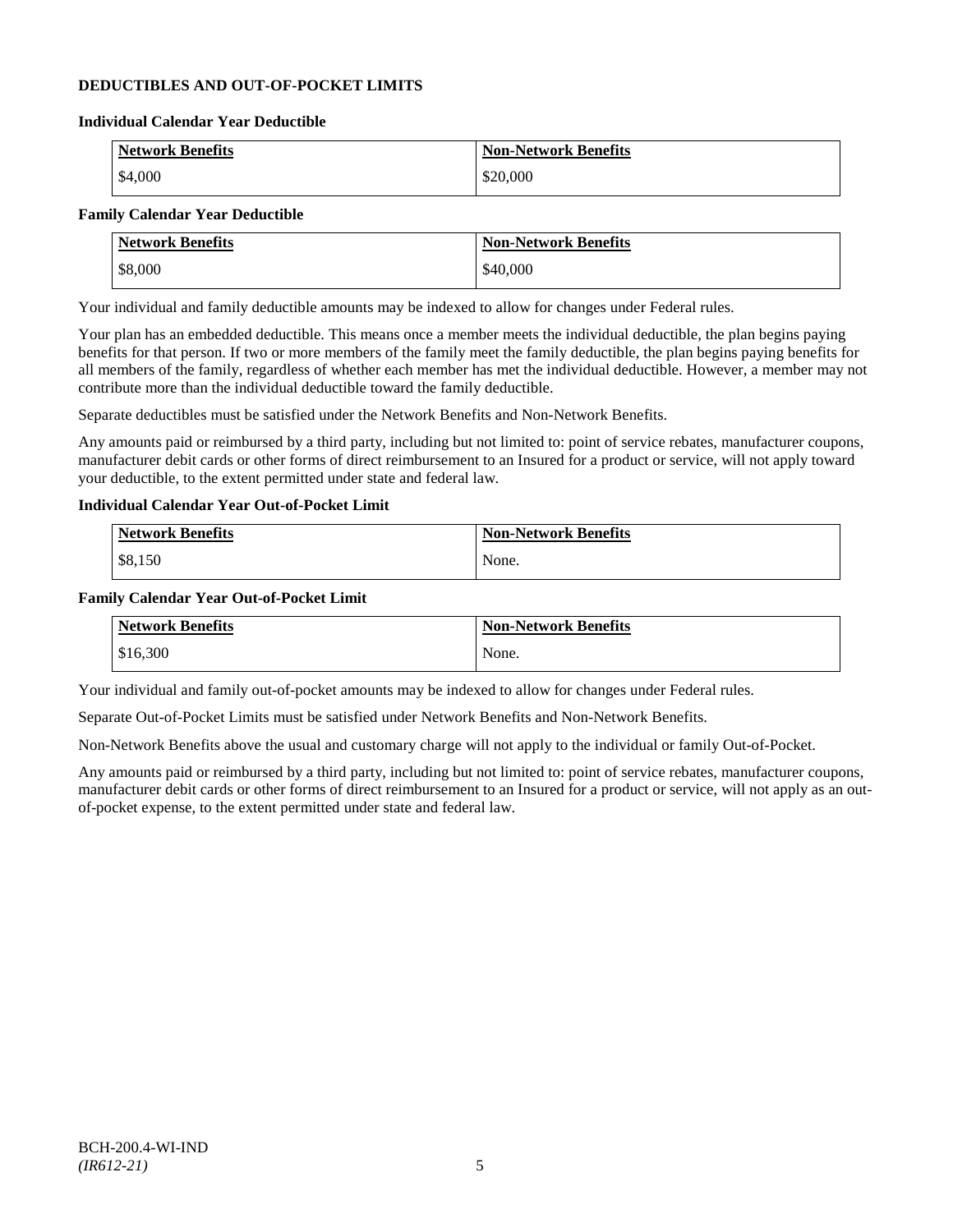# **AMBULANCE AND MEDICAL TRANSPORTATION**

# **Covered Services:**

We cover ambulance and medical transportation for medical emergencies and as shown below.

We also cover medically necessary, non-emergency transportation if it meets our medical coverage criteria.

Covered services are based on established medical policies, which are subject to periodic review and modification by the medical directors. These medical policies (medical coverage criteria) and applicable prior authorization requirements are available by calling Member Services, or logging on to your "*my*HealthPartners" account a[t healthpartners.com.](http://www.healthpartners.com/)

#### **Ambulance and Medical Transportation (other than non-emergency fixed wing air ambulance transportation)**

| <b>Network Benefits</b>                                                                                                          | <b>Non-Network Benefits</b> |
|----------------------------------------------------------------------------------------------------------------------------------|-----------------------------|
| 75% of the charges incurred.                                                                                                     | See Network Benefits.       |
| Services received from Indian Health Providers will be<br>covered at 100% of the charges incurred.<br>Deductible does not apply. |                             |

# **Non-Emergency Fixed Wing Air Ambulance Transportation**

| <b>Network Benefits</b>                                                                                                          | <b>Non-Network Benefits</b>                                                                                                      |
|----------------------------------------------------------------------------------------------------------------------------------|----------------------------------------------------------------------------------------------------------------------------------|
| 75% of the charges incurred.                                                                                                     | 50% of the charges incurred.                                                                                                     |
| Services received from Indian Health Providers will be<br>covered at 100% of the charges incurred.<br>Deductible does not apply. | Services received from Indian Health Providers will be<br>covered at 100% of the charges incurred.<br>Deductible does not apply. |

### **Not Covered:**

See "Services Not Covered" in your Policy.

# **AUTISM TREATMENT**

#### **Covered Services:**

Your network provider will coordinate the prior authorization process for any autism treatment services. You may call Member Services at 952-967-7540 or toll-free at 1-888-360-0622 if you have any questions or concerns regarding the authorization process.

Please call Member Services at 952-967-7540 or toll-free at 1-888-360-0622 to request authorization for autism treatment services from a Non-Network provider.

We cover prior authorized evidence-based intensive-level and non-intensive-level treatment of autism spectrum disorders (autism disorder, Asperger's syndrome or pervasive development disorder not otherwise specified).

Covered services are based on established medical policies, which are subject to periodic review and modification by the medical directors. These medical policies (medical coverage criteria) are available by calling Member Services, or logging on to your "*my*HealthPartners" account at [healthpartners.com.](http://www.healthpartners.com/)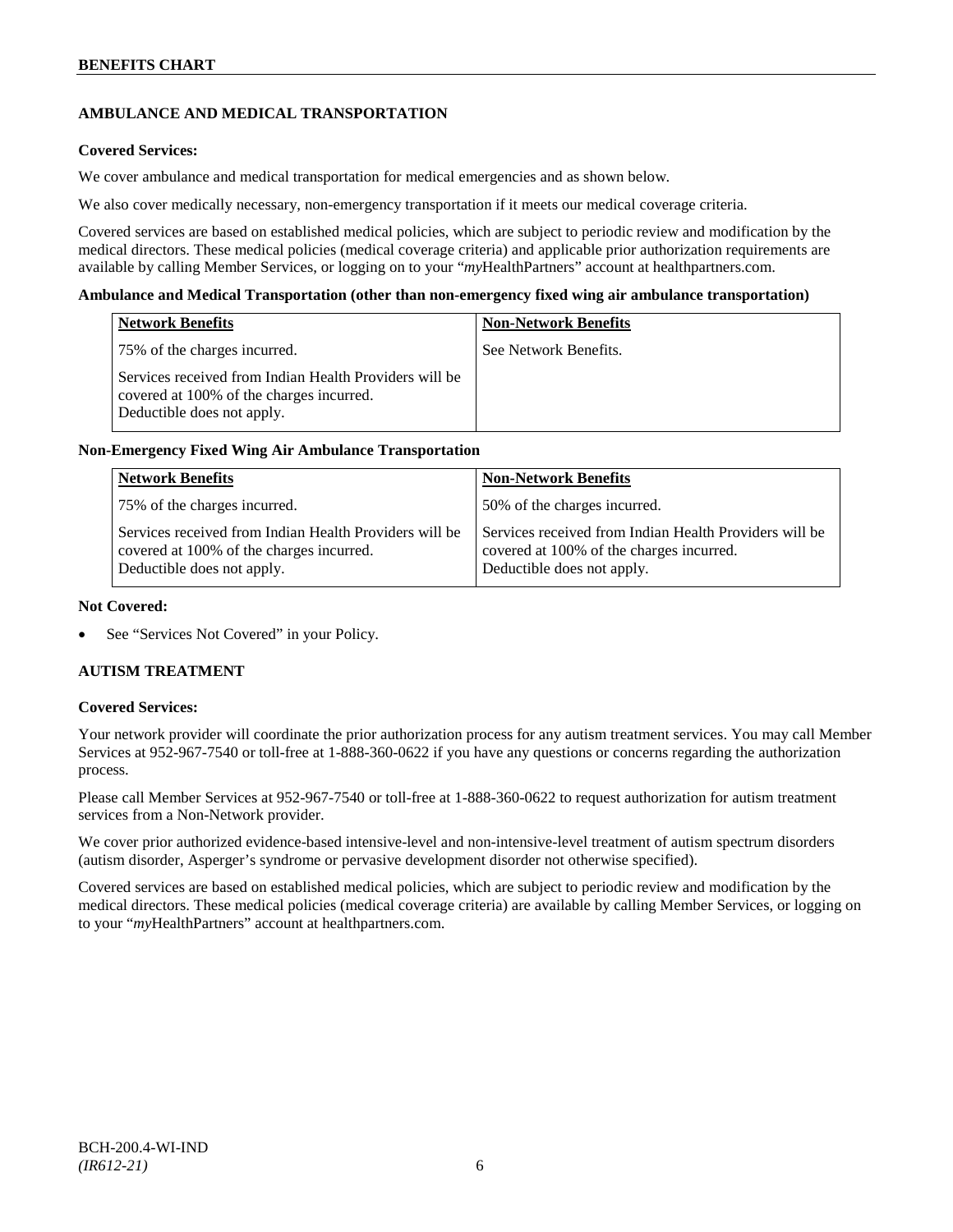**Intensive-Level Services for children diagnosed with autism spectrum disorders.** Intensive-level services must begin on or after two years of age and end before nine years of age. Intensive-level services, on average, are services provided for more than 20 hours of treatment per week. (The average number of hours a week is calculated over a 6-month period.)

| <b>Network Benefits</b>                                                                                                          | <b>Non-Network Benefits</b>                                                                                                      |
|----------------------------------------------------------------------------------------------------------------------------------|----------------------------------------------------------------------------------------------------------------------------------|
| 75% of the charges incurred.                                                                                                     | 50% of the charges incurred.                                                                                                     |
| Services received from Indian Health Providers will be<br>covered at 100% of the charges incurred.<br>Deductible does not apply. | Services received from Indian Health Providers will be<br>covered at 100% of the charges incurred.<br>Deductible does not apply. |
| Limited to 235 visits per calendar year.                                                                                         | Limited to 235 visits per calendar year.                                                                                         |

The maximum number of visits is combined for Network Benefits and Non-Network Benefits.

#### **Intensive-Level Services Lifetime Maximum Benefit**

| <b>Network Benefits</b>                                              | <b>Non-Network Benefits</b>                                          |
|----------------------------------------------------------------------|----------------------------------------------------------------------|
| 4 years of cumulative services under this plan or any<br>other plan. | 4 years of cumulative services under this plan or any<br>other plan. |

### **Non-intensive-Level Services for Insureds diagnosed with autism spectrum disorders**

| <b>Network Benefits</b>                                                                                                          | <b>Non-Network Benefits</b>                                                                                                      |
|----------------------------------------------------------------------------------------------------------------------------------|----------------------------------------------------------------------------------------------------------------------------------|
| 75% of the charges incurred.                                                                                                     | 50% of the charges incurred.                                                                                                     |
| Services received from Indian Health Providers will be<br>covered at 100% of the charges incurred.<br>Deductible does not apply. | Services received from Indian Health Providers will be<br>covered at 100% of the charges incurred.<br>Deductible does not apply. |
| Limited to 120 visits per calendar year.                                                                                         | Limited to 120 visits per calendar year.                                                                                         |

The maximum number of visits is combined for Network Benefits and Non-Network Benefits.

# **Not Covered:**

See "Services Not Covered" in your Policy.

# **BEHAVIORAL HEALTH SERVICES**

# **Covered Services:**

Covered services are based on established medical policies, which are subject to periodic review and modification by the medical directors. These medical policies (medical coverage criteria) are available by calling Member Services, or logging on to your "*my*HealthPartners" account at [healthpartners.com.](http://www.healthpartners.com/)

**Transitional Treatment Services.** These are services for the treatment of nervous or mental disorders, alcoholism or other drug abuse problems which are provided to an Insured in a less restrictive manner than are inpatient hospital services but in a more intensive manner than are outpatient services. Transitional treatment services are services offered by a provider, and certified by the Wisconsin Department of Health Services for each of the following (except the last bulleted item):

- Mental health services for covered adults in a day treatment program.
- Mental health services for covered children in a day hospital treatment program.
- Services for persons with chronic mental illness provided through a community support program.
- Residential treatment programs for alcohol and/or drug dependent covered persons.
- Alcohol and Other Drug Abuse (AODA) services in, a day treatment program.
- Services for persons who are experiencing a mental health crisis or who are in a situation likely to turn into a mental health crisis if support is not provided.
- Intensive outpatient programs for the treatment of psychoactive substance use disorders provided in accordance with the patient placement criteria of the American Society of Addiction Medicine.

BCH-200.4-WI-IND *(IR612-21)* 7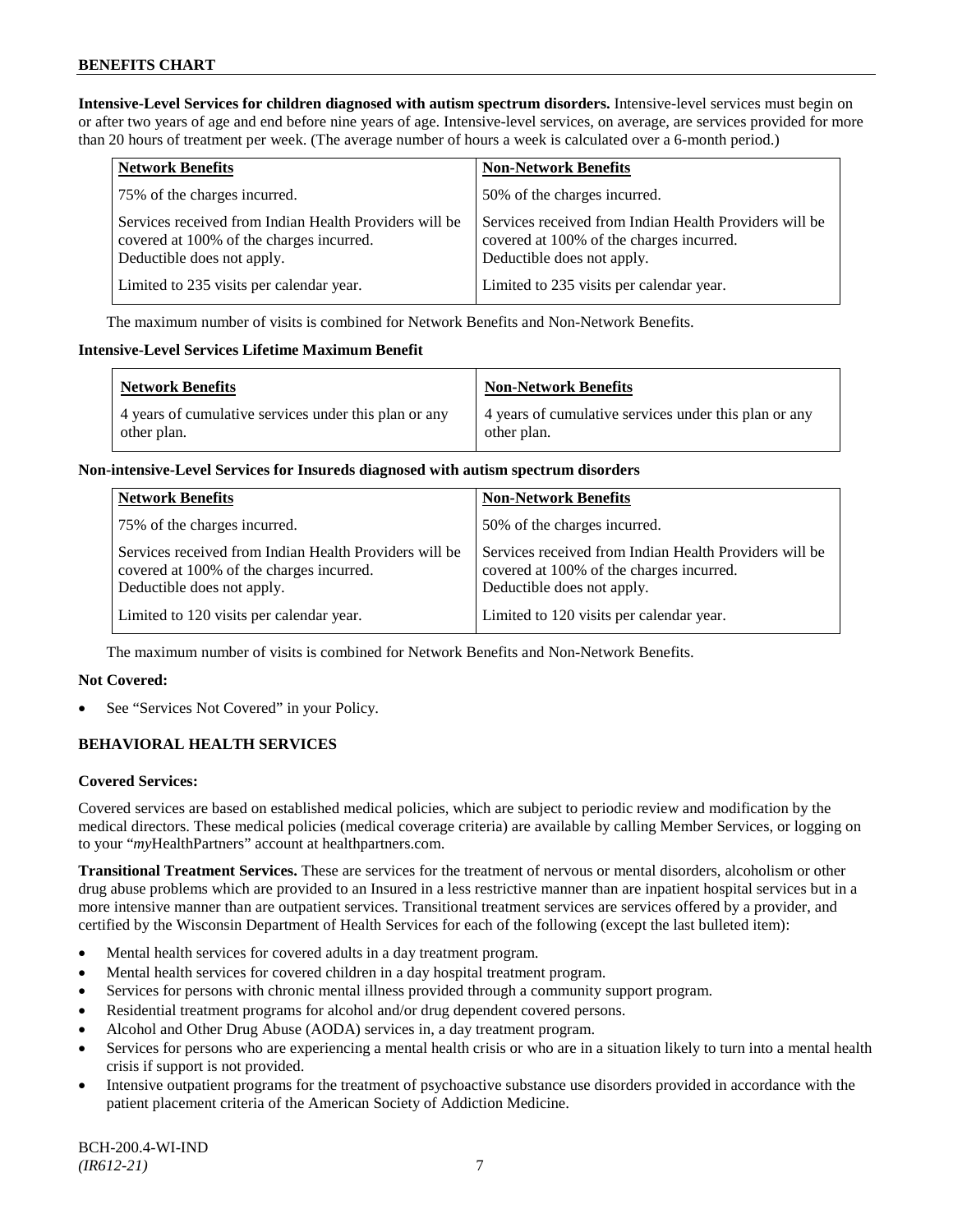# **Mental Health Services**

We cover services for mental health diagnoses as described in the Diagnostic and Statistical Manual of Mental Disorders – Fifth Edition (DSM 5) (most recent edition) that lead to significant disruption of function in your life.

We provide coverage for mental health treatment ordered by a Wisconsin court under a valid court order that is issued on the basis of a behavioral care evaluation performed by a licensed psychiatrist or doctoral level licensed psychologist, which includes a diagnosis and an individual treatment plan for care in the most appropriate, least restrictive environment. We must be given a copy of the court order and the behavioral care evaluation, and the service must be a covered benefit under your Policy, and the service must be provided by a network provider, or other provider as required by law.

**Outpatient Services:** We cover medically necessary outpatient professional mental health services for evaluation, crisis intervention, and treatment of mental health disorders.

A comprehensive diagnostic assessment will be made of each patient as the basis for a determination by a mental health professional, concerning the appropriate treatment and the extent of services required.

Outpatient services we cover for a diagnosed mental health condition include the following:

- Individual, group, family and multi-family therapy;
- Medication management provided by a physician, certified nurse practitioner, or physician's assistant;
- Psychological testing services for the purposes of determining the differential diagnoses and treatment planning for patients currently receiving behavioral health services;
- Partial hospitalization services in a licensed hospital or community mental health center;
- Psychotherapy and nursing services provided in the home if authorized by us; and
- Treatment for gender dysphoria that meets medical coverage criteria.

| <b>Network Benefits</b>                                                                                                          | <b>Non-Network Benefits</b>                                                                                                      |
|----------------------------------------------------------------------------------------------------------------------------------|----------------------------------------------------------------------------------------------------------------------------------|
| 75% of the charges incurred.                                                                                                     | 50% of the charges incurred.                                                                                                     |
| Services received from Indian Health Providers will be<br>covered at 100% of the charges incurred.<br>Deductible does not apply. | Services received from Indian Health Providers will be<br>covered at 100% of the charges incurred.<br>Deductible does not apply. |

#### **Group Therapy**

| <b>Network Benefits</b>                                                                                                          | <b>Non-Network Benefits</b>                                                                                                      |
|----------------------------------------------------------------------------------------------------------------------------------|----------------------------------------------------------------------------------------------------------------------------------|
| 75% of the charges incurred.                                                                                                     | 50% of the charges incurred.                                                                                                     |
| Services received from Indian Health Providers will be<br>covered at 100% of the charges incurred.<br>Deductible does not apply. | Services received from Indian Health Providers will be<br>covered at 100% of the charges incurred.<br>Deductible does not apply. |

**Inpatient Services:** We cover medically necessary inpatient services in a hospital or licensed residential treatment facility and professional services for treatment of mental health disorders. Medical stabilization is covered under inpatient hospital services in the "Hospital and Skilled Nursing Facility Services" section.

We cover residential care for the treatment of eating disorders in a licensed facility, as an alternative to inpatient care, when it is medically necessary and your physician obtains authorization from us.

| <b>Network Benefits</b>                                                                                                          | <b>Non-Network Benefits</b>                                                                                                      |
|----------------------------------------------------------------------------------------------------------------------------------|----------------------------------------------------------------------------------------------------------------------------------|
| 75% of the charges incurred.                                                                                                     | 50% of the charges incurred.                                                                                                     |
| Services received from Indian Health Providers will be<br>covered at 100% of the charges incurred.<br>Deductible does not apply. | Services received from Indian Health Providers will be<br>covered at 100% of the charges incurred.<br>Deductible does not apply. |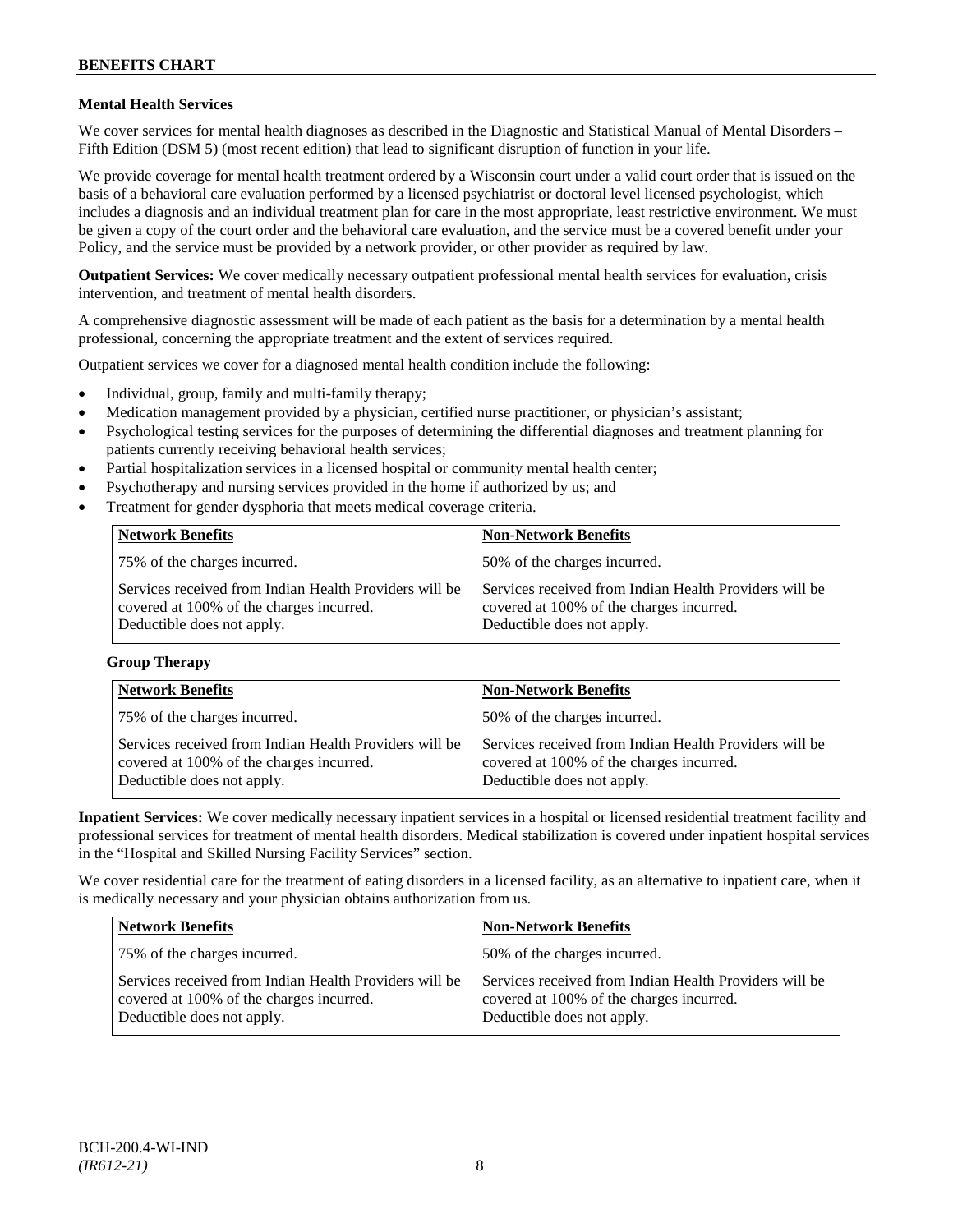**Transitional Treatment Services:** We cover transitional treatment services described above for treatment of mental and nervous disorders**.**

| <b>Network Benefits</b>                                                                                                          | <b>Non-Network Benefits</b>                                                                                                      |
|----------------------------------------------------------------------------------------------------------------------------------|----------------------------------------------------------------------------------------------------------------------------------|
| 75% of the charges incurred.                                                                                                     | 50% of the charges incurred.                                                                                                     |
| Services received from Indian Health Providers will be<br>covered at 100% of the charges incurred.<br>Deductible does not apply. | Services received from Indian Health Providers will be<br>covered at 100% of the charges incurred.<br>Deductible does not apply. |

# **Substance Abuse Treatment Services**

We cover medically necessary services for assessments by a licensed alcohol and drug counselor and treatment of Substance-Related Disorders as defined in the latest edition of the DSM 5.

**Outpatient Services:** We cover medically necessary outpatient professional services for diagnosis and treatment of alcoholism and other drug abuse problems. Chemical dependency treatment services must be provided by a program licensed by the local Department of Health Services.

Outpatient services we cover for a diagnosed substance abuse disorder include the following:

- Individual, group, family, and multi-family therapy provided in an office setting; and
- We cover opiate replacement therapy including methadone and buprenorphine treatment.

| <b>Network Benefits</b>                                                                                                          | <b>Non-Network Benefits</b>                                                                                                      |
|----------------------------------------------------------------------------------------------------------------------------------|----------------------------------------------------------------------------------------------------------------------------------|
| 75% of the charges incurred.                                                                                                     | 50% of the charges incurred.                                                                                                     |
| Services received from Indian Health Providers will be<br>covered at 100% of the charges incurred.<br>Deductible does not apply. | Services received from Indian Health Providers will be<br>covered at 100% of the charges incurred.<br>Deductible does not apply. |

**Inpatient Services:** We cover medically necessary inpatient services in a hospital or a licensed residential primary treatment center.

We cover services provided in a hospital that is licensed by the local state and accredited by Medicare.

Detoxification Services: We cover detoxification services in a hospital or community detoxification facility if it is licensed by the local Department of Health Services.

| <b>Network Benefits</b>                                                                                                          | <b>Non-Network Benefits</b>                                                                                                      |
|----------------------------------------------------------------------------------------------------------------------------------|----------------------------------------------------------------------------------------------------------------------------------|
| 75% of the charges incurred.                                                                                                     | 50% of the charges incurred.                                                                                                     |
| Services received from Indian Health Providers will be<br>covered at 100% of the charges incurred.<br>Deductible does not apply. | Services received from Indian Health Providers will be<br>covered at 100% of the charges incurred.<br>Deductible does not apply. |

**Transitional Treatment Services:** We cover transitional treatment services described above for treatment of alcoholism or other drug abuse problems.

| <b>Network Benefits</b>                                                                                                          | <b>Non-Network Benefits</b>                                                                                                      |
|----------------------------------------------------------------------------------------------------------------------------------|----------------------------------------------------------------------------------------------------------------------------------|
| 75% of the charges incurred.                                                                                                     | 50% of the charges incurred.                                                                                                     |
| Services received from Indian Health Providers will be<br>covered at 100% of the charges incurred.<br>Deductible does not apply. | Services received from Indian Health Providers will be<br>covered at 100% of the charges incurred.<br>Deductible does not apply. |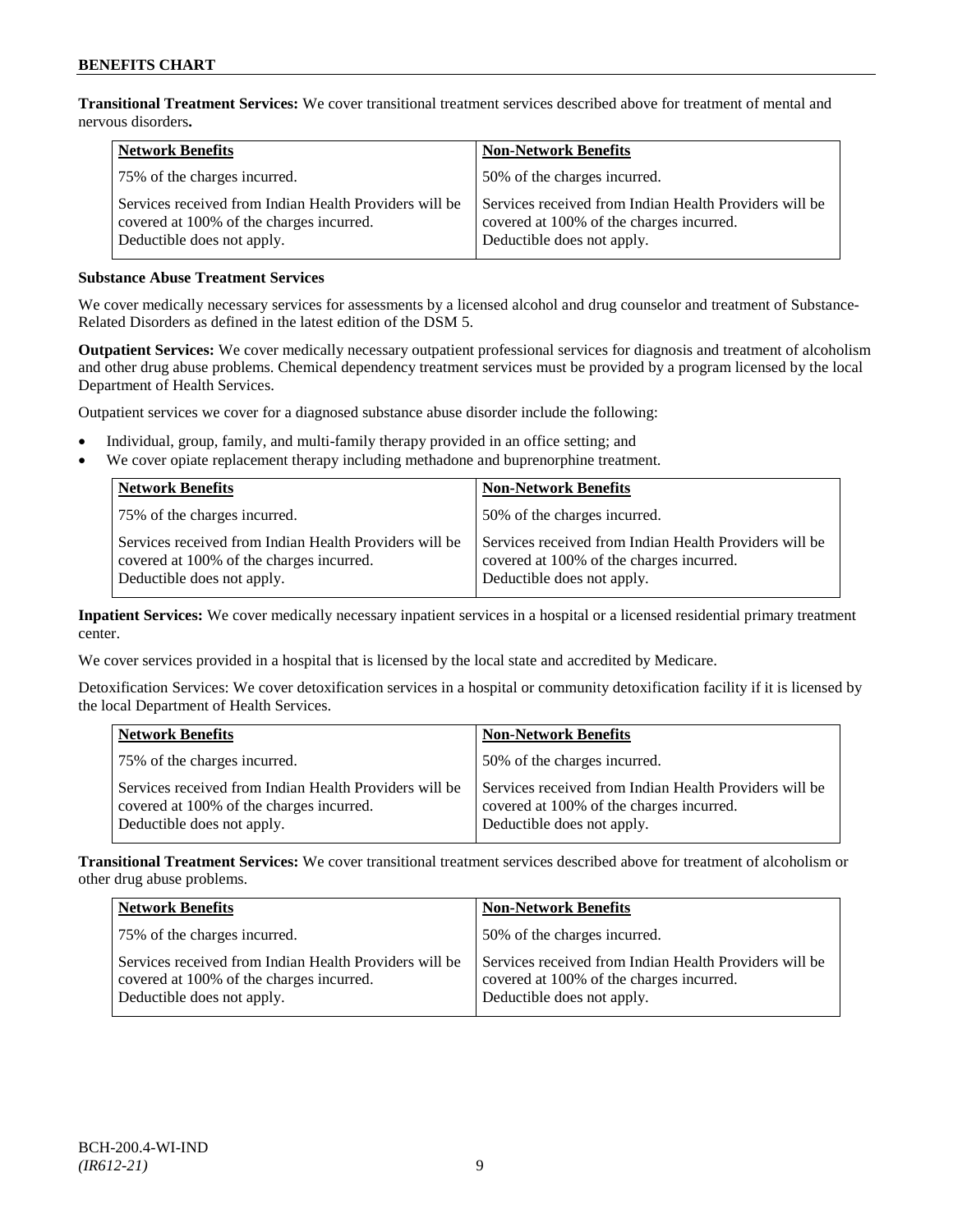# **Additional Mental Health and Substance Abuse Benefits for a Dependent Child Who is a Student**

If a dependent child is a student in a school that is located in Wisconsin, but outside of our service area, we cover services as required under Wisconsin Statute 609.655.

| <b>Network Benefits</b>                                                                                                          | <b>Non-Network Benefits</b>                                                                                                      |
|----------------------------------------------------------------------------------------------------------------------------------|----------------------------------------------------------------------------------------------------------------------------------|
| 75% of the charges incurred.                                                                                                     | 50% of the charges incurred.                                                                                                     |
| Services received from Indian Health Providers will be<br>covered at 100% of the charges incurred.<br>Deductible does not apply. | Services received from Indian Health Providers will be<br>covered at 100% of the charges incurred.<br>Deductible does not apply. |

### **Not Covered:**

See "Services Not Covered" in your Policy.

# **CHIROPRACTIC SERVICES**

# **Covered Services:**

We cover chiropractic services for rehabilitative care. Chiropractic services are adjustments to any abnormal articulations of the human body, especially those of the spinal column, for the purpose of giving freedom of action to impinged nerves that may cause pain or deranged function.

Massage therapy which is performed in conjunction with other treatment/modalities by a chiropractor, is part of a prescribed treatment plan and is not billed separately is covered.

| <b>Network Benefits</b>                                                                                                          | <b>Non-Network Benefits</b>                                                                                                      |
|----------------------------------------------------------------------------------------------------------------------------------|----------------------------------------------------------------------------------------------------------------------------------|
| 75% of the charges incurred.                                                                                                     | 50% of the charges incurred.                                                                                                     |
| Services received from Indian Health Providers will be<br>covered at 100% of the charges incurred.<br>Deductible does not apply. | Services received from Indian Health Providers will be<br>covered at 100% of the charges incurred.<br>Deductible does not apply. |

# **Not Covered:**

- Massage therapy for the purpose of comfort or convenience of the Insured.
- See "Services Not Covered" in your Policy.

# **CLINICAL TRIALS**

# **Covered Services:**

We cover certain routine services if you participate in a Phase I, Phase II, Phase III or Phase IV approved clinical trial that is conducted in relation to the prevention, detection, or treatment of cancer or other life-threatening disease or condition as defined in the Affordable Care Act. Approved clinical trials include (1) federally funded trials when the study or investigation is approved or funded by any of the federal agencies defined in the Public Health Services Act, section 2709 (d) (1) (A); (2) the study or investigation is conducted under an investigational new drug application reviewed by the Food and Drug Administration; and (3) the study or investigation is a drug trial that is exempt from having such an investigational new drug application. We cover routine patient costs for services that would be eligible under the Policy and this Benefits Chart if the service were provided outside of a clinical trial.

| <b>Network Benefits</b>                               | <b>Non-Network Benefits</b>                           |
|-------------------------------------------------------|-------------------------------------------------------|
| Coverage level is same as corresponding Network       | Coverage level is same as corresponding Non-Network   |
| Benefits, depending on type of service provided, such | Benefits, depending on type of service provided, such |
| as Office Visits for Illness or Injury, Inpatient or  | as Office Visits for Illness or Injury, Inpatient or  |
| <b>Outpatient Hospital Services.</b>                  | <b>Outpatient Hospital Services.</b>                  |

# **Not Covered:**

The investigative or experimental item, device or service itself.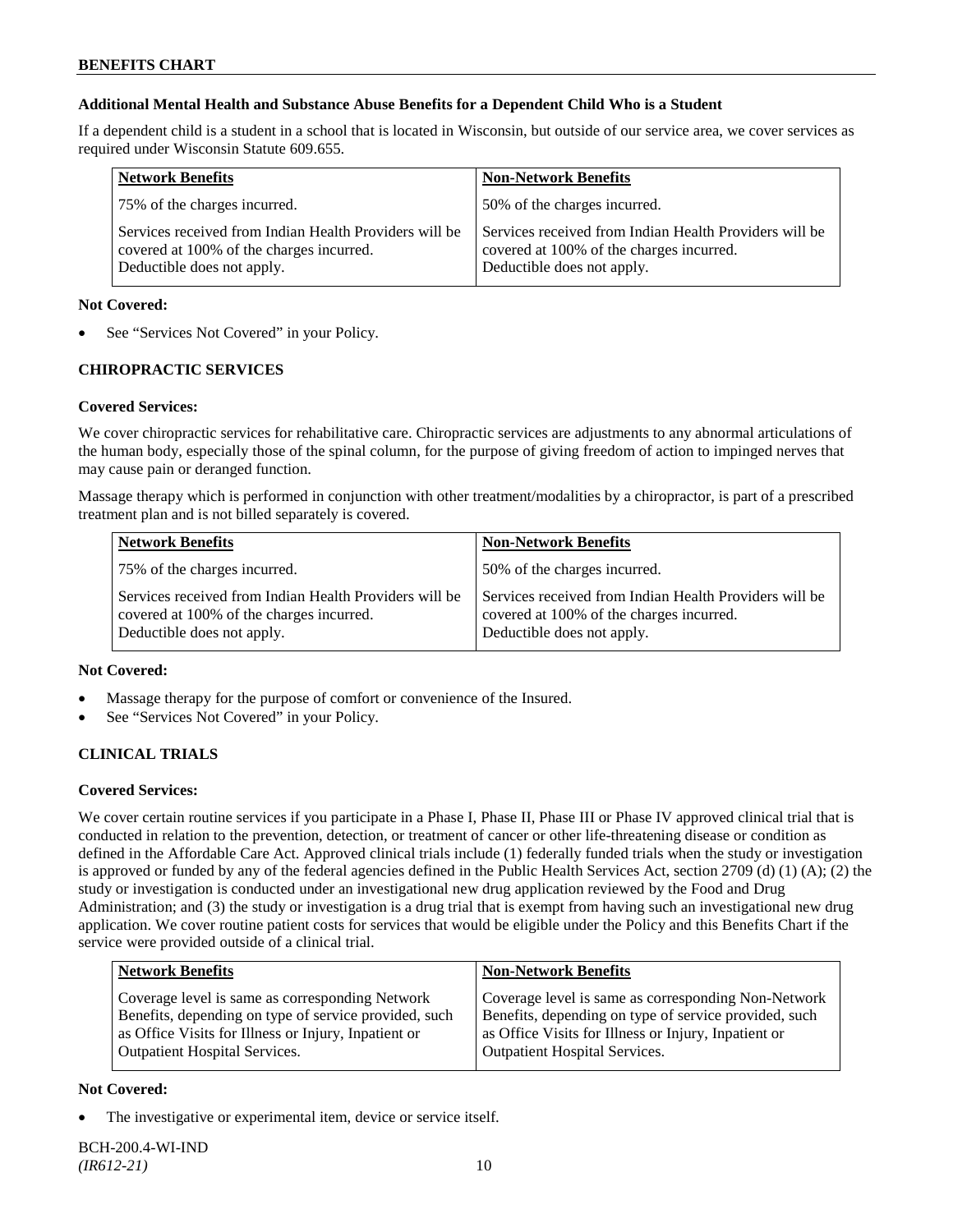- Items or services that are provided solely to satisfy data collection and analysis needs and that are not used in the direct clinical management of the patient.
- A service that is clearly inconsistent with widely accepted and established standards of care for a particular diagnosis.
- See "Services Not Covered" in your Policy.

# **DENTAL SERVICES**

# **Covered Services:**

We cover services as described below.

**Accidental Dental Services:** We cover services dentally necessary to treat and restore damage done to sound, natural, unrestored teeth as a result of an accidental injury. Coverage is for damage caused by external trauma to face and mouth only, not for cracked or broken teeth, which result from biting or chewing. We cover restorations, root canals, crowns and replacement of teeth lost that are directly related to the accident in which the Insured was involved. We cover initial exams, xrays and palliative treatment including extractions, and other oral surgical procedures directly related to the accident. Subsequent treatment must be initiated within the Policy's time-frame and must be directly related to the accident. We do not cover restoration and replacement of teeth that are not "sound and natural" at the time of the accident.

Full mouth rehabilitation to correct occlusion (bite) and malocclusion (misaligned teeth not due to the accident) are not covered.

When an implant-supported dental prosthetic treatment is pursued, benefits are limited to the amount that would be paid toward the placement of a removable dental prosthetic appliance that could be used in the absence of implant treatment.

| <b>Network Benefits</b>                                                                                                          | <b>Non-Network Benefits</b> |
|----------------------------------------------------------------------------------------------------------------------------------|-----------------------------|
| 75% of the charges incurred.                                                                                                     | No coverage.                |
| Services received from Indian Health Providers will be<br>covered at 100% of the charges incurred.<br>Deductible does not apply. |                             |

For all accidental dental services, treatment and/or restoration must be initiated within six months of the date of the injury. Coverage is limited to the initial course of treatment and/or initial restoration. Services must be provided within twentyfour months of the date of injury to be covered.

# **Medical Referral Dental Services**

**Medically Necessary Outpatient Dental Services:** We cover medically necessary outpatient dental services. Coverage is limited to dental services required for treatment of an underlying medical condition, e.g., removal of teeth to complete radiation treatment for cancer of the jaw, cysts and lesions.

| <b>Network Benefits</b>                                                                                                          | <b>Non-Network Benefits</b>                                                                                                      |
|----------------------------------------------------------------------------------------------------------------------------------|----------------------------------------------------------------------------------------------------------------------------------|
| 75% of the charges incurred.                                                                                                     | 50% of the charges incurred.                                                                                                     |
| Services received from Indian Health Providers will be<br>covered at 100% of the charges incurred.<br>Deductible does not apply. | Services received from Indian Health Providers will be<br>covered at 100% of the charges incurred.<br>Deductible does not apply. |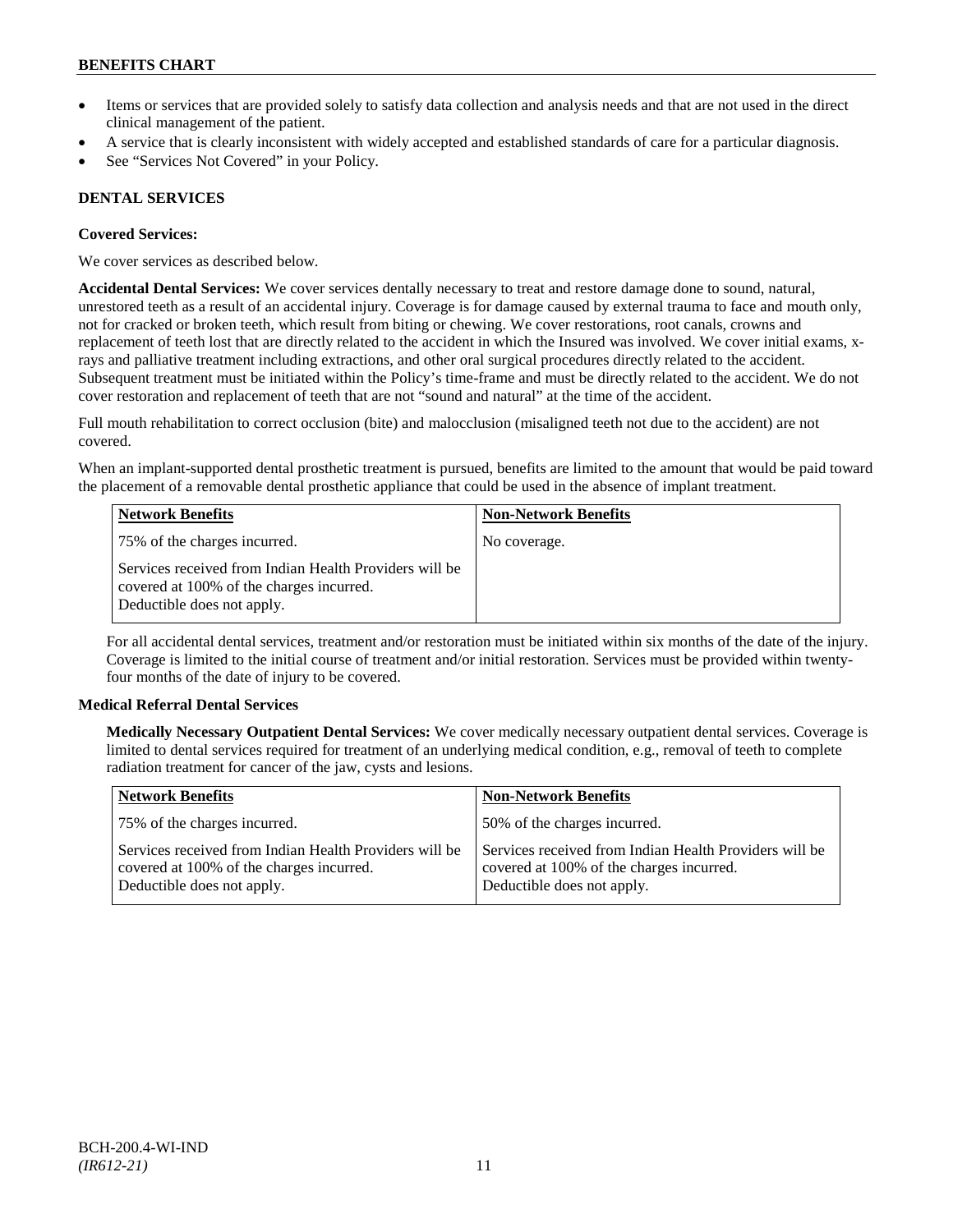**Medically Necessary Hospitalization and Anesthesia for Dental Care:** We cover medically necessary hospitalization and anesthesia for dental care. This is limited to charges incurred by an Insured who: (1) is a child under age  $5$ ; (2) is severely disabled; (3) has a medical condition, and requires hospitalization or general anesthesia for dental care treatment; or (4) is a child between ages 5 and 12 and care in dental offices has been attempted unsuccessfully and usual methods of behavior modification have not been successful, or when extensive amounts of restorative care, exceeding 4 appointments, are required.

Coverage is limited to facility and anesthesia charges. Oral surgeon/dentist professional fees are not covered. The following are examples, though not all-inclusive, of medical conditions which may require hospitalization for dental services: severe asthma, severe airway obstruction or hemophilia. Hospitalization required due to the behavior of the Insured or due to the extent of the dental procedure is not covered.

| <b>Network Benefits</b>                                                                                                          | <b>Non-Network Benefits</b>                                                                                                      |
|----------------------------------------------------------------------------------------------------------------------------------|----------------------------------------------------------------------------------------------------------------------------------|
| 75% of the charges incurred.                                                                                                     | 50% of the charges incurred.                                                                                                     |
| Services received from Indian Health Providers will be<br>covered at 100% of the charges incurred.<br>Deductible does not apply. | Services received from Indian Health Providers will be<br>covered at 100% of the charges incurred.<br>Deductible does not apply. |

**Medical Complications of Dental Care:** We cover medical complications of dental care. Treatment must be medically necessary care and related to medical complications of non-covered dental care, including complications of the head, neck, or substructures.

| <b>Network Benefits</b>                                                                                                          | <b>Non-Network Benefits</b>                                                                                                      |
|----------------------------------------------------------------------------------------------------------------------------------|----------------------------------------------------------------------------------------------------------------------------------|
| 75% of the charges incurred.                                                                                                     | 50% of the charges incurred.                                                                                                     |
| Services received from Indian Health Providers will be<br>covered at 100% of the charges incurred.<br>Deductible does not apply. | Services received from Indian Health Providers will be<br>covered at 100% of the charges incurred.<br>Deductible does not apply. |

**Oral Surgery:** We cover oral surgery. Coverage is limited to treatment of medical conditions requiring oral surgery, such as treatment of oral neoplasm, non-dental cysts, fracture of the jaw, trauma of the mouth and jaw, and any other oral surgery procedures provided as medically necessary dental services.

| <b>Network Benefits</b>                                                                                                          | <b>Non-Network Benefits</b>                                                                                                      |
|----------------------------------------------------------------------------------------------------------------------------------|----------------------------------------------------------------------------------------------------------------------------------|
| 75% of the charges incurred.                                                                                                     | 50% of the charges incurred.                                                                                                     |
| Services received from Indian Health Providers will be<br>covered at 100% of the charges incurred.<br>Deductible does not apply. | Services received from Indian Health Providers will be<br>covered at 100% of the charges incurred.<br>Deductible does not apply. |

**Treatment of Cleft Lip and Cleft Palate:** We cover treatment of cleft lip and cleft palate of a dependent child, including orthodontic treatment and oral surgery directly related to the cleft. Dental services which are not required for the treatment of cleft lip or cleft palate are not covered. If a dependent child covered under your Policy is also covered under a dental plan which includes orthodontic services, that dental plan shall be considered primary for the necessary orthodontic services. Oral appliances are subject to the same copayment, conditions and limitations as durable medical equipment.

| Network Benefits                                      | <b>Non-Network Benefits</b>                           |
|-------------------------------------------------------|-------------------------------------------------------|
| Coverage level is same as corresponding Network       | Coverage level is same as corresponding Non-Network   |
| Benefits, depending on type of service provided, such | Benefits, depending on type of service provided, such |
| as Office Visits for Illness or Injury, Inpatient or  | as Office Visits for Illness or Injury, Inpatient or  |
| Outpatient Hospital Services.                         | <b>Outpatient Hospital Services.</b>                  |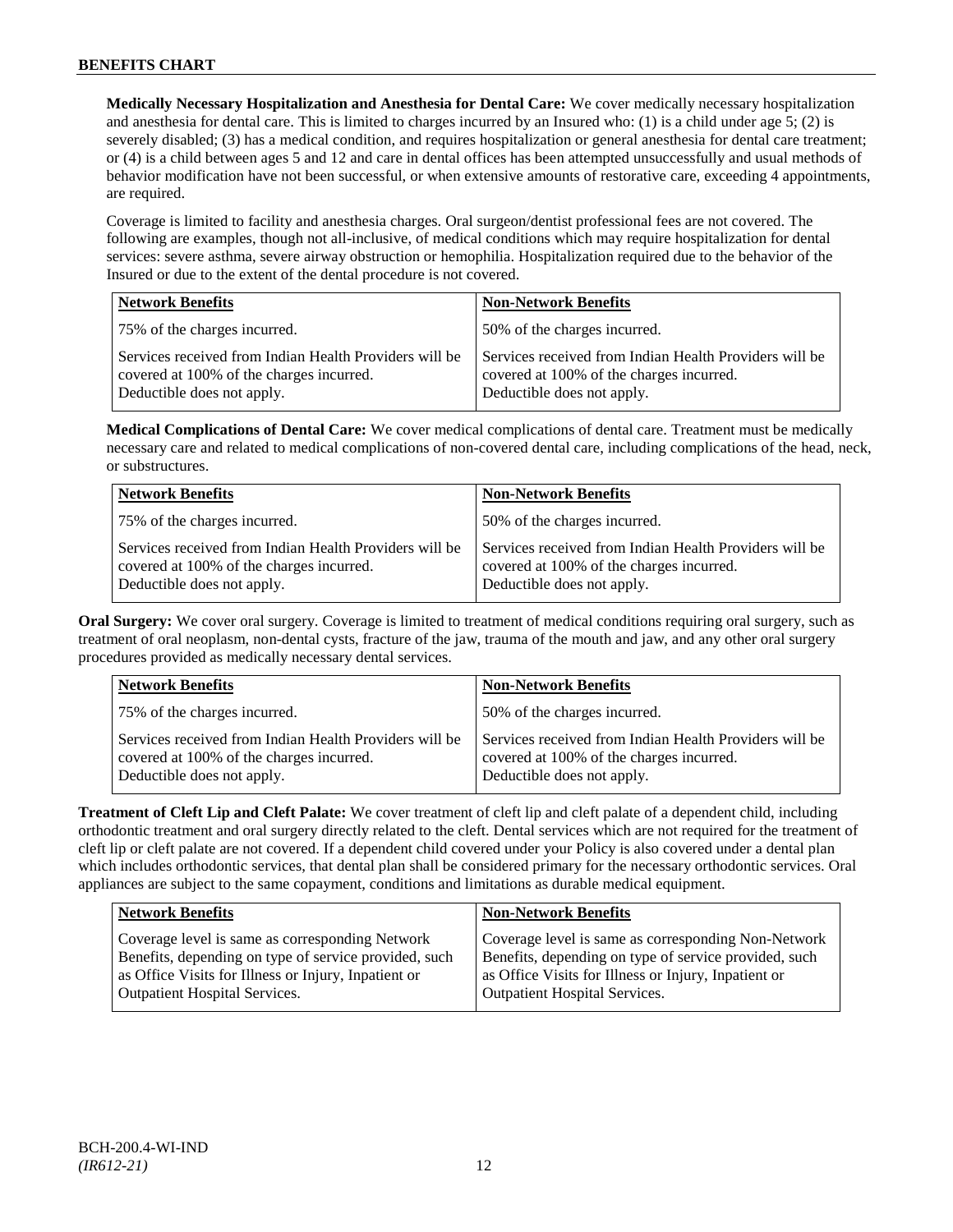**Treatment of Temporomandibular Disorder (TMD) and Craniomandibular Disorder (CMD):** We cover diagnostic procedures, surgical treatment and non-surgical treatment (including intraoral splint therapy devices) for temporomandibular disorder (TMD) and craniomandibular disorder (CMD), which is medically necessary care. Dental services which are not required to directly treat TMD or CMD are not covered.

| <b>Network Benefits</b>                                                                                                          | <b>Non-Network Benefits</b>                                                                                                      |
|----------------------------------------------------------------------------------------------------------------------------------|----------------------------------------------------------------------------------------------------------------------------------|
| 75% of the charges incurred.                                                                                                     | 50% of the charges incurred.                                                                                                     |
| Services received from Indian Health Providers will be<br>covered at 100% of the charges incurred.<br>Deductible does not apply. | Services received from Indian Health Providers will be<br>covered at 100% of the charges incurred.<br>Deductible does not apply. |

# **Not Covered:**

- Dental treatment, procedures or services not listed in this Benefits Chart.
- Accident-related dental services if treatment is: (1) provided to teeth which are not sound and natural; (2) to teeth which have been restored; (3) initiated beyond six months from the date of the injury; (4) received beyond the initial treatment or restoration; or (5) received beyond twenty-four months from the date of injury.
- Accident-related dental services by a Non-Network provider.
- Oral surgery to remove wisdom teeth.
- Orthognathic treatment or procedures and all related services.
- See "Services Not Covered" in your Policy.

# **DIAGNOSTIC IMAGING SERVICES**

#### **Covered Services:**

We cover diagnostic imaging, when ordered by a provider and provided in a clinic or outpatient hospital facility.

For Network Benefits, non-emergent, scheduled outpatient Magnetic Resonance Imaging (MRI) and Computed Tomography (CT) must be provided at a designated facility. Your physician or facility will obtain or verify prior authorization for these services, as needed.

We cover services provided in a clinic or outpatient hospital facility. To see the benefit level for inpatient hospital or skilled nursing facility services, see benefits under Inpatient Hospital and Skilled Nursing Facility Services.

# **Outpatient Magnetic Resonance Imaging (MRI) and Computed Tomography (CT)**

| <b>Network Benefits</b>                                                                                                          | <b>Non-Network Benefits</b>                                                                                                      |
|----------------------------------------------------------------------------------------------------------------------------------|----------------------------------------------------------------------------------------------------------------------------------|
| 75% of the charges incurred.                                                                                                     | 50% of the charges incurred.                                                                                                     |
| Services received from Indian Health Providers will be<br>covered at 100% of the charges incurred.<br>Deductible does not apply. | Services received from Indian Health Providers will be<br>covered at 100% of the charges incurred.<br>Deductible does not apply. |

# **All Other Outpatient Diagnostic Imaging Services**

# **Services for Illness or Injury**

| <b>Network Benefits</b>                                                                                                          | <b>Non-Network Benefits</b>                                                                                                      |
|----------------------------------------------------------------------------------------------------------------------------------|----------------------------------------------------------------------------------------------------------------------------------|
| 75% of the charges incurred.                                                                                                     | 50% of the charges incurred.                                                                                                     |
| Services received from Indian Health Providers will be<br>covered at 100% of the charges incurred.<br>Deductible does not apply. | Services received from Indian Health Providers will be<br>covered at 100% of the charges incurred.<br>Deductible does not apply. |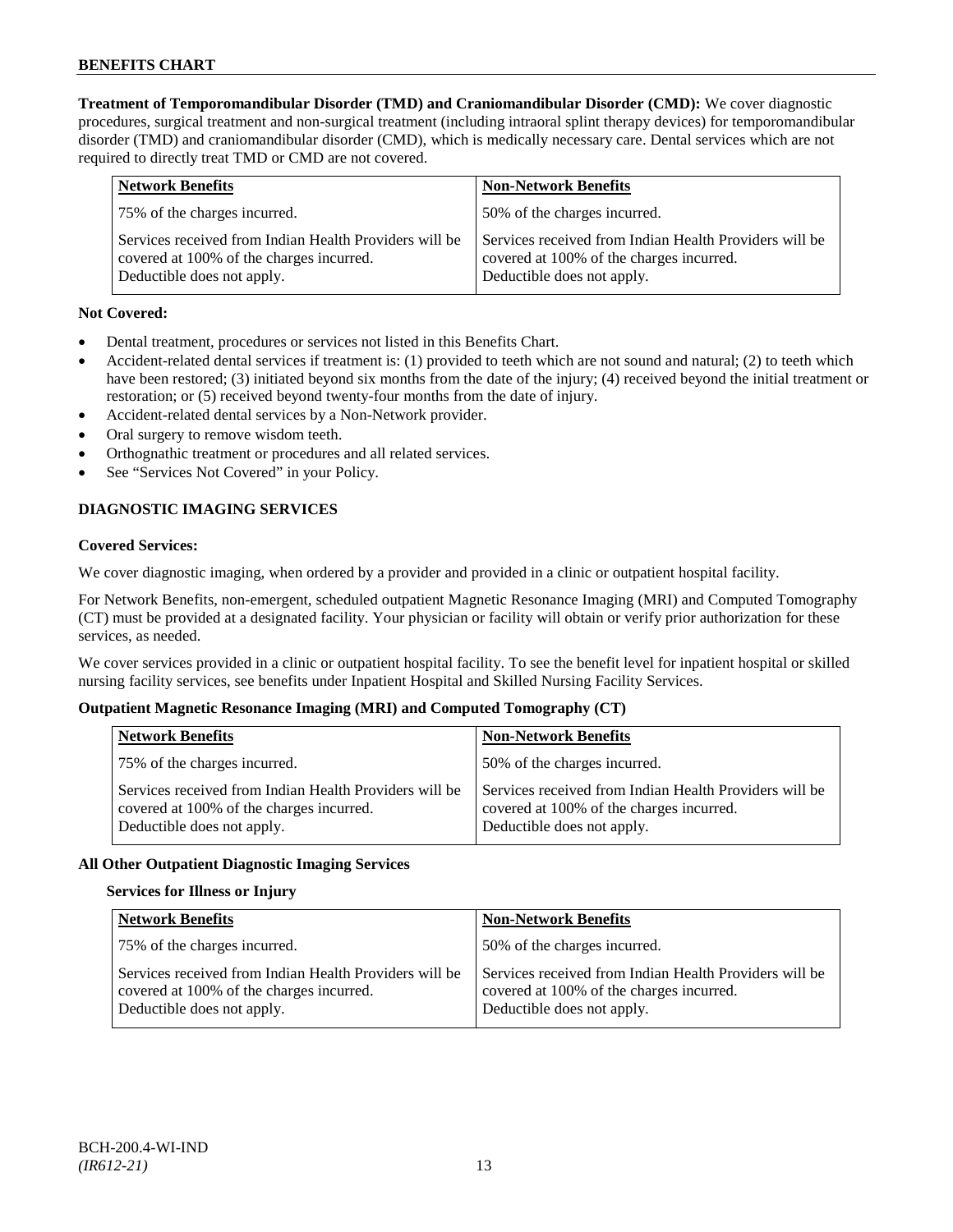### **Preventive Services (MRI/CT procedures are not considered preventive)**

Diagnostic imaging services associated with preventive services are covered at the benefit level shown in the "Preventive Services" section of this Benefits Chart.

#### **Not Covered:**

See "Services Not Covered" in your Policy.

# **DURABLE MEDICAL EQUIPMENT, PROSTHETICS, ORTHOTICS AND SUPPLIES**

#### **Covered Services:**

We cover equipment and services, as described below.

We cover durable medical equipment and services, prosthetics, orthotics, and supplies, subject to the limitations below, including certain disposable supplies, enteral feedings and the following diabetic supplies and equipment: glucose monitors, insulin pumps limited to the purchase of one pump per year, syringes, blood and urine test strips and other diabetic supplies as deemed medically appropriate and necessary, for Insureds with gestational, Type I or Type II diabetes.

We cover external hearing aids, cochlear implants, and related treatment prescribed by a physician or by a licensed audiologist for Insureds under 18 years of age who have hearing loss.

We also cover basic hearing aids for Insureds age 18 or older for the correction of a hearing impairment.

Osseointegrated or bone-anchored hearing aids are only covered for Insureds who have hearing loss that is not correctable by any other procedure.

Hearing aids are limited to one basic, standard hearing aid for each ear every three years.

A basic hearing aid is defined as a hearing device that consists of a microphone, amplifier, volume control, battery and receiver. It does not include upgrades above and beyond the functionality of a basic hearing aid, including, but not limited to, hearing improvements for group settings, background noise, Bluetooth/remote control functionality, or extended warranties. Charges for upgrades above the cost of a basic, standard hearing aid are not covered.

| <b>Network Benefits</b>                                                                                                          | <b>Non-Network Benefits</b>                                                                                                      |
|----------------------------------------------------------------------------------------------------------------------------------|----------------------------------------------------------------------------------------------------------------------------------|
| 75% of the charges incurred.                                                                                                     | 50% of the charges incurred.                                                                                                     |
| Services received from Indian Health Providers will be<br>covered at 100% of the charges incurred.<br>Deductible does not apply. | Services received from Indian Health Providers will be<br>covered at 100% of the charges incurred.<br>Deductible does not apply. |

#### **Special Dietary Treatment for Phenylketonuria (PKU) if it meets our medical coverage criteria**

| <b>Network Benefits</b>                                                                                                          | <b>Non-Network Benefits</b>                                                                                                      |
|----------------------------------------------------------------------------------------------------------------------------------|----------------------------------------------------------------------------------------------------------------------------------|
| 75% of the charges incurred.                                                                                                     | 50% of the charges incurred.                                                                                                     |
| Services received from Indian Health Providers will be<br>covered at 100% of the charges incurred.<br>Deductible does not apply. | Services received from Indian Health Providers will be<br>covered at 100% of the charges incurred.<br>Deductible does not apply. |

#### **Oral Amino Acid Based Elemental Formula if it meets our medical coverage criteria**

| <b>Network Benefits</b>                                                                                                          | <b>Non-Network Benefits</b>                                                                                                      |
|----------------------------------------------------------------------------------------------------------------------------------|----------------------------------------------------------------------------------------------------------------------------------|
| 75% of the charges incurred.                                                                                                     | 50% of the charges incurred.                                                                                                     |
| Services received from Indian Health Providers will be<br>covered at 100% of the charges incurred.<br>Deductible does not apply. | Services received from Indian Health Providers will be<br>covered at 100% of the charges incurred.<br>Deductible does not apply. |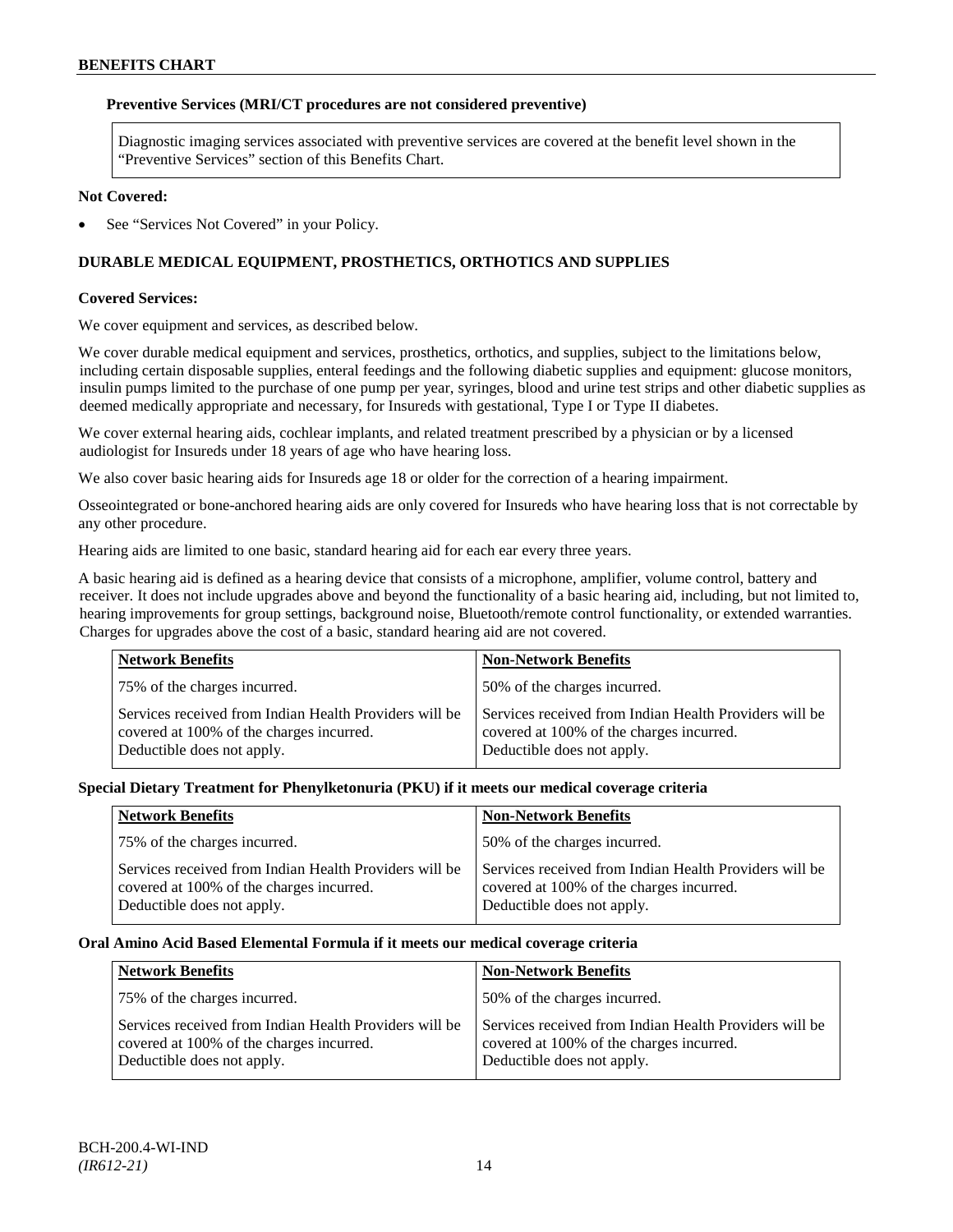# **Limitations:**

Coverage of durable medical equipment is limited by the following.

- No more than a 90-day supply of diabetic supplies are covered and dispensed at a time.
- Payment will not exceed the cost of an alternate piece of equipment or service that is effective and medically necessary.
- For prosthetic benefits, other than oral appliances for cleft lip and cleft palate, payment will not exceed the cost of an alternate piece of equipment or service that is effective, medically necessary and enables Insureds to conduct standard activities of daily living.
- We reserve the right to determine if an item will be approved for rental vs. purchase.
- We require that certain diabetic supplies and equipment be purchased at a pharmacy.
- Diabetic supplies and equipment are limited to certain models and brands.
- Durable medical equipment and supplies must be obtained from or repaired by approved vendors.
- Covered services and supplies are based on established medical policies which are subject to periodic review and modification by the medical directors. Our medical policy for diabetic supplies includes information on our required models and brands. These medical policies (medical coverage criteria) are available by calling Member Services, or logging on to your "*my*HealthPartners" account at [healthpartners.com.](http://www.healthpartners.com/)

# **Not Covered:**

Items which are not eligible for coverage include, but are not limited to:

- Replacement or repair of any covered items, if the items are (i) damaged or destroyed by misuse, abuse or carelessness, (ii) lost; or (iii) stolen.
- Duplicate or similar items.
- Labor and related charges for repair of any covered items which are more than the cost of replacement by an approved vendor.
- Sales tax, mailing, delivery charges, service call charges.
- Items which are primarily educational in nature or for hygiene, vocation, comfort, convenience or recreation.
- Communication aids or devices: equipment to create, replace or augment communication abilities including, but not limited to, speech processors, receivers, communication boards, or computer or electronic assisted communication.
- Implantable and osseointegrated or bone-anchored hearing aids and their fitting, except as specifically described in this Benefits Chart. This exclusion does not apply to cochlear implants.
- Eyeglasses, contact lenses and their fitting, measurement and adjustment, except as specifically described in this Benefits Chart.
- Hair prostheses (wigs).
- Household equipment which primarily has customary uses other than medical, such as, but not limited to, exercise cycles, air purifiers, central or unit air conditioners, water purifiers, non-allergenic pillows, mattresses or waterbeds.
- Household fixtures including, but not limited to, escalators or elevators, ramps, swimming pools and saunas.
- Modifications to the structure of the home including, but not limited to, wiring, plumbing or charges for installation of equipment.
- Vehicle, car or van modifications including, but not limited to, hand brakes, hydraulic lifts and car carrier.
- Rental equipment while owned equipment is being repaired by non-contracted vendors, beyond one month rental of medically necessary equipment.
- Other equipment and supplies, including, but not limited to assistive devices, that we determine are not eligible for coverage.
- See "Services Not Covered" in your Policy.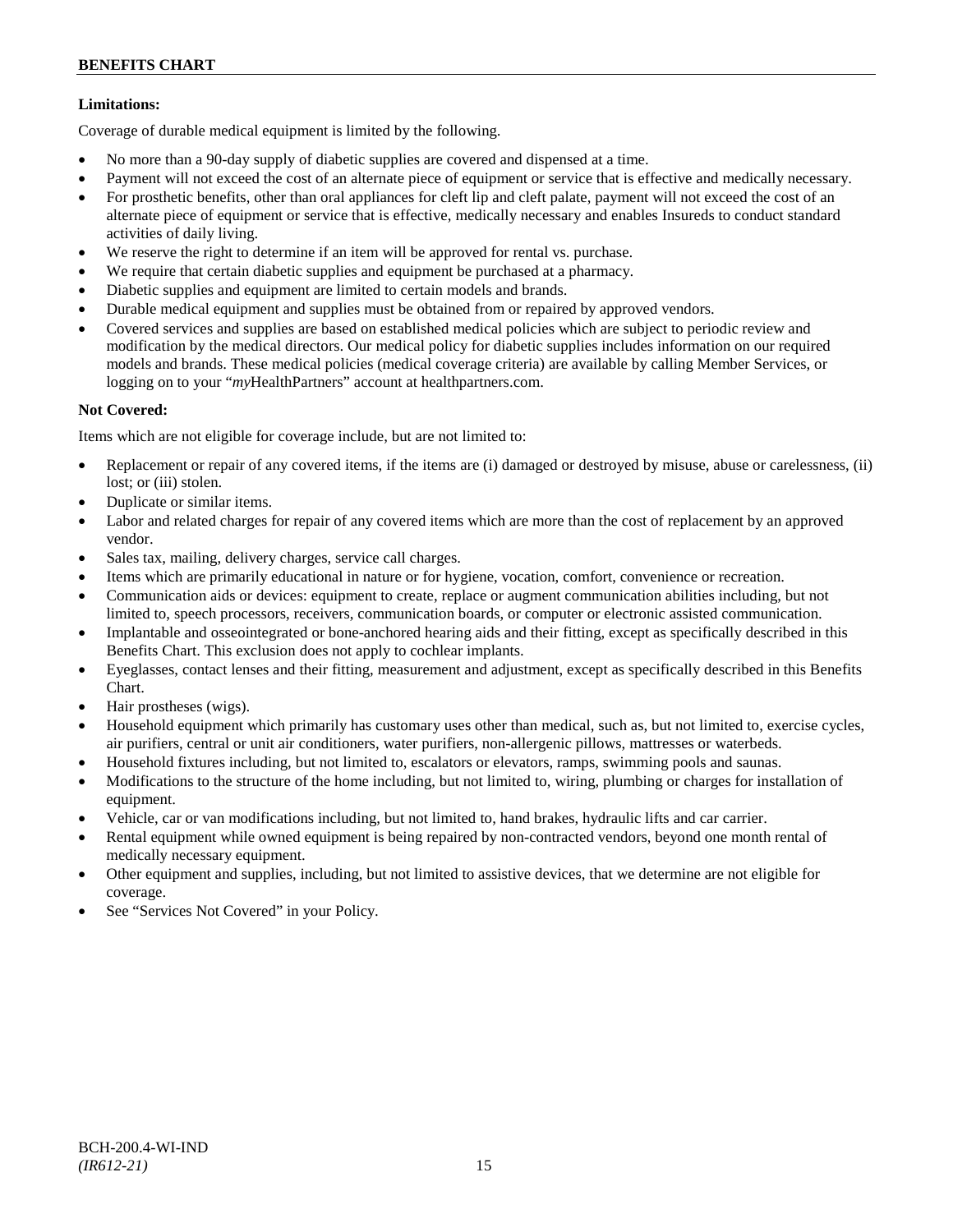# **EMERGENCY AND URGENTLY NEEDED CARE SERVICES**

# **Covered Services:**

We cover services for emergency care and urgently needed care if the services are otherwise eligible for coverage under your Policy.

**Urgently Needed Care.** These are services to treat an unforeseen illness or injury that:

- are required in order to prevent a serious deterioration in your health, and
- cannot be delayed until the next available clinic or office hours.

| <b>Network Benefits</b>                                                                                                          | <b>Non-Network Benefits</b>                                                                                                      |
|----------------------------------------------------------------------------------------------------------------------------------|----------------------------------------------------------------------------------------------------------------------------------|
| 75% of the charges incurred.                                                                                                     | 50% of the charges incurred.                                                                                                     |
| Services received from Indian Health Providers will be<br>covered at 100% of the charges incurred.<br>Deductible does not apply. | Services received from Indian Health Providers will be<br>covered at 100% of the charges incurred.<br>Deductible does not apply. |

# **First Three Visits**

| If any of the first three visits are urgent care visits or<br>office visits, they are covered at 100%, subject to a<br>copayment of \$30 per visit, not subject to the<br>deductible.                                            |
|----------------------------------------------------------------------------------------------------------------------------------------------------------------------------------------------------------------------------------|
| If any of the first three visits are convenience clinic<br>visits, telephone visits or e-visits (other than virtuwell),<br>they are covered at 100%, subject to a copayment of<br>\$15 per visit, not subject to the deductible. |
| Then services will be covered at the deductible and<br>coinsurance and/or copayment indicated for urgent care<br>visits, office visits, convenience clinic visits, telephone<br>visits and e-visits (other than virtuwell).      |
| Physician services are included; however, charges for<br>office procedures, laboratory, radiology and other<br>ancillary services are not included and will be subject<br>to the deductible and coinsurance and/or copayment.    |

**Emergency Care.** These are services to treat:

- the sudden, unexpected onset of illness or injury which, if left untreated or unattended until the next available clinic or office hours, would result in hospitalization, or
- a condition requiring professional health services immediately necessary to preserve life or stabilize health.

When reviewing claims for coverage of emergency services, our medical director will take into consideration a reasonable layperson's belief that the circumstances required immediate medical care that could not wait until the next working day or next available clinic appointment.

# **Emergency Care in a Hospital Emergency Room, including Professional Services of a Physician**

| <b>Network Benefits</b>                                                                                                          | <b>Non-Network Benefits</b> |
|----------------------------------------------------------------------------------------------------------------------------------|-----------------------------|
| 75% of the charges incurred.                                                                                                     | See Network Benefits.       |
| Services received from Indian Health Providers will be<br>covered at 100% of the charges incurred.<br>Deductible does not apply. |                             |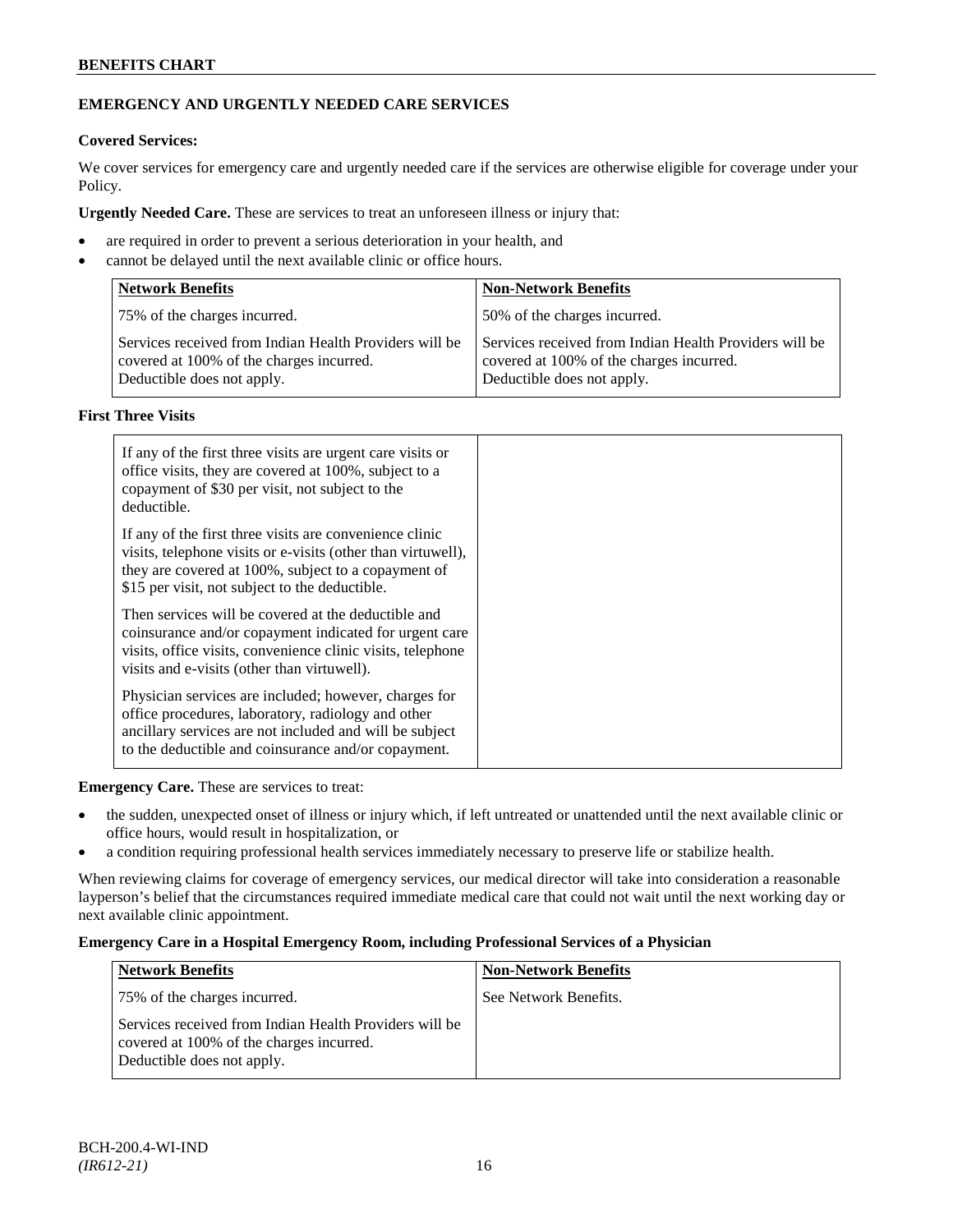### **Inpatient Emergency Care in a Hospital**

| <b>Network Benefits</b>                                                                                                          | <b>Non-Network Benefits</b> |
|----------------------------------------------------------------------------------------------------------------------------------|-----------------------------|
| 75% of the charges incurred.                                                                                                     | See Network Benefits.       |
| Services received from Indian Health Providers will be<br>covered at 100% of the charges incurred.<br>Deductible does not apply. |                             |

### **Not Covered:**

• See "Services Not Covered" in your Policy.

# **GENE THERAPY**

# **Covered Services:**

We cover gene therapy treatment that meets our current medical coverage criteria.

| <b>Network Benefits</b>                                                                                                                                                                                 | <b>Non-Network Benefits</b> |
|---------------------------------------------------------------------------------------------------------------------------------------------------------------------------------------------------------|-----------------------------|
| Coverage level is same as corresponding Network<br>Benefit, depending on type of service provided, such as<br>Office Visits for Illness or Injury, Inpatient or<br><b>Outpatient Hospital Services.</b> | No coverage.                |

#### **Limitations:**

- Gene therapy must be provided by a designated provider.
- Specific types of gene therapy are limited to therapies and conditions specified in our medical coverage criteria.

# **Not Covered:**

• See "Services Not Covered" in your Policy.

# **HEALTH EDUCATION**

#### **Covered Services:**

We cover education for preventive services and education for the management of chronic health problems (such as diabetes).

| <b>Network Benefits</b>                                     | <b>Non-Network Benefits</b>                                                                                                                                      |
|-------------------------------------------------------------|------------------------------------------------------------------------------------------------------------------------------------------------------------------|
| 100% of the charges incurred.<br>Deductible does not apply. | 50% of the charges incurred.<br>Services received from Indian Health Providers will be<br>covered at 100% of the charges incurred.<br>Deductible does not apply. |

# **Not Covered:**

• See "Services Not Covered" in your Policy.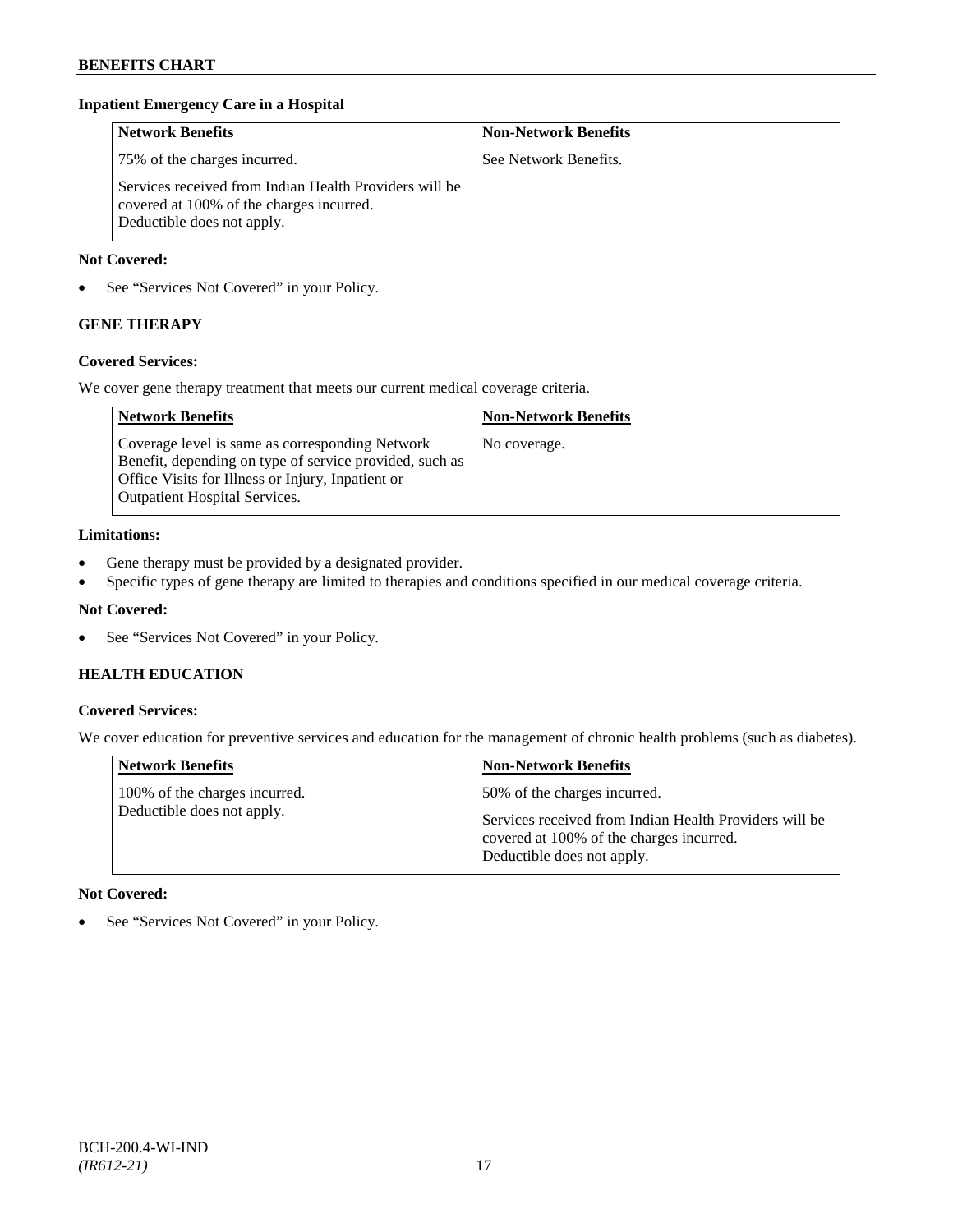# **HOME-BASED HEALTH ASSESSMENT PROGRAM**

# **Covered Services:**

If you meet our criteria for coverage, you may qualify for our home-based comprehensive health risk assessment program. The program covers a health assessment with a designated nurse practitioner.

| Network Benefits                                            | <b>Non-Network Benefits</b> |
|-------------------------------------------------------------|-----------------------------|
| 100% of the charges incurred.<br>Deductible does not apply. | No coverage.                |

# **Not Covered:**

See "Services Not Covered" in your Policy.

# **HOME HEALTH SERVICES**

# **Covered Services:**

We cover skilled nursing services, physical therapy, occupational therapy, speech therapy, respiratory therapy and other therapeutic services, non-routine prenatal and routine postnatal well child visits (as described in our medical coverage criteria), phototherapy services for newborns, home health aide services and other eligible home health services when provided in your home, if you are homebound (i.e., unable to leave home without considerable effort due to a medical condition). Lack of transportation does not constitute homebound status. For phototherapy services for newborns and high risk prenatal services, supplies and equipment are included.

We cover total parenteral nutrition/intravenous ("TPN/IV") therapy, equipment, supplies and drugs in connection with IV therapy. IV line care kits are covered under Durable Medical Equipment.

We cover palliative care benefits. Palliative care includes symptom management, education and establishing goals of care. We waive the requirement that you be homebound for a limited number of home visits for palliative care (as shown in this Benefits Chart), if you have a life-threatening, non-curable condition which has a prognosis of survival of two years or less. Additional palliative care visits are eligible under the home health services benefit if you are homebound and meet all other requirements defined in this section.

You do not need to be homebound to receive total parenteral nutrition/intravenous ("TPN/IV") therapy.

Home health services are eligible and covered only when:

- medically necessary; and
- provided as rehabilitative care, terminal care or maternity care; and
- ordered by a physician, and included in the written home care plan.

# **Physical therapy, occupational therapy, speech therapy, respiratory therapy, home health aide services and palliative Care**

| <b>Network Benefits</b>                                                                                                          | <b>Non-Network Benefits</b> |
|----------------------------------------------------------------------------------------------------------------------------------|-----------------------------|
| 75% of the charges incurred.                                                                                                     | No coverage.                |
| Services received from Indian Health Providers will be<br>covered at 100% of the charges incurred.<br>Deductible does not apply. |                             |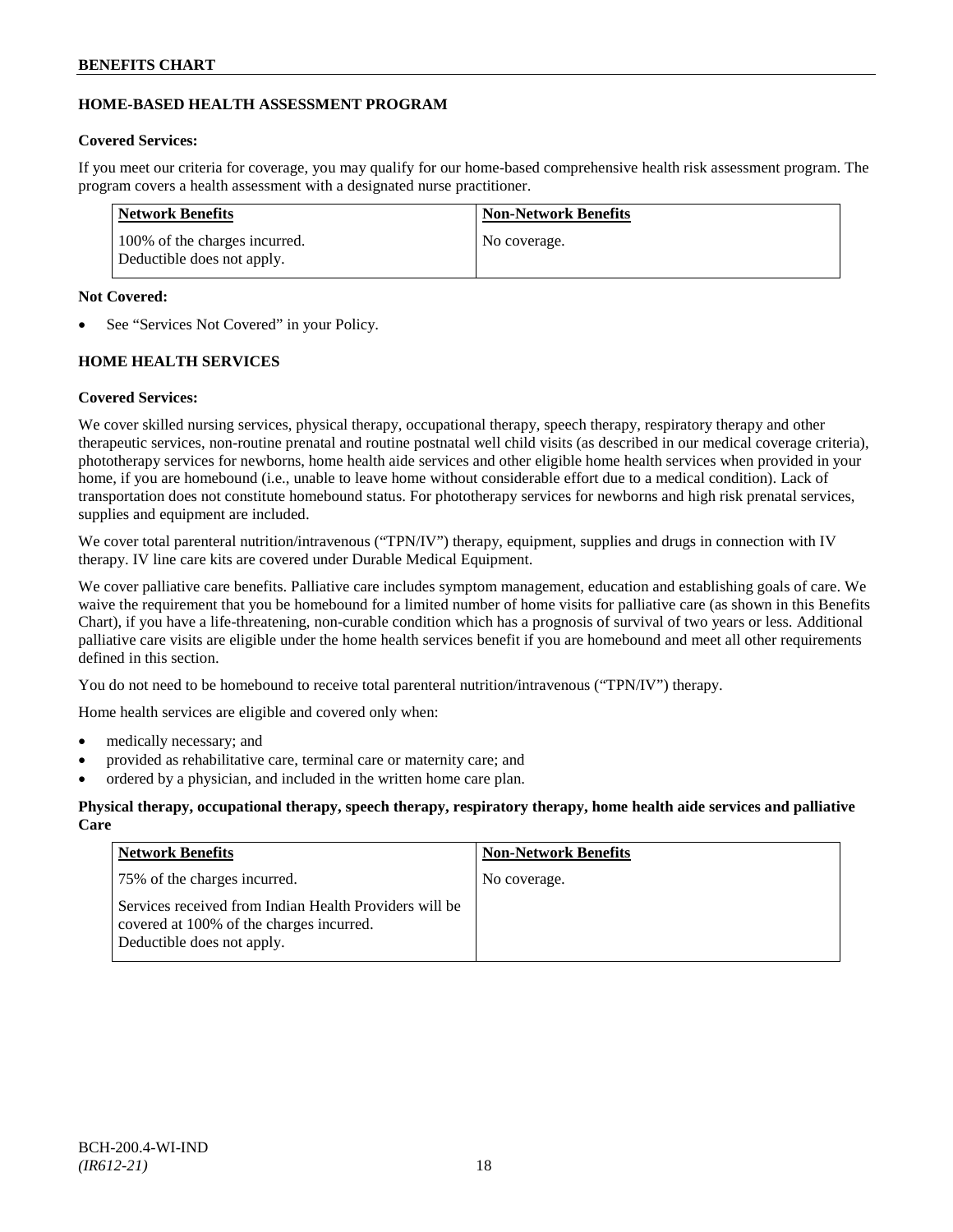### **TPN/IV Therapy, Skilled Nursing Services, Non-Routine Prenatal/Postnatal Services and Phototherapy**

| Network Benefits                                                                                                                 | <b>Non-Network Benefits</b> |
|----------------------------------------------------------------------------------------------------------------------------------|-----------------------------|
| 75% of the charges incurred.                                                                                                     | No coverage.                |
| Services received from Indian Health Providers will be<br>covered at 100% of the charges incurred.<br>Deductible does not apply. |                             |

Each 24-hour visit (or shifts up to 24-hour visits) equals one visit and counts toward the Maximum visits for all other services shown below. Any visit that lasts less than 24 hours regardless of the length of the visit, will count as one visit toward the Maximum visits for all other services shown below. All visits must be medically necessary and benefit eligible.

#### **Routine Prenatal/Postnatal Services and Child Health Supervision Services**

| <b>Network Benefits</b>                                     | <b>Non-Network Benefits</b>                                                                                                                                      |
|-------------------------------------------------------------|------------------------------------------------------------------------------------------------------------------------------------------------------------------|
| 100% of the charges incurred.<br>Deductible does not apply. | 50% of the charges incurred.<br>Services received from Indian Health Providers will be<br>covered at 100% of the charges incurred.<br>Deductible does not apply. |

#### **Maximum Visits for Palliative Care:**

| <b>Network Benefits</b>                                                                                                                        | <b>Non-Network Benefits</b> |
|------------------------------------------------------------------------------------------------------------------------------------------------|-----------------------------|
| If you are eligible to receive palliative care in the home<br>and you are not homebound, there is a maximum of 12<br>visits per calendar year. | No coverage.                |

#### **Maximum Visits for All Services Other Than Palliative Care:**

| Network Benefits             | <b>Non-Network Benefits</b> |
|------------------------------|-----------------------------|
| 60 visits per calendar year. | No coverage.                |

The routine postnatal well child visits do not count toward the visit limit.

# **Limitations:**

- Home health services are not provided as a substitute for a primary caregiver in the home or as relief (respite) for a primary caregiver in the home. We will not reimburse family members or residents in your home for the above services.
- A service shall not be considered a skilled nursing service merely because it is performed by, or under the direct supervision of, a licensed nurse. Where a service (such as tracheotomy suctioning or ventilator monitoring) or like services, can be safely and effectively performed by a non-medical person (or self-administered), without the direct supervision of, a licensed nurse, the service shall not be regarded as a skilled nursing service, whether or not a skilled nurse actually provides the service. The unavailability of a competent person to provide a non-skilled service shall not make it a skilled service when a skilled nurse provides it. Only the skilled nursing component of so-called "blended" services (i.e. services which include skilled and non-skilled components) are covered under this Benefits Chart.

#### **Not Covered:**

- Home Health Services by a Non-Network provider.
- Financial or legal counseling services.
- Housekeeping or meal services in your home.
- Private duty nursing services.
- Services provided by a family member or enrollee, or a resident in the enrollee's home.
- Vocational rehabilitation and recreational or educational therapy. Recreation therapy is therapy provided solely for the purpose of recreation, including, but not limited to: (a) requests for physical therapy or occupational therapy to improve athletic ability, and (b) braces or guards to prevent sports injuries.
- See "Services Not Covered" in your Policy.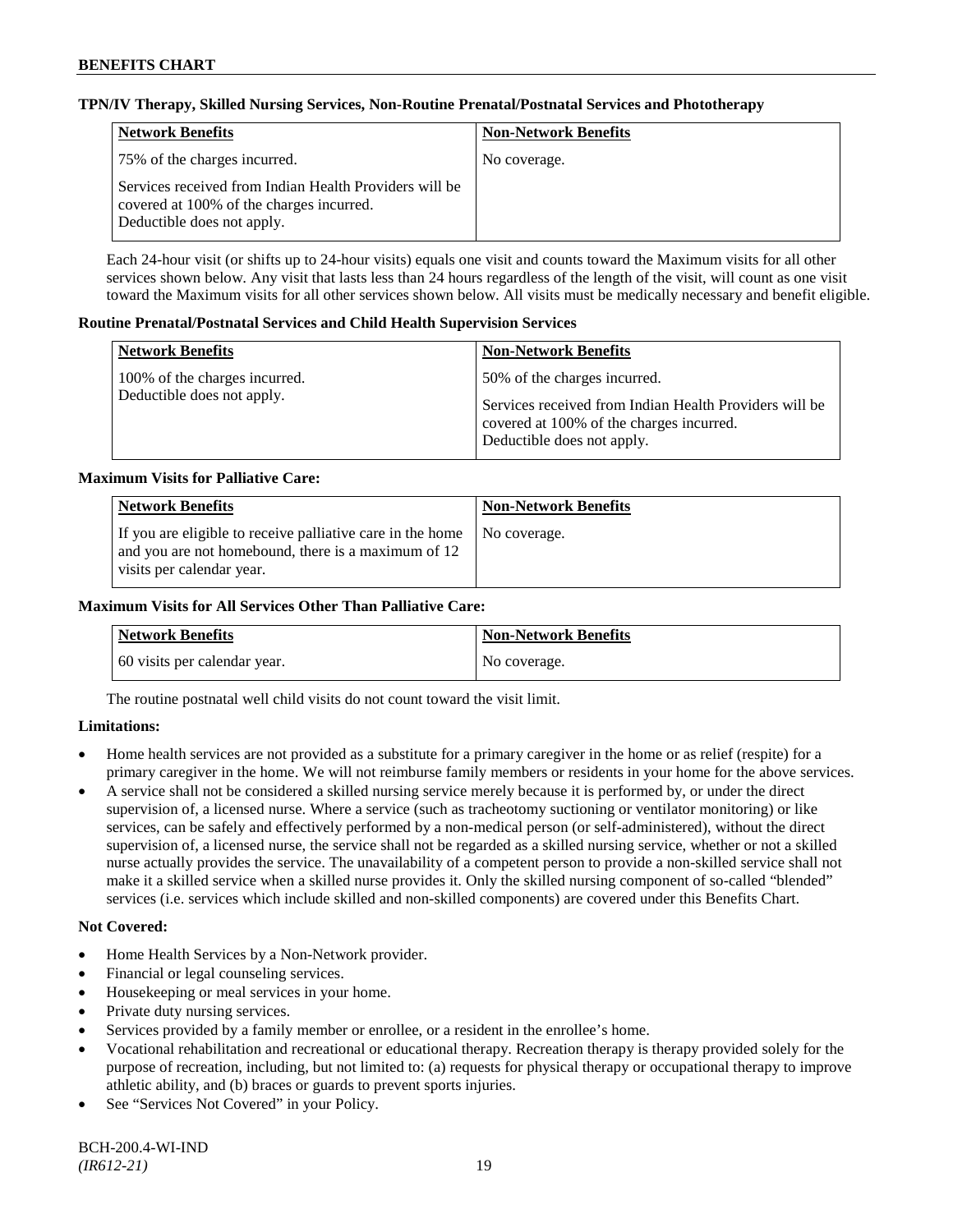# **HOME HOSPICE SERVICES**

#### **Applicable Definitions:**

**Part-time.** This is up to two hours of service per day, more than two hours is considered continuous care.

**Continuous Care.** This is from two to twelve hours of service per day provided by a registered nurse, licensed practical nurse, or home health aide, during a period of crisis in order to maintain a terminally ill patient at home.

**Appropriate Facility.** This is a nursing home, hospice residence, or other inpatient facility.

**Custodial Care Related to Hospice Services.** This means providing assistance in the activities of daily living and the care needed by a terminally ill patient which can be provided by primary caregiver (i.e., family member or friend) who is responsible for the patient's home care.

# **Covered Services:**

**Home Hospice Program:** We cover the services described below if you are terminally ill and accepted as a home hospice program participant. You must meet the eligibility requirements of the program, and elect to receive services through the home hospice program. The services will be provided in your home, with inpatient care available when medically necessary as described below. If you elect to receive hospice services, you do so in lieu of curative treatment for your terminal illness for the period you are enrolled in the home hospice program.

**Eligibility:** In order to be eligible to be enrolled in the home hospice program, you must: (1) be a terminally ill patient (prognosis of six months or less); (2) have chosen a palliative treatment focus (i.e., emphasizing comfort and supportive services rather than treatment attempting to cure the disease or condition); and (3) continue to meet the terminally ill prognosis as reviewed by our medical director or his or her designee over the course of care. You may withdraw from the home hospice program at any time.

**Eligible Services:** Hospice services include the following services provided in accordance with an approved hospice treatment plan:

- Home Health Services:
	- o Part-time care provided in your home by an interdisciplinary hospice team (which may include a physician, nurse, social worker, and spiritual counselor) and medically necessary home health services are covered.
	- o One or more periods of continuous care in your home or in a setting which provides day care for pain or symptom management, when medically necessary, will be covered.
- Inpatient Services: We cover medically necessary inpatient services.
- Other Services:
	- o Respite care is covered for care in your home or in an appropriate facility, to give your primary caregivers (i.e., family members or friends) rest and/or relief when necessary in order to maintain a terminally ill patient at home*.*
	- o Medically necessary medications for pain and symptom management.
	- o Semi-electric hospital beds and other durable medical equipment are covered.
	- o Emergency and non-emergency care is covered.

| <b>Network Benefits</b>                                                                                                          | <b>Non-Network Benefits</b> |
|----------------------------------------------------------------------------------------------------------------------------------|-----------------------------|
| 75% of the charges incurred.                                                                                                     | No coverage.                |
| Services received from Indian Health Providers will be<br>covered at 100% of the charges incurred.<br>Deductible does not apply. |                             |

Respite care is limited to 5 days per episode, and respite care and continuous care combined are limited to 30 days.

# **Not Covered:**

- Home Hospice Services by a Non-Network provider.
- Financial or legal counseling services.
- Housekeeping or meal services in your home.
- Custodial or maintenance care related to hospice services, whether provided in the home or in a nursing home.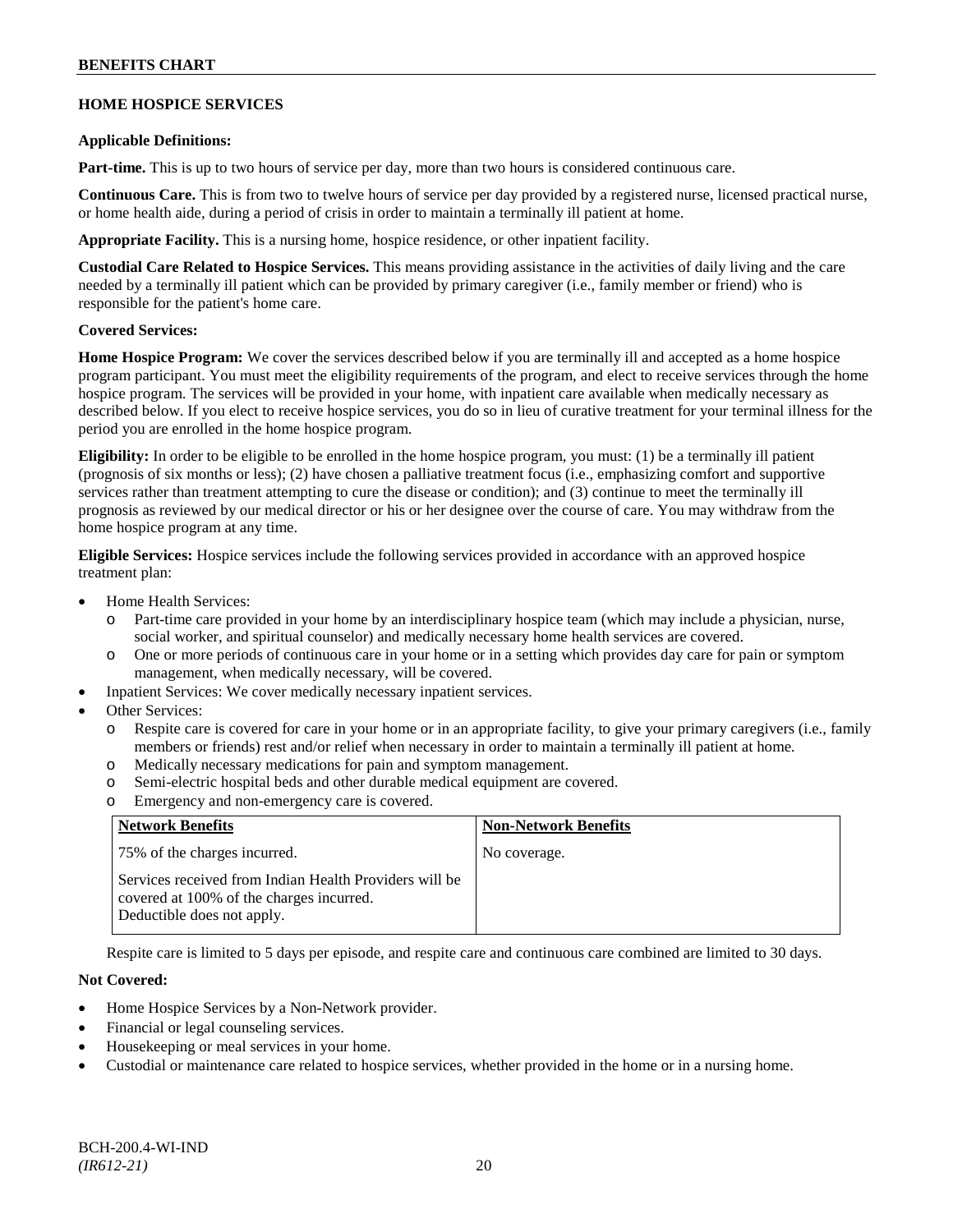- Any service not specifically described as covered services under this home hospice services benefits.
- Any services provided by members of your family or residents in your home.
- See "Services Not Covered" in your Policy.

# **HOSPITAL AND SKILLED NURSING FACILITY SERVICES**

#### **Covered Services:**

We cover services as described below.

#### **Medical or Surgical Hospital Services**

**Inpatient Hospital Services:** We cover the following medical or surgical services, for the treatment of acute illness or injury, which require the level of care only provided in an acute care facility. These services must be authorized by a physician.

Inpatient hospital services include: room and board; the use of operating or maternity delivery rooms; intensive care facilities; newborn nursery facilities; general nursing care, anesthesia, laboratory and diagnostic imaging services, radiation therapy, physical therapy, prescription drugs or other medications administered during treatment, blood and blood products (unless replaced), and blood derivatives, and other diagnostic or treatment related hospital services; physician and other professional medical and surgical services provided while in the hospital, including gender reassignment surgery that meets medical coverage criteria.

We cover, following a vaginal delivery, a minimum of 48 hours of inpatient care for the mother and newborn child. We cover, following a caesarean section delivery, a minimum of 96 hours of inpatient care for the mother and newborn child.

Health insurance issuers generally may not, under Federal law, restrict benefits for any hospital length of stay in connection with childbirth for the mother of newborn child to less than 48 hours following a vaginal delivery, or less than 96 hours following a caesarean section. However, Federal law generally does not prohibit the mother's or newborn's attending provider, after consulting with the mother, from discharging the mother or her newborn earlier than 48 hours (or 96 hours as applicable). In any case plans and issuers may not, under Federal law, require that a provider obtain authorization from the plan or the insurance issuer for prescribing a length of stay not in excess of 48 hours (or 96 hours).

| <b>Network Benefits</b>                                                                                                          | <b>Non-Network Benefits</b>                                                                                                      |
|----------------------------------------------------------------------------------------------------------------------------------|----------------------------------------------------------------------------------------------------------------------------------|
| 75% of the charges incurred.                                                                                                     | 50% of the charges incurred.                                                                                                     |
| Services received from Indian Health Providers will be<br>covered at 100% of the charges incurred.<br>Deductible does not apply. | Services received from Indian Health Providers will be<br>covered at 100% of the charges incurred.<br>Deductible does not apply. |

Each Insured's admission or confinement, including that of a newborn child, is separate and distinct from the admission or confinement of any other Insured.

**Outpatient Hospital, Ambulatory Care or Surgical Facility Services:** We cover the following medical and surgical services, for diagnosis or treatment of illness or injury on an outpatient basis. These services must be authorized by a physician.

Outpatient services include: use of operating rooms, maternity delivery rooms or other outpatient departments, rooms or facilities; and the following outpatient services: general nursing care, anesthesia, laboratory and diagnostic imaging services, radiation therapy, physical therapy, drugs administered during treatment, blood and blood products (unless replaced), and blood derivatives, and other diagnostic or treatment related outpatient services; physician and other professional medical and surgical services provided while an outpatient, including colonoscopies (starting at age 50, or under age 50 for people at high risk of colorectal cancer), and gender reassignment surgery that meets medical coverage criteria.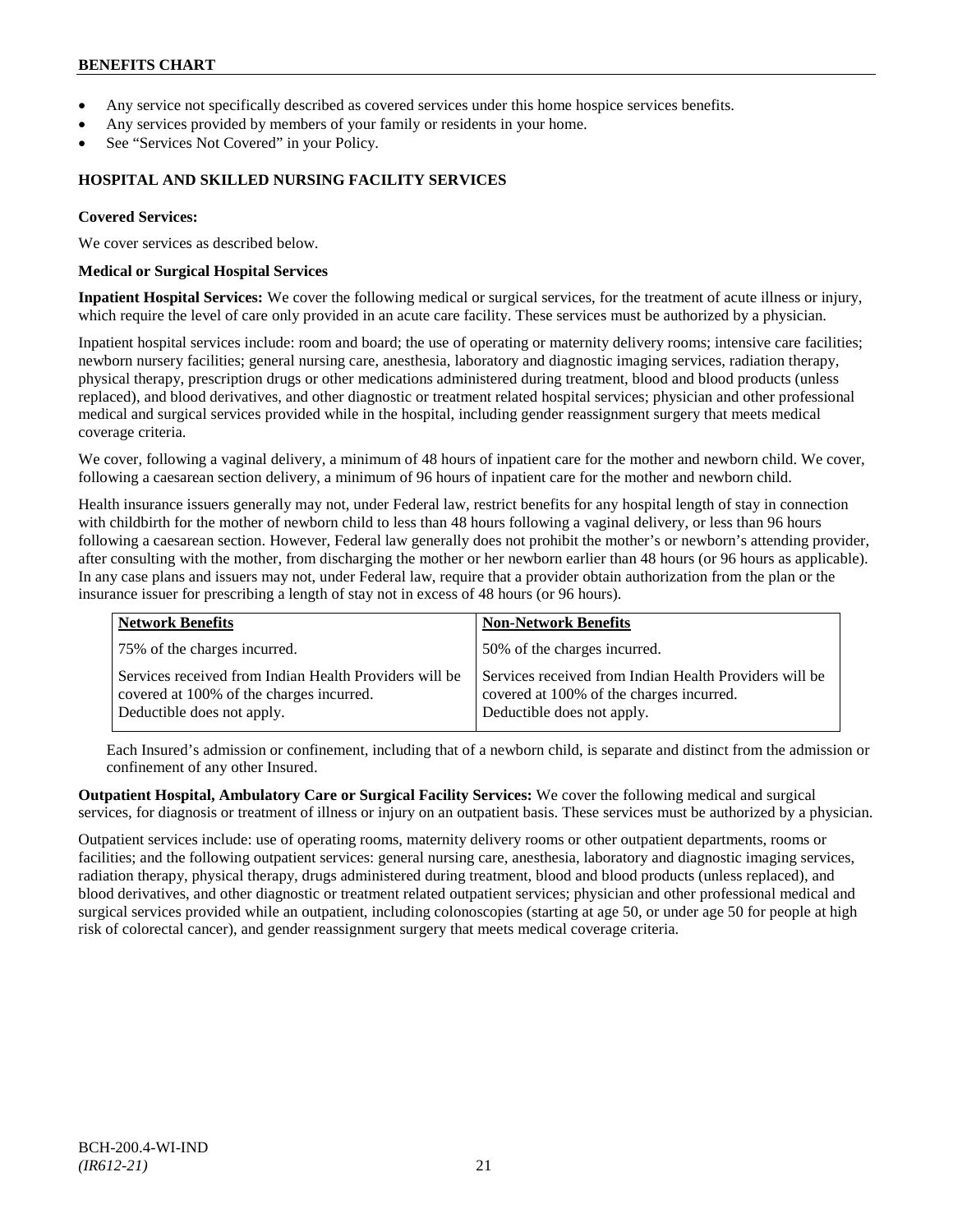For Network Benefits, non-emergent, scheduled outpatient Magnetic Resonance Imaging (MRI) and Computed Tomography (CT) must be provided at a designated facility. Your physician or facility will obtain or verify prior authorization for these services, as needed.

To see the benefit level for diagnostic imaging services, laboratory services and physical therapy, see benefits under Diagnostic Imaging Services, Laboratory Services and Physical Therapy in this Benefits Chart.

| <b>Network Benefits</b>                                                                                                          | <b>Non-Network Benefits</b>                                                                                                      |
|----------------------------------------------------------------------------------------------------------------------------------|----------------------------------------------------------------------------------------------------------------------------------|
| 75% of the charges incurred.                                                                                                     | 50% of the charges incurred.                                                                                                     |
| Services received from Indian Health Providers will be<br>covered at 100% of the charges incurred.<br>Deductible does not apply. | Services received from Indian Health Providers will be<br>covered at 100% of the charges incurred.<br>Deductible does not apply. |

**Skilled Nursing Facility Care:** We cover room and board, daily skilled nursing and related ancillary services for post-acute treatment and rehabilitative care of illness or injury that meets medical coverage criteria.

| <b>Network Benefits</b>                                                                                                          | <b>Non-Network Benefits</b>                                                                                                      |
|----------------------------------------------------------------------------------------------------------------------------------|----------------------------------------------------------------------------------------------------------------------------------|
| 75% of the charges incurred.                                                                                                     | 50% of the charges incurred.                                                                                                     |
| Services received from Indian Health Providers will be<br>covered at 100% of the charges incurred.<br>Deductible does not apply. | Services received from Indian Health Providers will be<br>covered at 100% of the charges incurred.<br>Deductible does not apply. |
| Limited to a 30 day maximum per confinement.                                                                                     | Limited to a 30 day maximum per confinement.                                                                                     |

Each day of services provided under the Network Benefits and Non-Network Benefits, combined, applies toward the maximum shown above.

# **Not Covered:**

- Services for items for personal convenience, such as television rental, are not covered.
- See "Services Not Covered" in your Policy.

# **INFERTILITY SERVICES**

# **Covered Services:**

We cover the diagnosis of infertility. These services include diagnostic procedures and tests provided in connection with an infertility evaluation, office visits and consultations to diagnose infertility.

| <b>Network Benefits</b>                                                                                                          | <b>Non-Network Benefits</b>                                                                                                      |
|----------------------------------------------------------------------------------------------------------------------------------|----------------------------------------------------------------------------------------------------------------------------------|
| 75% of the charges incurred.                                                                                                     | 50% of the charges incurred.                                                                                                     |
| Services received from Indian Health Providers will be<br>covered at 100% of the charges incurred.<br>Deductible does not apply. | Services received from Indian Health Providers will be<br>covered at 100% of the charges incurred.<br>Deductible does not apply. |

Coverage is limited to office visits and consultations to diagnose infertility. Treatment is not covered.

# **Not Covered:**

- Treatment of infertility, including, but not limited to, office visits, laboratory, diagnostic imaging services, and drugs for the treatment of infertility; assisted reproduction, including, but not limited to gamete intrafallopian tube transfer (GIFT), zygote intrafallopian tube transfer (ZIFT), intracytoplasmic sperm injection (ICSI), and/or in-vitro fertilization (IVF), and all charges associated with such procedures; reversal of sterilization; artificial insemination; and sperm, ova or embryo acquisition, retrieval or storage; however, we do cover office visits and consultations to diagnose infertility.
- Services related to the establishment of surrogate pregnancy and fees for a surrogate.
- See "Services Not Covered" in your Policy.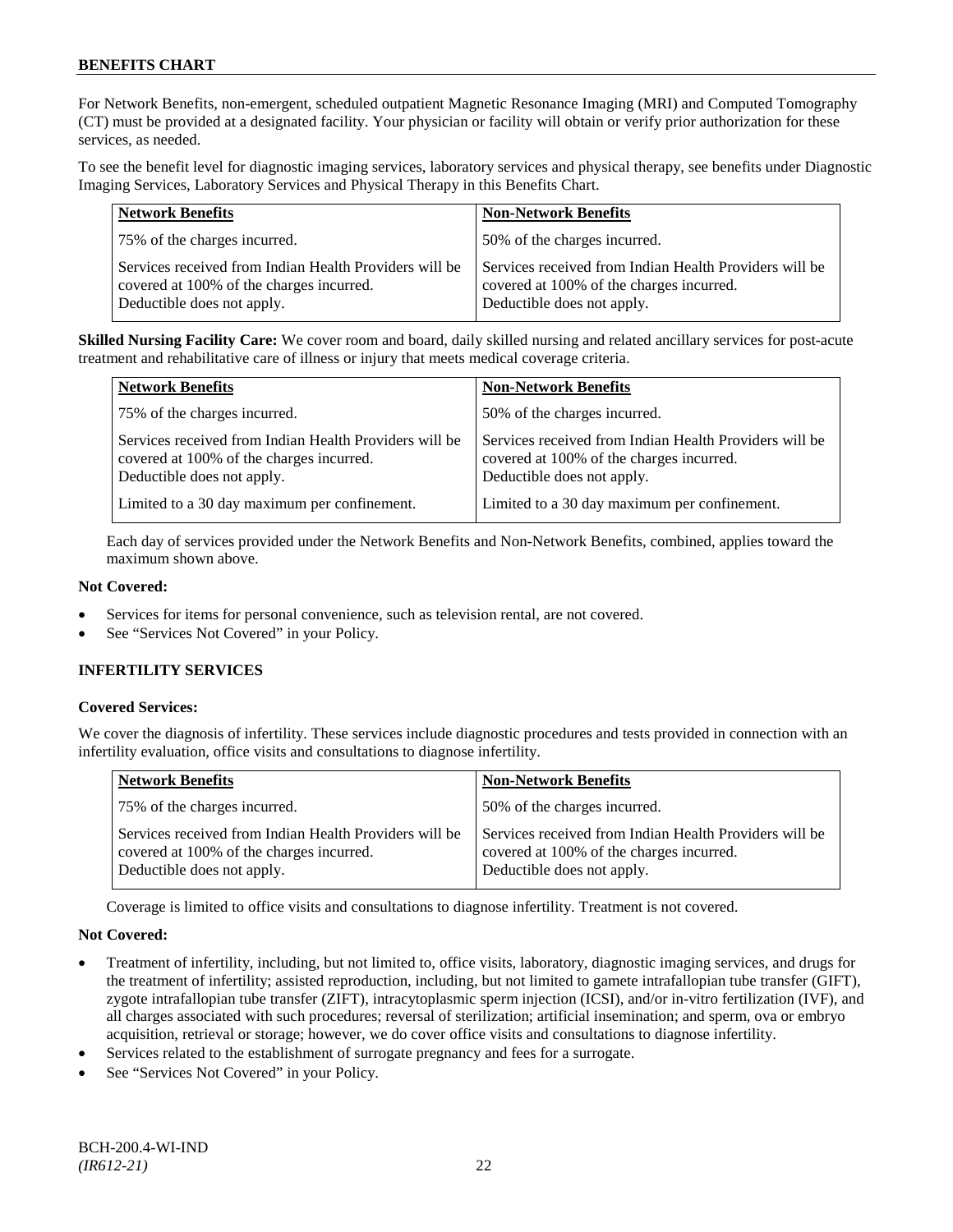# **LABORATORY SERVICES**

### **Covered Services:**

We cover laboratory tests when ordered by a provider and provided in a clinic or outpatient hospital facility. This includes blood tests to detect lead exposure in children between the ages of 6 months and 72 months.

To see the benefit level for inpatient hospital or skilled nursing facility services, see benefits under Inpatient Hospital and Skilled Nursing Facility Services in this Benefits Chart.

**Prostate-Specific Antigen (PSA) Test Coverage.** We cover prostate cancer screening for men 40 years of age or over who are symptomatic or in a high-risk category and for all men 50 years of age or older. Coverage includes prostate-specific antigen blood test and digital rectal examination.

| <b>Network Benefits</b>                                                                                                          | <b>Non-Network Benefits</b>                                                                                                      |
|----------------------------------------------------------------------------------------------------------------------------------|----------------------------------------------------------------------------------------------------------------------------------|
| 75% of the charges incurred.                                                                                                     | 50% of the charges incurred.                                                                                                     |
| Services received from Indian Health Providers will be<br>covered at 100% of the charges incurred.<br>Deductible does not apply. | Services received from Indian Health Providers will be<br>covered at 100% of the charges incurred.<br>Deductible does not apply. |

#### **All other laboratory services**

#### **Services for Illness or Injury**

| <b>Network Benefits</b>                                                                                                          | <b>Non-Network Benefits</b>                                                                                                      |
|----------------------------------------------------------------------------------------------------------------------------------|----------------------------------------------------------------------------------------------------------------------------------|
| 75% of the charges incurred.                                                                                                     | 50% of the charges incurred.                                                                                                     |
| Services received from Indian Health Providers will be<br>covered at 100% of the charges incurred.<br>Deductible does not apply. | Services received from Indian Health Providers will be<br>covered at 100% of the charges incurred.<br>Deductible does not apply. |

# **Preventive Services**

Laboratory services associated with preventive services are covered at the benefit level shown in the "Preventive Services" section of this Benefits Chart.

#### **Not Covered:**

See "Services Not Covered" in your Policy.

# **MASTECTOMY RECONSTRUCTION BENEFIT**

#### **Covered Services:**

We cover reconstruction of the breast on which the mastectomy has been performed; surgery and reconstruction of the other breast to produce symmetrical appearance, and prostheses and physical complications of all stages of mastectomy, including lymphedemas.

| <b>Network Benefits</b>                               | <b>Non-Network Benefits</b>                           |
|-------------------------------------------------------|-------------------------------------------------------|
| Coverage level is same as corresponding Network       | Coverage level is same as corresponding Non-Network   |
| Benefits, depending on type of service provided, such | Benefits, depending on type of service provided, such |
| as Office Visits for Illness or Injury, Inpatient or  | as Office Visits for Illness or Injury, Inpatient or  |
| <b>Outpatient Hospital Services.</b>                  | <b>Outpatient Hospital Services.</b>                  |

#### **Not Covered:**

See "Services Not Covered" in your Policy.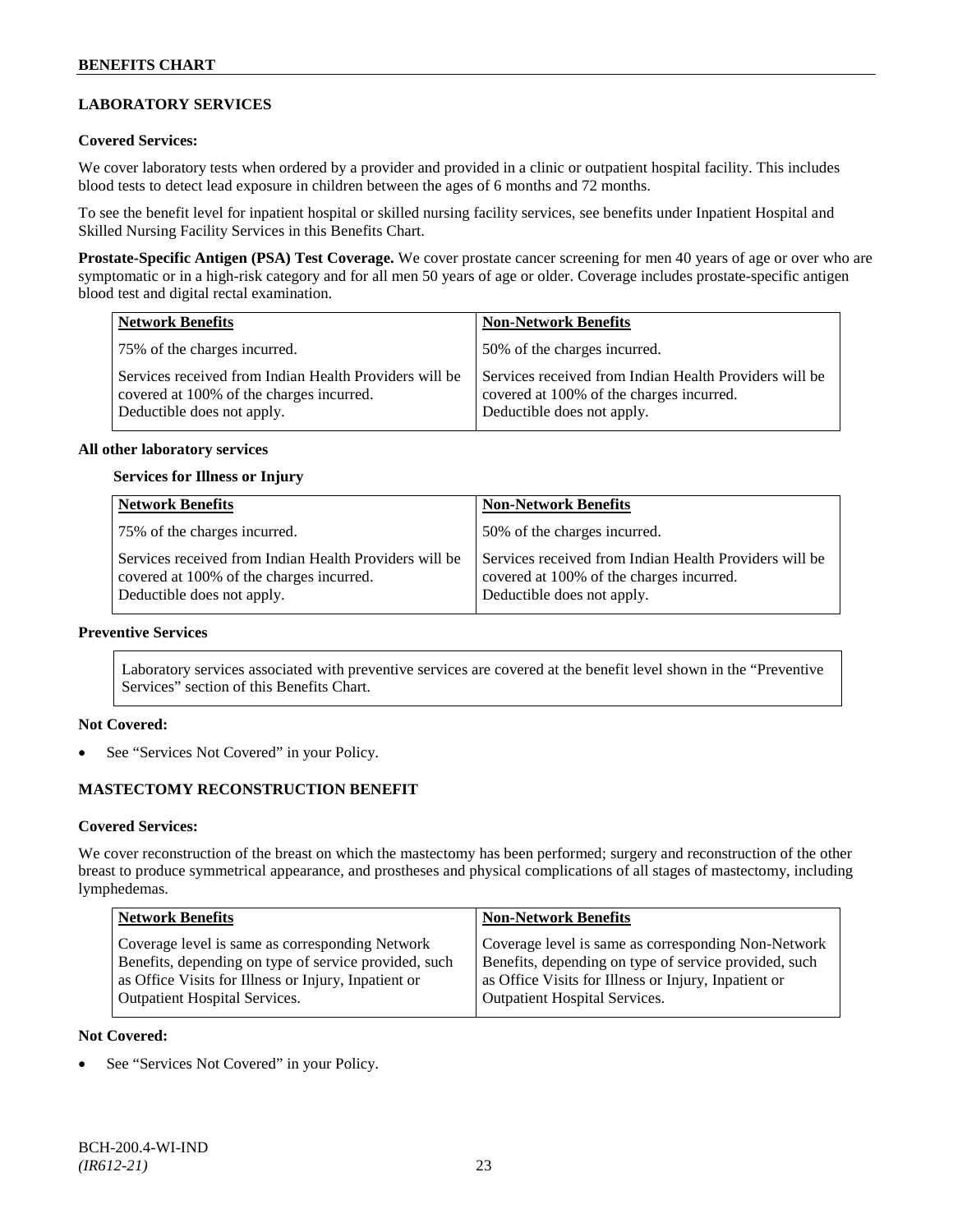# **MEDICATION THERAPY DISEASE MANAGEMENT PROGRAM**

# **Covered Services:**

If you meet our criteria for coverage, you may qualify for our Medication Therapy Disease Management Program.

The program covers consultations with a designated Network pharmacist.

Covered services are based on established medical policies, which are subject to periodic review and modification by the medical directors. These medical policies (medical coverage criteria) are available by calling Member Services, or logging on to your "*my*HealthPartners" account at [healthpartners.com.](http://www.healthpartners.com/)

| <b>Network Benefits</b>                                     | <b>Non-Network Benefits</b> |
|-------------------------------------------------------------|-----------------------------|
| 100% of the charges incurred.<br>Deductible does not apply. | No coverage.                |

#### **Not Covered:**

See "Services Not Covered" in your Policy.

# **OFFICE VISITS FOR ILLNESS OR INJURY**

#### **Covered Services:**

We cover the following when medically necessary: professional medical and surgical services and related supplies, including biofeedback, of physicians and other health care providers; blood and blood products (unless replaced) and blood derivatives.

We cover diagnosis and treatment of illness or injury to the eyes. Where contact or eye glass lenses are prescribed as medically necessary for the post-operative treatment of cataracts or for the treatment of aphakia, or keratoconus, we cover the initial evaluation, lenses and fitting. Insureds must pay for lens replacement beyond the initial pair.

#### **Office visits**

| <b>Network Benefits</b>                                                                                                          | <b>Non-Network Benefits</b>                                                                                                      |
|----------------------------------------------------------------------------------------------------------------------------------|----------------------------------------------------------------------------------------------------------------------------------|
| 75% of the charges incurred.                                                                                                     | 50% of the charges incurred.                                                                                                     |
| Services received from Indian Health Providers will be<br>covered at 100% of the charges incurred.<br>Deductible does not apply. | Services received from Indian Health Providers will be<br>covered at 100% of the charges incurred.<br>Deductible does not apply. |

# **Convenience Clinics**

| <b>Network Benefits</b>                                                                                                          | <b>Non-Network Benefits</b>                                                                                                      |
|----------------------------------------------------------------------------------------------------------------------------------|----------------------------------------------------------------------------------------------------------------------------------|
| 50% of the charges incurred.<br>75% of the charges incurred.                                                                     |                                                                                                                                  |
| Services received from Indian Health Providers will be<br>covered at 100% of the charges incurred.<br>Deductible does not apply. | Services received from Indian Health Providers will be<br>covered at 100% of the charges incurred.<br>Deductible does not apply. |

#### **Scheduled Telephone Visits**

| <b>Network Benefits</b>                                                                                                          | <b>Non-Network Benefits</b>                                                                                                      |
|----------------------------------------------------------------------------------------------------------------------------------|----------------------------------------------------------------------------------------------------------------------------------|
| 75% of the charges incurred.                                                                                                     | 50% of the charges incurred.                                                                                                     |
| Services received from Indian Health Providers will be<br>covered at 100% of the charges incurred.<br>Deductible does not apply. | Services received from Indian Health Providers will be<br>covered at 100% of the charges incurred.<br>Deductible does not apply. |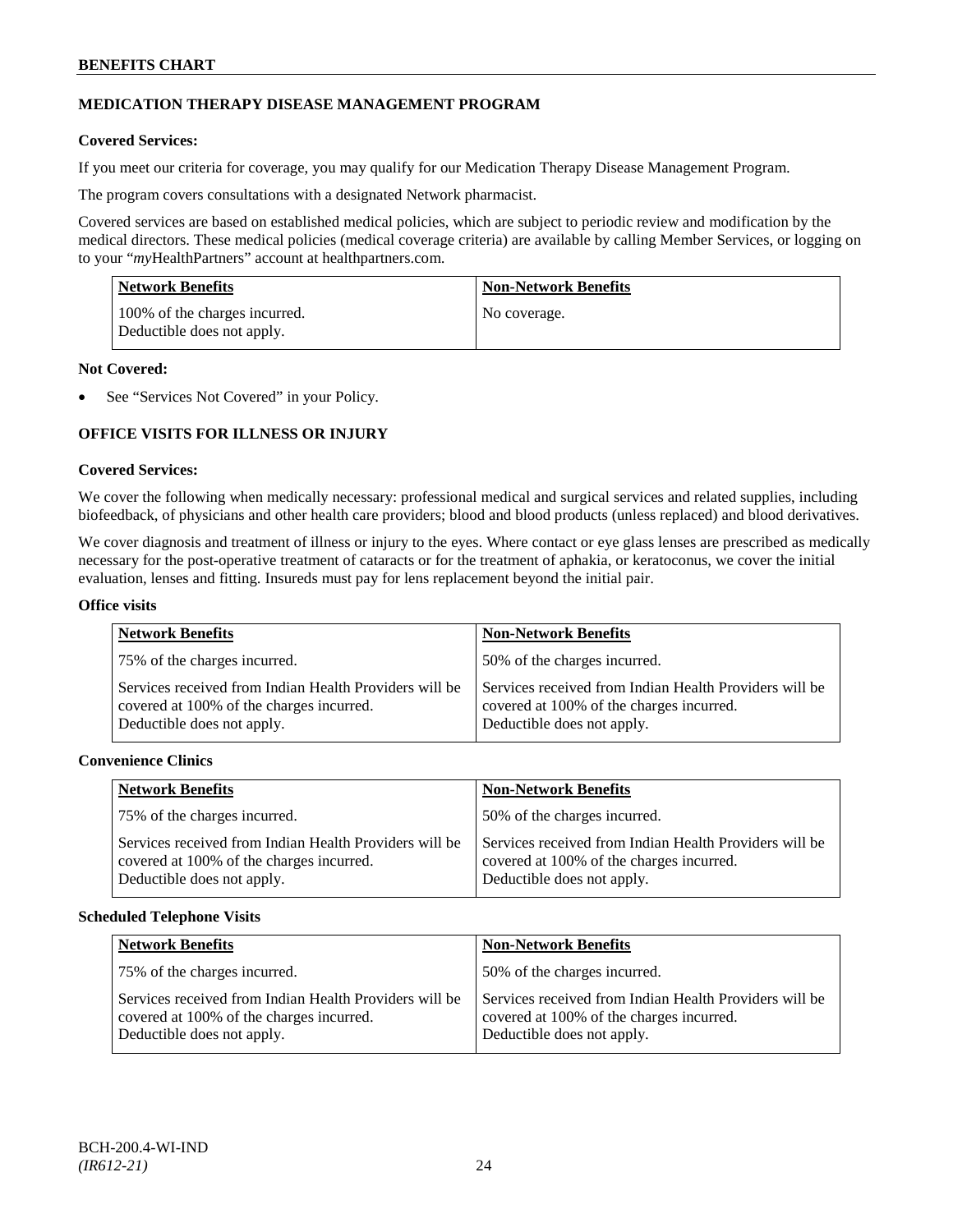# **E-visits**

# **Access to Online Care through virtuwell a[t virtuwell.com](http://www.virtuwell.com/)**

| Network Benefits                                            | <b>Non-Network Benefits</b> |
|-------------------------------------------------------------|-----------------------------|
| 100% of the charges incurred.<br>Deductible does not apply. | No coverage.                |

# **All Other E-visits**

| Network Benefits                                                                                                                 | <b>Non-Network Benefits</b>                                                                                                      |
|----------------------------------------------------------------------------------------------------------------------------------|----------------------------------------------------------------------------------------------------------------------------------|
| 75% of the charges incurred.                                                                                                     | 50% of the charges incurred.                                                                                                     |
| Services received from Indian Health Providers will be<br>covered at 100% of the charges incurred.<br>Deductible does not apply. | Services received from Indian Health Providers will be<br>covered at 100% of the charges incurred.<br>Deductible does not apply. |

# **First Three Visits**

| If any of the first three visits are urgent care visits or<br>office visits, they are covered at 100%, subject to a<br>copayment of \$30 per visit, not subject to the<br>deductible.                                            |
|----------------------------------------------------------------------------------------------------------------------------------------------------------------------------------------------------------------------------------|
| If any of the first three visits are convenience clinic<br>visits, telephone visits or e-visits (other than virtuwell),<br>they are covered at 100%, subject to a copayment of<br>\$15 per visit, not subject to the deductible. |
| Then services will be covered at the deductible and<br>coinsurance and/or copayment indicated for urgent care<br>visits, office visits, convenience clinic visits, telephone<br>visits and e-visits (other than virtuwell).      |
| Physician services are included; however, charges for<br>office procedures, laboratory, radiology and other<br>ancillary services are not included and will be subject<br>to the deductible and coinsurance and/or copayment.    |

# **Injections Administered in a Physician's Office, other than immunizations**

# **Allergy Injections**

| <b>Network Benefits</b>                                                                                                          | <b>Non-Network Benefits</b>                                                                                                      |
|----------------------------------------------------------------------------------------------------------------------------------|----------------------------------------------------------------------------------------------------------------------------------|
| 75% of the charges incurred.                                                                                                     | 50% of the charges incurred.                                                                                                     |
| Services received from Indian Health Providers will be<br>covered at 100% of the charges incurred.<br>Deductible does not apply. | Services received from Indian Health Providers will be<br>covered at 100% of the charges incurred.<br>Deductible does not apply. |

# **All Other Injections**

| <b>Network Benefits</b>                                                                                                          | <b>Non-Network Benefits</b>                                                                                                      |
|----------------------------------------------------------------------------------------------------------------------------------|----------------------------------------------------------------------------------------------------------------------------------|
| 75% of the charges incurred.                                                                                                     | 50% of the charges incurred.                                                                                                     |
| Services received from Indian Health Providers will be<br>covered at 100% of the charges incurred.<br>Deductible does not apply. | Services received from Indian Health Providers will be<br>covered at 100% of the charges incurred.<br>Deductible does not apply. |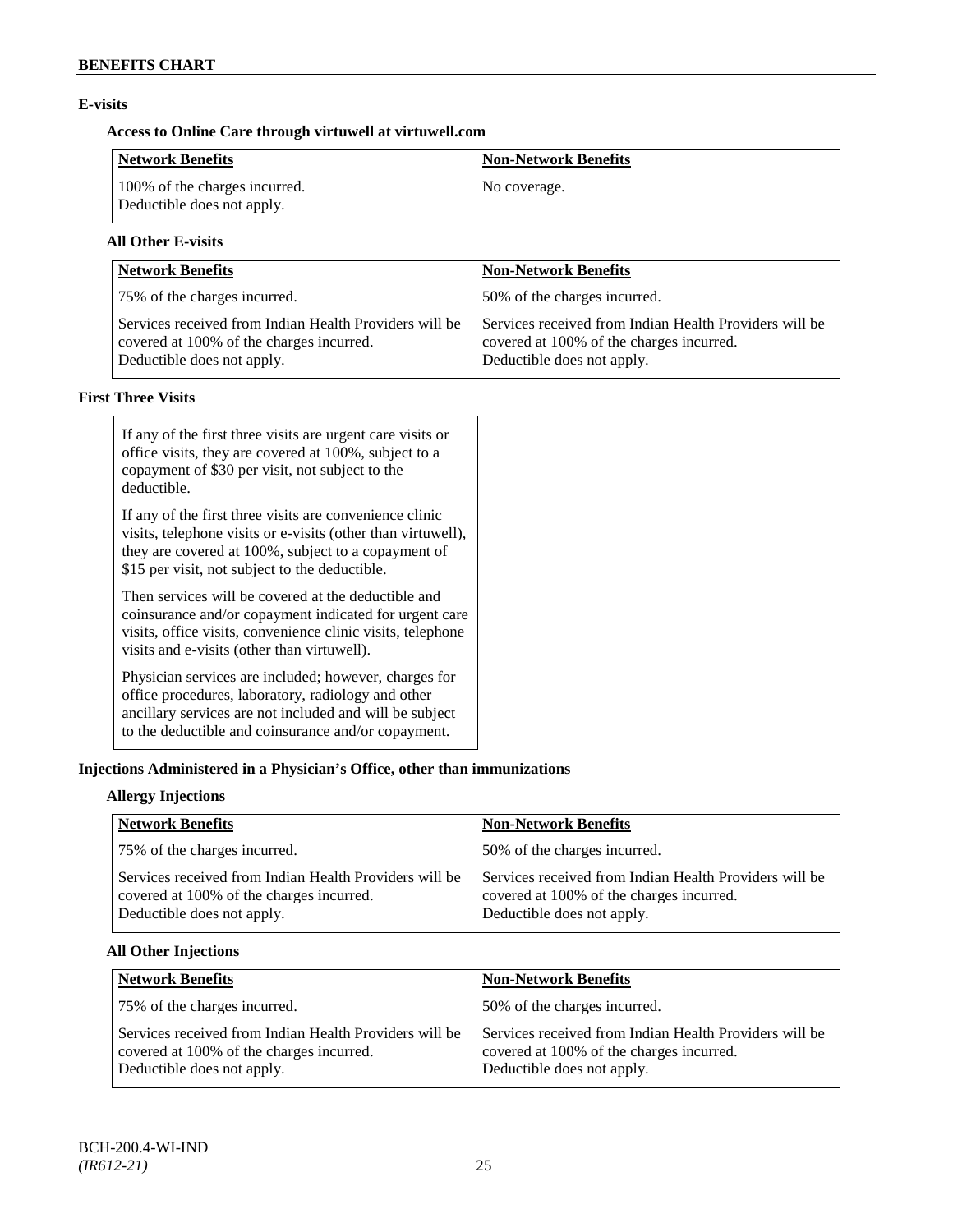# **Not Covered:**

- Court ordered treatment, except as described in this Benefits Chart. Any resulting court ordered treatment for mental health services will be subject to the Policy's requirement for medical necessity.
- See "Services Not Covered" in your Policy.

# **PEDIATRIC EYEWEAR**

# **Covered Services:**

We cover pediatric eyewear for children, subject to our medical coverage criteria. Coverage under this provision will continue until the end of the month in which the child turns age 19. We also cover low vision services. These medical policies (medical coverage criteria) are available by calling Member Services, or logging on to your "*my*HealthPartners" account at [healthpartners.com.](http://www.healthpartners.com/)

| Network Benefits                                                                                                                 | <b>Non-Network Benefits</b> |
|----------------------------------------------------------------------------------------------------------------------------------|-----------------------------|
| 75% of the charges incurred.                                                                                                     | No coverage.                |
| Services received from Indian Health Providers will be<br>covered at 100% of the charges incurred.<br>Deductible does not apply. |                             |

Limited to one pair of eyeglasses (lenses and frames), or one pair of contact lenses per calendar year.

# **Not Covered:**

- Replacement of eyeglasses or contact lenses due to loss or theft.
- Contact lenses for cosmetic purposes.
- See "Services Not Covered" in your Policy.

# **PHYSICAL THERAPY, OCCUPATIONAL THERAPY, SPEECH THERAPY AND OTHER SPECIFIED THERAPIES**

# **Covered Services:**

We cover the following physical therapy, occupational therapy and speech therapy services:

- Medically necessary rehabilitative care to correct the effects of illness or injury.
- Habilitative services rendered for congenital, developmental or medical conditions which have significantly limited the successful initiation of normal speech and normal motor development.

Massage therapy which is performed in conjunction with other treatment/modalities by a physical or occupational therapist, is part of a prescribed treatment plan and is not billed separately is covered.

We cover services provided in a clinic. We also cover physical therapy provided in an outpatient hospital facility. To see the benefit level for inpatient hospital or skilled nursing facility services, see benefits under "Inpatient Hospital and Skilled Nursing Facility Services".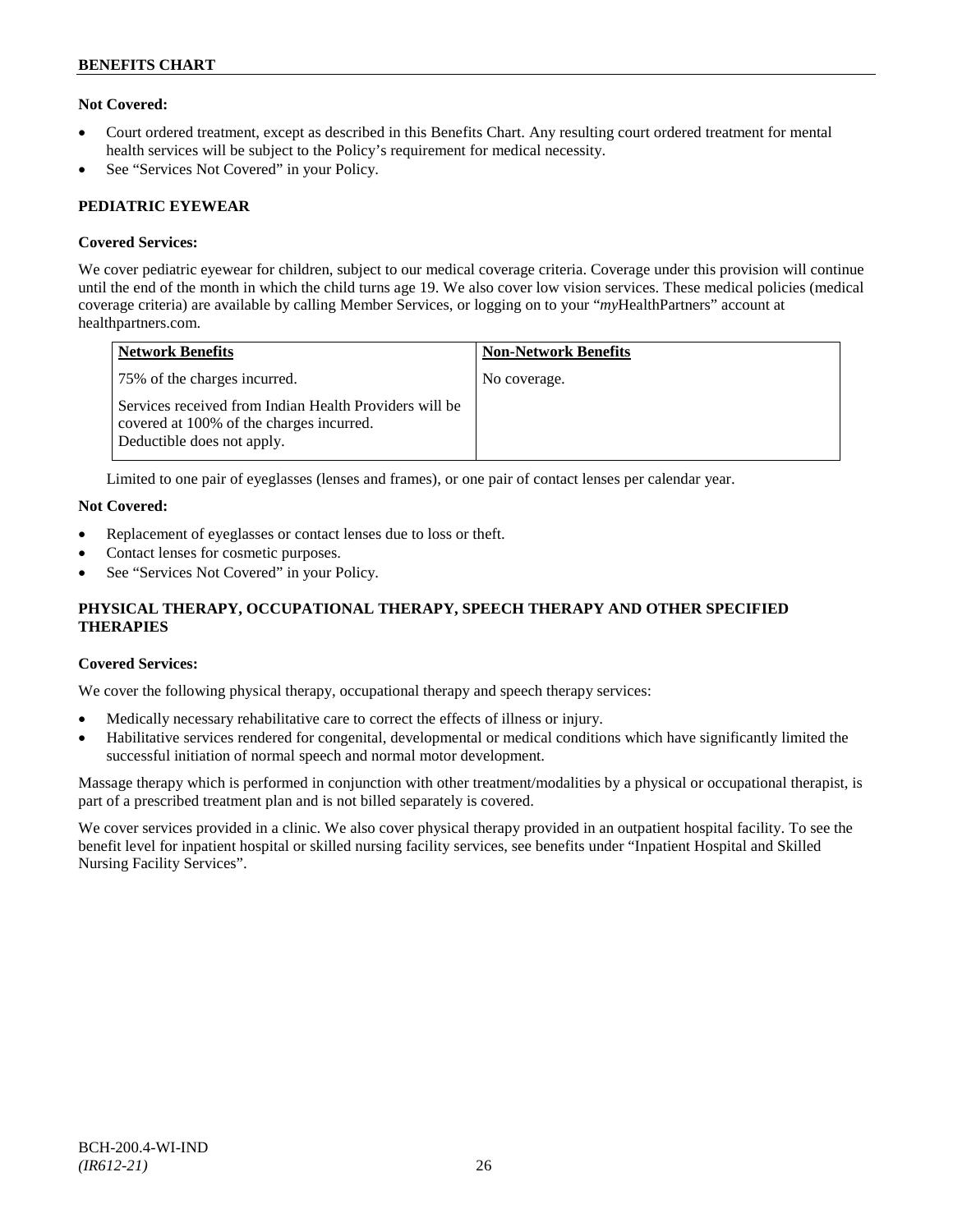# **Rehabilitative Care**

| Network Benefits                                       | <b>Non-Network Benefits</b>                            |
|--------------------------------------------------------|--------------------------------------------------------|
| 75% of the charges incurred.                           | 50% of the charges incurred.                           |
| Services received from Indian Health Providers will be | Services received from Indian Health Providers will be |
| covered at 100% of the charges incurred.               | covered at 100% of the charges incurred.               |
| Deductible does not apply.                             | Deductible does not apply.                             |
| Physical, Occupational and Speech Therapy are limited  | Physical, Occupational and Speech Therapy are          |
| to 20 visits each per calendar year.                   | limited to 20 visits each per calendar year.           |

In addition to the services provided above, we cover a minimum of:

20 visits per calendar year for pulmonary rehabilitation therapy,

36 visits per calendar year for cardiac rehabilitation therapy,

30 visits per calendar year for post-cochlear implant aural therapy,

20 visits per calendar year for cognitive rehabilitation therapy.

The maximum number of visits are combined for Network Benefits and Non-Network Benefits.

#### **Habilitative Care**

| <b>Network Benefits</b>                                | <b>Non-Network Benefits</b>                            |
|--------------------------------------------------------|--------------------------------------------------------|
| 75% of the charges incurred.                           | 50% of the charges incurred.                           |
| Services received from Indian Health Providers will be | Services received from Indian Health Providers will be |
| covered at 100% of the charges incurred.               | covered at 100% of the charges incurred.               |
| Deductible does not apply.                             | Deductible does not apply.                             |
| Physical, Occupational and Speech Therapy are limited  | Physical, Occupational and Speech Therapy are          |
| to 20 visits each per calendar year.                   | limited to 20 visits each per calendar year.           |

The maximum number of visits is combined for Network Benefits and Non-Network Benefits.

# **Not Covered:**

- Massage therapy for the purpose of comfort or convenience of the Insured.
- See "Services Not Covered" in your Policy.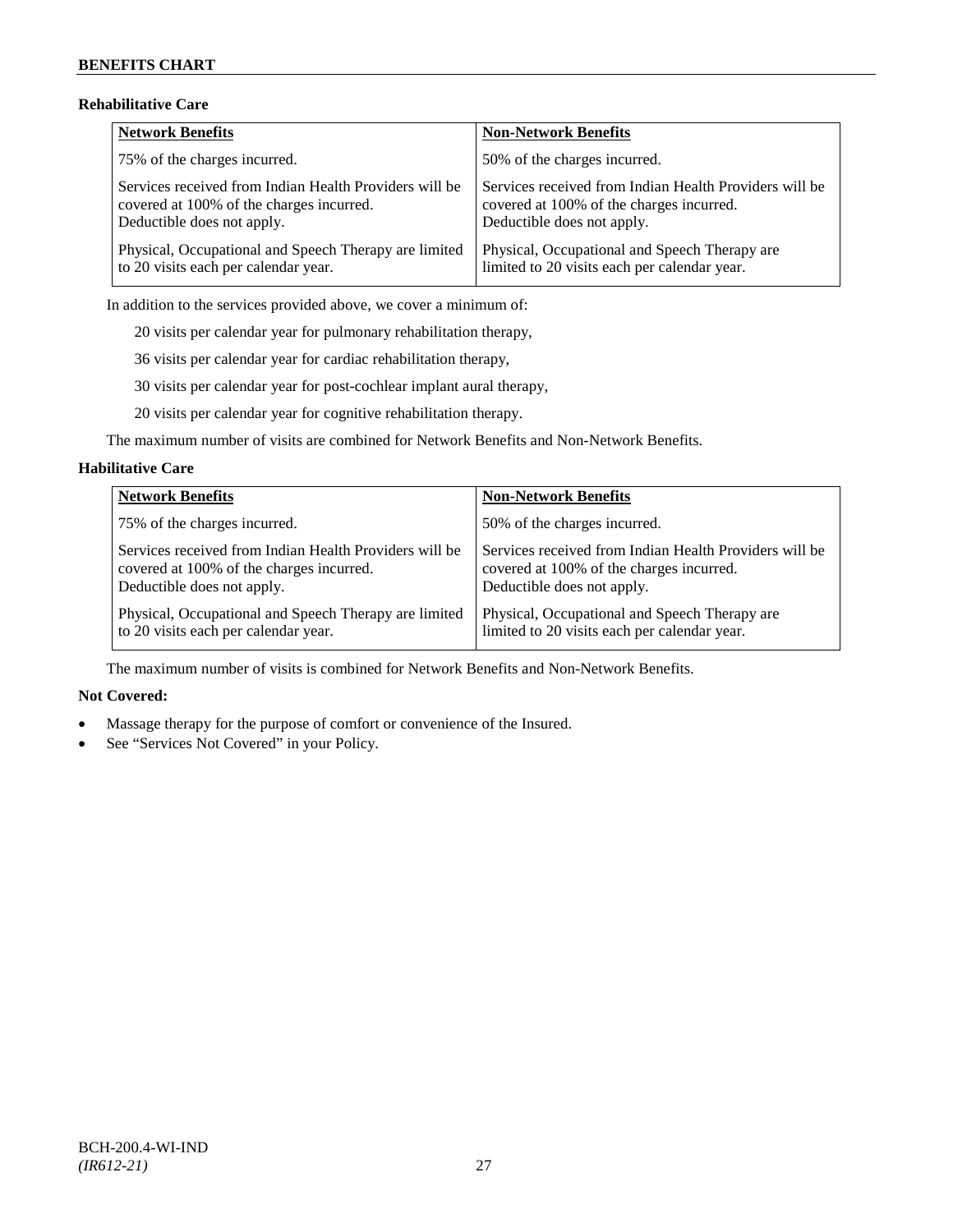# **PRESCRIPTION DRUG SERVICES**

# **Covered Services:**

We cover prescription drugs and medications that can be self-administered or are administered in a physician's office.

# **For Network Benefits, drugs and medications must be obtained at a network pharmacy.**

# **Outpatient Drugs (except as specified below)**

| <b>Network Benefits</b>                                                                                                                                                                                                                                        | <b>Non-Network Benefits</b>                                                                                                                                      |
|----------------------------------------------------------------------------------------------------------------------------------------------------------------------------------------------------------------------------------------------------------------|------------------------------------------------------------------------------------------------------------------------------------------------------------------|
| 100% of the charges incurred, subject to a copayment of<br>\$5 for generic low cost formulary drugs, and 100% of<br>the charges incurred, subject to a copayment of \$25 for<br>generic high cost formulary drugs.<br>Deductible does not apply.               | 50% of the charges incurred.<br>Services received from Indian Health Providers will be<br>covered at 100% of the charges incurred.<br>Deductible does not apply. |
| Brand name formulary drugs are covered at 75% of the<br>charges incurred.                                                                                                                                                                                      |                                                                                                                                                                  |
| Non-formulary drugs are covered at 50% of the charges<br>incurred.                                                                                                                                                                                             |                                                                                                                                                                  |
| In no event will your cost for a formulary insulin drug<br>exceed \$25. Deductible does not apply to formulary<br>insulin drugs.                                                                                                                               |                                                                                                                                                                  |
| Services received from Indian Health Providers will be<br>covered at 100% of the charges incurred.<br>Deductible does not apply.                                                                                                                               |                                                                                                                                                                  |
| Oral chemotherapy drugs are included on the<br>Specialty Drug List. However, you pay the applicable<br>outpatient drug copayment. As required by Wisconsin<br>law, your maximum copayment will not be more than<br>\$100 per prescription for a 30-day supply. |                                                                                                                                                                  |

# **Mail Order Drugs**

| <b>Network Benefits</b>                                                                                                                                                                                            | <b>Non-Network Benefits</b> |
|--------------------------------------------------------------------------------------------------------------------------------------------------------------------------------------------------------------------|-----------------------------|
| For your convenience, you may also get up to a 90-day<br>supply of outpatient prescription drugs that can be self-<br>administered through the designated mail order service.                                      | See Network Benefits.       |
| Outpatient drugs ordered through this service are<br>covered at the benefit percent and copayments shown in<br>Outpatient Drugs above.                                                                             |                             |
| New prescriptions to treat chronic conditions and trial<br>drugs will be limited to quantity limits described at the<br>end of this section. You will have to pay one copayment<br>for your initial 30-day supply. |                             |
| Specialty Drugs are not available through the mail order<br>service.                                                                                                                                               |                             |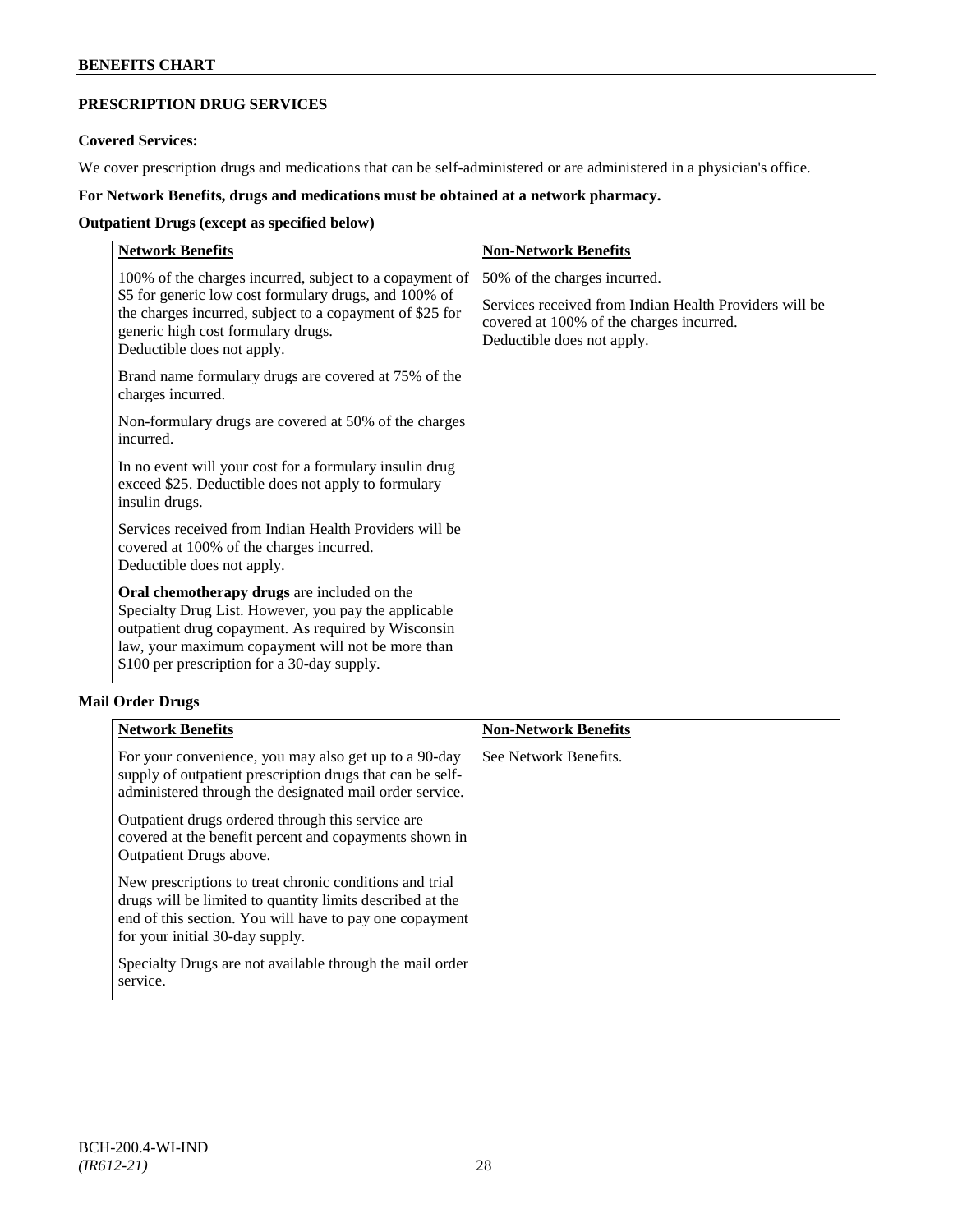# **Tobacco Cessation Drugs are covered for all FDA approved tobacco cessation drugs**

| <b>Network Benefits</b>       | <b>Non-Network Benefits</b>                                                                                                      |
|-------------------------------|----------------------------------------------------------------------------------------------------------------------------------|
| 100% of the charges incurred. | 50% of the charges incurred.                                                                                                     |
| Deductible does not apply.    | Services received from Indian Health Providers will be<br>covered at 100% of the charges incurred.<br>Deductible does not apply. |

# **Contraceptive Drugs**

| <b>Network Benefits</b>                                 | <b>Non-Network Benefits</b>                            |
|---------------------------------------------------------|--------------------------------------------------------|
| 100% of the charges incurred for formulary drugs.       | 50% of the charges incurred.                           |
| Deductible does not apply.                              | Services received from Indian Health Providers will be |
| If a physician requests that a Non-Formulary            | covered at 100% of the charges incurred.               |
| contraceptive drug be dispensed as written, the drug    | Deductible does not apply.                             |
| will be covered at 100%, not subject to the deductible. |                                                        |

# **Specialty Drugs that are Self-Administered**

| <b>Network Benefits</b>                                                                                                                                                                                                                 | <b>Non-Network Benefits</b> |
|-----------------------------------------------------------------------------------------------------------------------------------------------------------------------------------------------------------------------------------------|-----------------------------|
| 50% of the charges incurred.                                                                                                                                                                                                            | No coverage.                |
| Services received from Indian Health Providers will be<br>covered at 100% of the charges incurred.<br>Deductible does not apply.<br>Oral chemotherapy drugs are included on the<br>Specialty Drug List. However, you pay the applicable |                             |
| outpatient drug copayment. As required by Wisconsin<br>law, your maximum copayment will not be more than<br>\$100 per prescription for a 30-day supply.                                                                                 |                             |

In order for the plan to better manage available manufacturer-funded copayment assistance, copayments for certain specialty medications may vary and be set to approximate the maximum of any available manufacturer-funded copayment assistance programs. However, in no case will true out-of-pocket costs to the Insured be greater than the maximum copayment/coinsurance shown in this Benefits Chart. Manufacturer-funded copayment assistance received by an Insured will not apply to the Insured's annual deductible or out-of-pocket limit.

Specialty Drugs are limited to drugs on the Specialty Drug List and must be obtained from a designated vendor.

# **Limitations:**

- Certain drugs may require prior authorization as indicated on the Formulary. HealthPartners may require prior authorization for the drug and also the site where the drug will be provided. Certain drugs are subject to our utilization review process and quantity limits.
- Certain non-formulary drugs require prior authorization. In addition, certain drugs may be subject to any quantity limits applied as part of our trial program.
- If an Insured requests a brand name drug when there is a generic equivalent, the brand name drug will be covered up to the charge that would apply to the generic drug, minus any required copayment. If a physician requests that a brand name drug be dispensed as written, the drug will be paid at the non-formulary benefit.
- We may require Insureds to try over-the-counter (OTC) drug alternatives before approving more costly formulary prescription drugs.
- Unless otherwise specified in the Prescription Drug Services section, you may receive up to a 30-day supply per prescription.
- New prescriptions to treat certain chronic conditions are limited to a 30-day supply.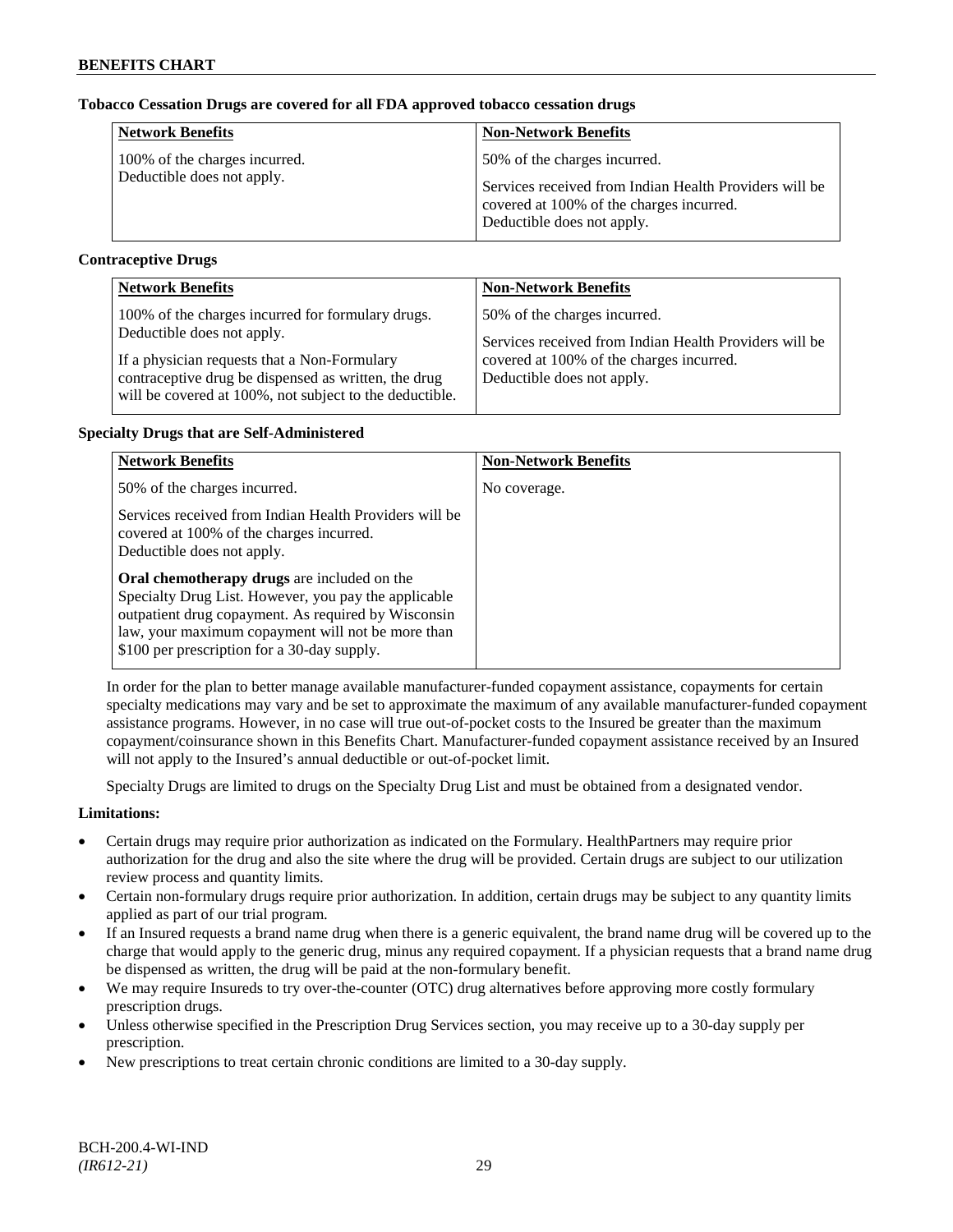- A 90-day supply will be covered and dispensed only at pharmacies that participate in our extended day supply program.
- No more than a 30-day supply of Specialty Drugs will be covered and dispensed at a time unless it's a manufacturer supplied drug that cannot be split that supplies the Insured with more than a 30-day supply.
- If a copayment is required, you must pay one copayment for each 30-day supply, or portion thereof.

# **Not Covered:**

- Replacement of prescription drugs, medications, equipment and supplies due to loss, damage or theft.
- Nonprescription (over-the-counter) drugs or medications, including, but not limited to, vitamins, supplements, homeopathic remedies, and non-FDA approved drugs, unless listed on the Formulary and prescribed by a physician or legally authorized health care provider under applicable state and federal law. This exclusion does not include over-thecounter contraceptives for women as allowed under the Affordable Care Act when the Insured obtains a prescription for the item. In addition, if the Insured obtains a prescription, this exclusion does not include aspirin to prevent cardiovascular disease for men and women of certain ages; folic acid supplements for women who may become pregnant; fluoride chemoprevention supplements for children without fluoride in their water source; and iron supplements for children age 6- 12 who are at risk for anemia.
- All drugs for the treatment of sexual dysfunction.
- All drugs for the treatment of growth deficiency.
- All drugs for the treatment of infertility.
- Medical cannabis.
- Drugs on the Excluded Drug List. The Excluded Drug List includes select drugs within a therapy class that are not eligible for coverage. This includes drugs that may be excluded for certain indications. The Excluded Drug List is available at [healthpartners.com.](http://www.healthpartners.com/)
- Drugs that are newly approved by the FDA until they are reviewed and approved by HealthPartners Pharmacy and Therapeutics Committee.
- Medical devices approved by the FDA will not be covered under the Prescription Drug Services section unless they are on our formulary. Covered medical devices are generally submitted and reimbursed under your medical benefits.
- See "Services Not Covered" in your Policy.

# **PREVENTIVE SERVICES**

#### **Applicable Definitions:**

**Routine Preventive Services** are routine healthcare services that include screenings, check-ups and counseling to prevent illness, disease or other health problems before symptoms occur.

**Diagnostic Services** are services to help a provider understand your symptoms, diagnose illness and decide what treatment may be needed. They may be the same services that are listed as preventive services, but they are being used as diagnostic services. Your provider will determine if these services are preventive or diagnostic. These services are not preventive if received as part of a visit to diagnose, manage or maintain an acute or chronic medical condition, illness or injury. When that occurs, unless otherwise indicated below, standard deductibles, copayments or coinsurance apply.

#### **Covered Services:**

We cover preventive services that meet any of the requirements under the Affordable Care Act (ACA) shown in the bulleted items below. These preventive services are covered at 100% under the Network Benefits with no deductible, copayments or coinsurance. (If a preventive service is not required by the ACA and it is covered at a lower benefit level, it will be specified below.) Preventive benefits mandated under the ACA are subject to periodic review and modification. Changes would be effective in accordance with the federal rules. Preventive services mandated by the ACA include:

- Evidence-based items or services that have in effect a rating of A or B in the current recommendations of the United States Preventive Services Task Force with respect to the individual;
- Immunizations for routine use in children, adolescents, and adults that have in effect a recommendation from the Advisory Committee on Immunization Practices of the Centers for Disease Control and Prevention with respect to the individual;
- With respect to infants, children, and adolescents, evidence-informed preventive care and screenings provided for in comprehensive guidelines supported by the Health Resources and Services Administration; and
- With respect to women, preventive care and screenings provided for in comprehensive guidelines supported by the Health Resources and Services Administration.

BCH-200.4-WI-IND *(IR612-21)* 30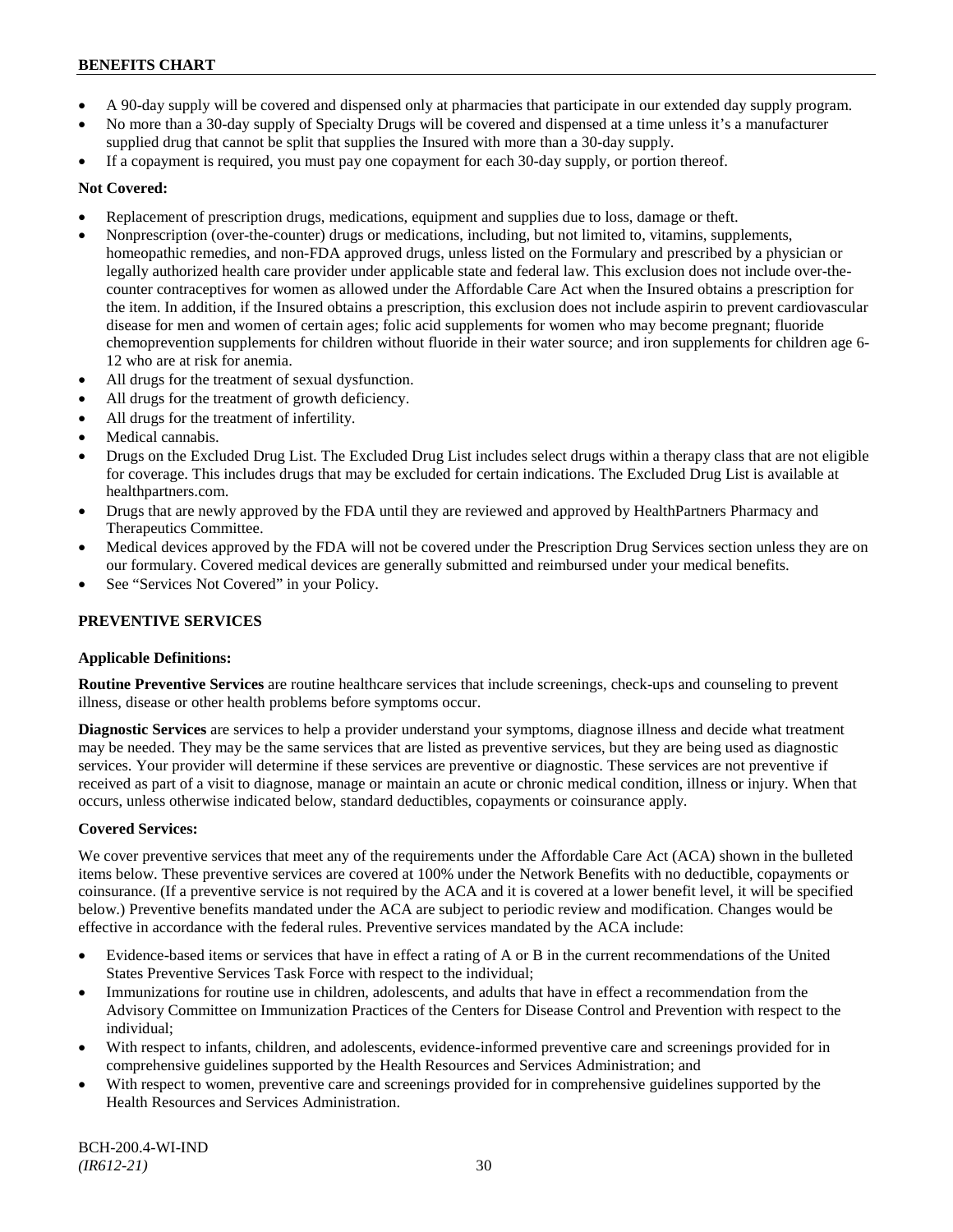Covered services are based on established medical policies, which are subject to periodic review and modification by the medical directors. These medical policies (medical coverage criteria) are available by calling Member Services, or logging on to your "*my*HealthPartners" account at [healthpartners.com.](http://www.healthpartners.com/)

### **ACA and state mandated preventive services are covered as follows:**

**Routine Health Exams and Periodic Health Assessments**. A physician or health care provider will counsel you as to how often health assessments are needed based on age, sex and health status. This includes screening and counseling for tobacco cessation and all FDA approved tobacco cessation medications including over-the-counter drugs (as shown in the Prescription Drug Services section).

| <b>Network Benefits</b>       | Non-Network Benefits                                                                                                             |
|-------------------------------|----------------------------------------------------------------------------------------------------------------------------------|
| 100% of the charges incurred. | 50% of the charges incurred.                                                                                                     |
| Deductible does not apply.    | Services received from Indian Health Providers will be<br>covered at 100% of the charges incurred.<br>Deductible does not apply. |

**Child Health Supervision Services.** This includes pediatric preventive services such as newborn screenings, appropriate immunizations, developmental assessments and laboratory services appropriate to the age of the child from birth to 72 months, and appropriate immunizations to age 18.

| <b>Network Benefits</b>                                     | <b>Non-Network Benefits</b>                                                                                                                                      |
|-------------------------------------------------------------|------------------------------------------------------------------------------------------------------------------------------------------------------------------|
| 100% of the charges incurred.<br>Deductible does not apply. | 50% of the charges incurred.<br>Services received from Indian Health Providers will be<br>covered at 100% of the charges incurred.<br>Deductible does not apply. |
|                                                             |                                                                                                                                                                  |

#### **Routine Prenatal Care and Exams**

| <b>Network Benefits</b>                                     | <b>Non-Network Benefits</b>                                                                                                                                      |
|-------------------------------------------------------------|------------------------------------------------------------------------------------------------------------------------------------------------------------------|
| 100% of the charges incurred.<br>Deductible does not apply. | 50% of the charges incurred.<br>Services received from Indian Health Providers will be<br>covered at 100% of the charges incurred.<br>Deductible does not apply. |

**Routine Postnatal Care.** This includes health exams, assessments, education and counseling relating to the period immediately after childbirth.

| <b>Network Benefits</b>                                     | <b>Non-Network Benefits</b>                                                                                                                                      |
|-------------------------------------------------------------|------------------------------------------------------------------------------------------------------------------------------------------------------------------|
| 100% of the charges incurred.<br>Deductible does not apply. | 50% of the charges incurred.<br>Services received from Indian Health Providers will be<br>covered at 100% of the charges incurred.<br>Deductible does not apply. |

**Routine Screening Procedures for Cancer.** This includes colorectal screening starting at age 50 and under age 50 for people at high risk of colorectal cancer. This also includes other cancer screenings recommended by the USPSTF with an A or B rating. Women's preventive health services below describe additional routine screening procedures for cancer.

| <b>Network Benefits</b>                                     | <b>Non-Network Benefits</b>                                                                                                                                      |
|-------------------------------------------------------------|------------------------------------------------------------------------------------------------------------------------------------------------------------------|
| 100% of the charges incurred.<br>Deductible does not apply. | 50% of the charges incurred.<br>Services received from Indian Health Providers will be<br>covered at 100% of the charges incurred.<br>Deductible does not apply. |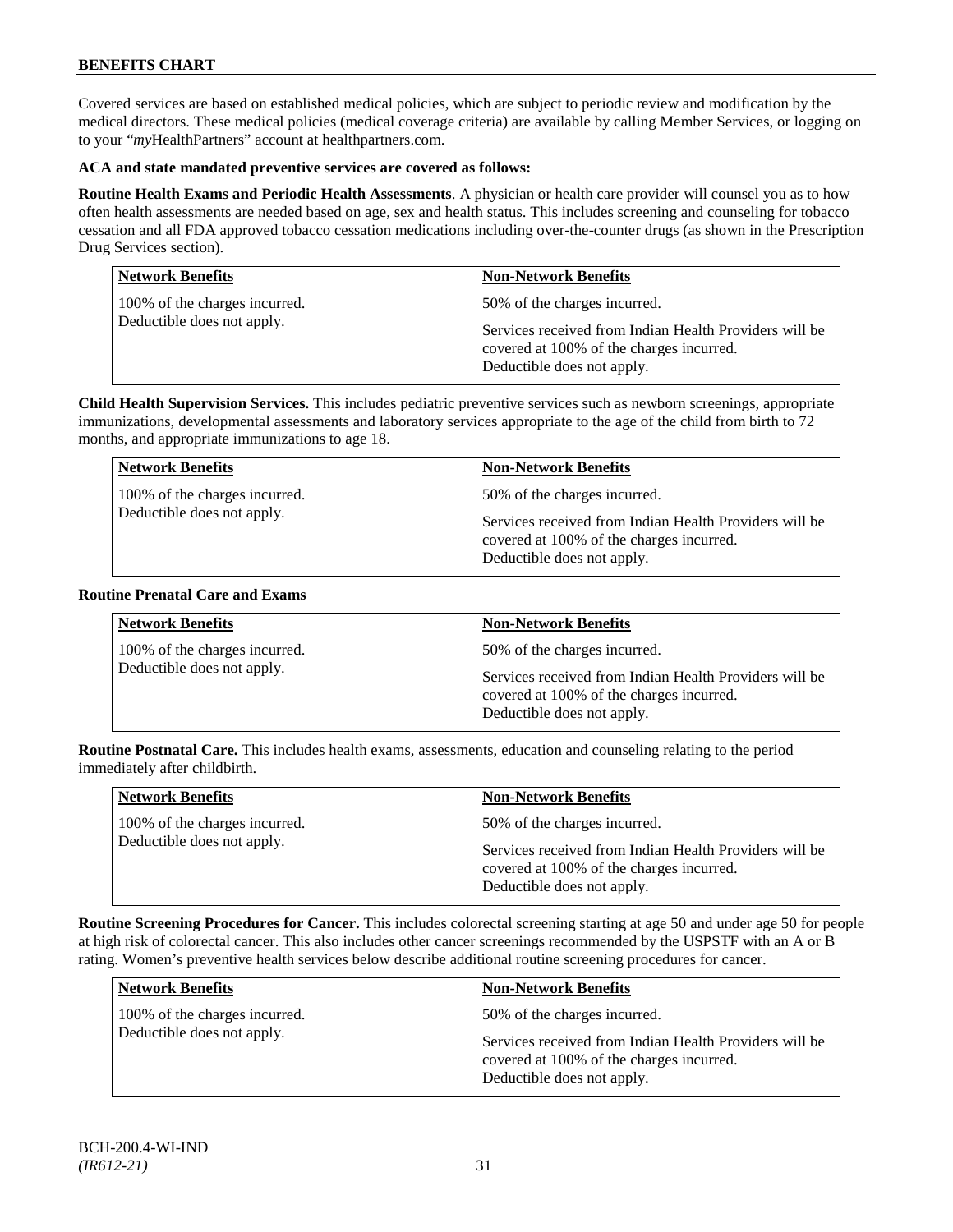# **Routine Eye and Hearing Exams for members under the age of 22**

| <b>Network Benefits</b>                                     | <b>Non-Network Benefits</b>                                                                                                                                      |
|-------------------------------------------------------------|------------------------------------------------------------------------------------------------------------------------------------------------------------------|
| 100% of the charges incurred.<br>Deductible does not apply. | 50% of the charges incurred.<br>Services received from Indian Health Providers will be<br>covered at 100% of the charges incurred.<br>Deductible does not apply. |

**Professional Voluntary Family Planning Services.** This includes services to prevent or delay a pregnancy, including counseling and education. Services must be provided by a licensed provider.

| <b>Network Benefits</b>                                     | <b>Non-Network Benefits</b>                                                                                                                                      |
|-------------------------------------------------------------|------------------------------------------------------------------------------------------------------------------------------------------------------------------|
| 100% of the charges incurred.<br>Deductible does not apply. | 50% of the charges incurred.<br>Services received from Indian Health Providers will be<br>covered at 100% of the charges incurred.<br>Deductible does not apply. |

#### **Adult Immunizations**

| <b>Network Benefits</b>       | <b>Non-Network Benefits</b>   |
|-------------------------------|-------------------------------|
| 100% of the charges incurred. | 100% of the charges incurred. |
| Deductible does not apply.    | Deductible does not apply.    |

**Women's Preventive Health Services.** This includes mammograms, screenings for cervical cancer (pap smears), breast pumps, human papillomavirus (HPV) testing, counseling for sexually transmitted infections, counseling and screening for human immunodeficiency virus (HIV), and all FDA approved contraceptive methods as prescribed by a doctor, sterilization procedures, education and counseling (see the Prescription Drug Services section for coverage of oral contraceptive drugs). We also provide genetic screening for BRCA if someone in your family has the gene or you have a diagnosis of cancer.

The U.S. Preventive Services Task Force (USPSTF) recommends screening mammography, with or without clinical breast examination (CBE), every 1-2 years for women aged 40 and older. For women age 50 and older, we cover an annual mammogram.

| <b>Network Benefits</b>                                     | <b>Non-Network Benefits</b>                                                                                                                                      |
|-------------------------------------------------------------|------------------------------------------------------------------------------------------------------------------------------------------------------------------|
| 100% of the charges incurred.<br>Deductible does not apply. | 50% of the charges incurred.<br>Services received from Indian Health Providers will be<br>covered at 100% of the charges incurred.<br>Deductible does not apply. |

**Obesity Screening and Management.** We cover obesity screening and counseling for all ages during a routine preventive care exam. If you are age 18 or older and have a body mass index of 30 or more, we also cover intensive obesity management to help you lose weight. Your primary care doctor can coordinate these services.

| <b>Network Benefits</b>       | <b>Non-Network Benefits</b>                                                                                                      |
|-------------------------------|----------------------------------------------------------------------------------------------------------------------------------|
| 100% of the charges incurred. | 50% of the charges incurred.                                                                                                     |
| Deductible does not apply.    | Services received from Indian Health Providers will be<br>covered at 100% of the charges incurred.<br>Deductible does not apply. |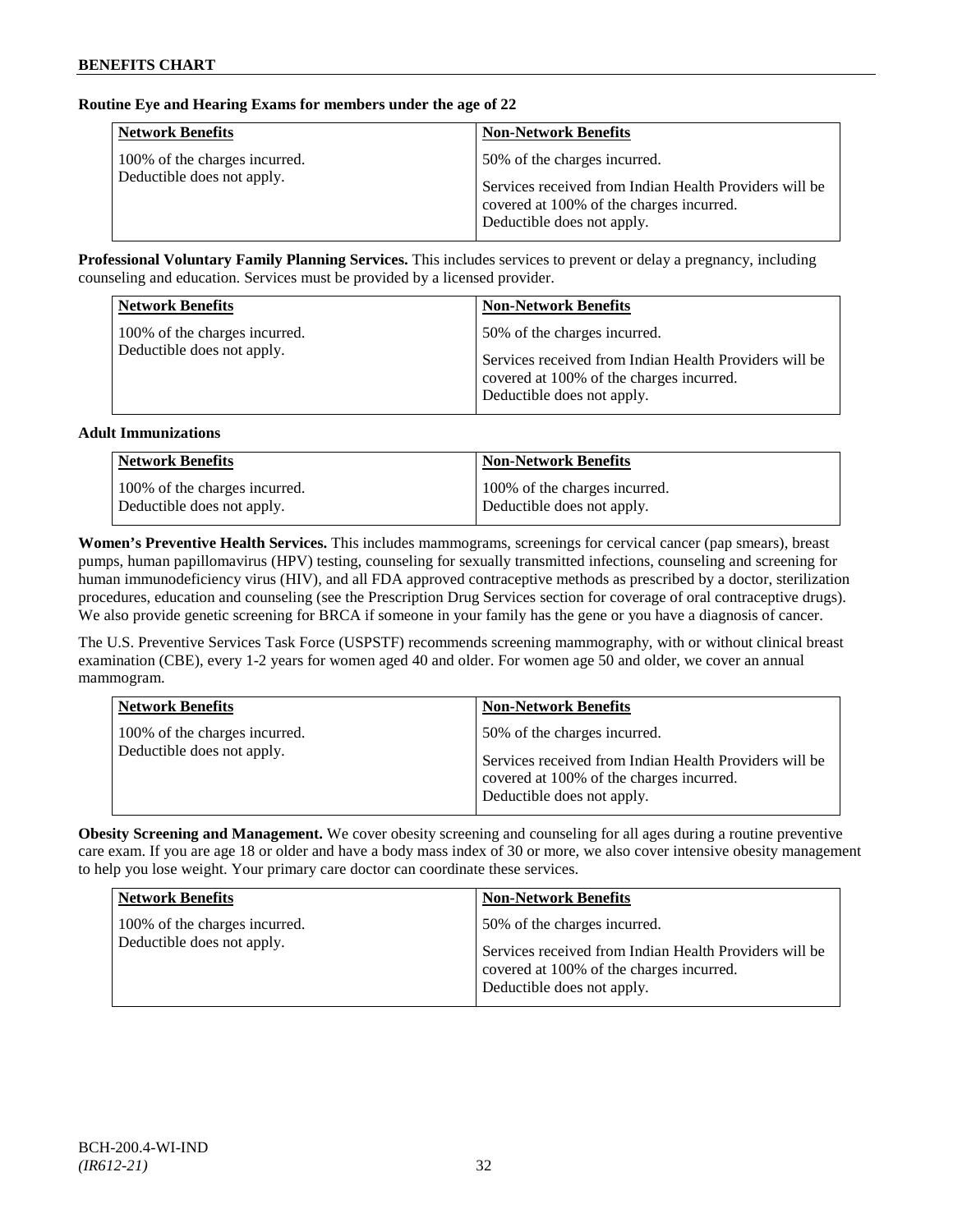**Preventive Medications.** We cover preventive medications currently recommended by USPSTF with an A or B rating if they are prescribed by your medical provider and they are listed on our Formulary. Preventive medications are subject to periodic review and modification. Changes would be effective in accordance with the federal rules and reflected in our current medical coverage criteria for preventive care services.

| <b>Network Benefits</b>       | <b>Non-Network Benefits</b>                                                                                                      |
|-------------------------------|----------------------------------------------------------------------------------------------------------------------------------|
| 100% of the charges incurred. | 50% of the charges incurred.                                                                                                     |
| Deductible does not apply.    | Services received from Indian Health Providers will be<br>covered at 100% of the charges incurred.<br>Deductible does not apply. |

# **In addition to any ACA or state mandated preventive services referenced above, we cover the following eligible preventive services:**

#### **Routine Hearing Exams for Adults Age 22 and older**

| <b>Network Benefits</b>                                                                                                          | <b>Non-Network Benefits</b>                                                                                                      |
|----------------------------------------------------------------------------------------------------------------------------------|----------------------------------------------------------------------------------------------------------------------------------|
| 75% of the charges incurred.                                                                                                     | 50% of the charges incurred.                                                                                                     |
| Services received from Indian Health Providers will be<br>covered at 100% of the charges incurred.<br>Deductible does not apply. | Services received from Indian Health Providers will be<br>covered at 100% of the charges incurred.<br>Deductible does not apply. |

**Ovarian Cancer Surveillance Tests for women who are at risk.** "At risk for ovarian cancer" means (1) having a family history that includes any of the following: one or more first-degree or second-degree relatives with ovarian cancer, clusters of female relatives with breast cancer or nonpolyposis colorectal cancer; or (2) testing positive for BRCA1 or BRCA2 mutations. "Surveillance tests for ovarian cancer" means annual screening using: CA-125 serum tumor marker testing, transvaginal ultrasound, pelvic examination or other proven ovarian cancer screening tests currently being evaluated by the federal Food and Drug Administration or by the National Cancer Institute.

| <b>Network Benefits</b>                                 | <b>Non-Network Benefits</b>                             |
|---------------------------------------------------------|---------------------------------------------------------|
| Coverage level is same as corresponding Network         | Coverage level is same as corresponding Non-Network     |
| Benefit, depending on type of service provided, such as | Benefit, depending on type of service provided, such as |
| Diagnostic Imaging Services, Laboratory Services        | Diagnostic Imaging Services, Laboratory Services        |
| Office Visits for Illness or Injury, or Preventive      | Office Visits for Illness or Injury, or Preventive      |
| Services.                                               | Services.                                               |
|                                                         |                                                         |

# **Limitations:**

• Services are not preventive if received as part of a visit to diagnose, manage or maintain an acute or chronic medical condition, illness or injury. When that occurs, unless otherwise indicated above, standard deductibles, copayments or coinsurance apply.

# **Not Covered:**

- Routine eye exams for adults age 22 and older.
- See "Services Not Covered" in your Policy.

# **TRANSPLANT SERVICES**

# **Applicable Definitions:**

**Autologous.** This is when the source of cells is from the individual's own marrow or stem cells.

**Allogeneic.** This is when the source of cells is from a related or unrelated donor's marrow or stem cells.

**Allogeneic Bone Marrow Transplant.** This is when the bone marrow is harvested from the related or unrelated donor and stored. The patient undergoes treatment which includes tumor ablation with high-dose chemotherapy and/or radiation. The bone marrow is reinfused (transplanted).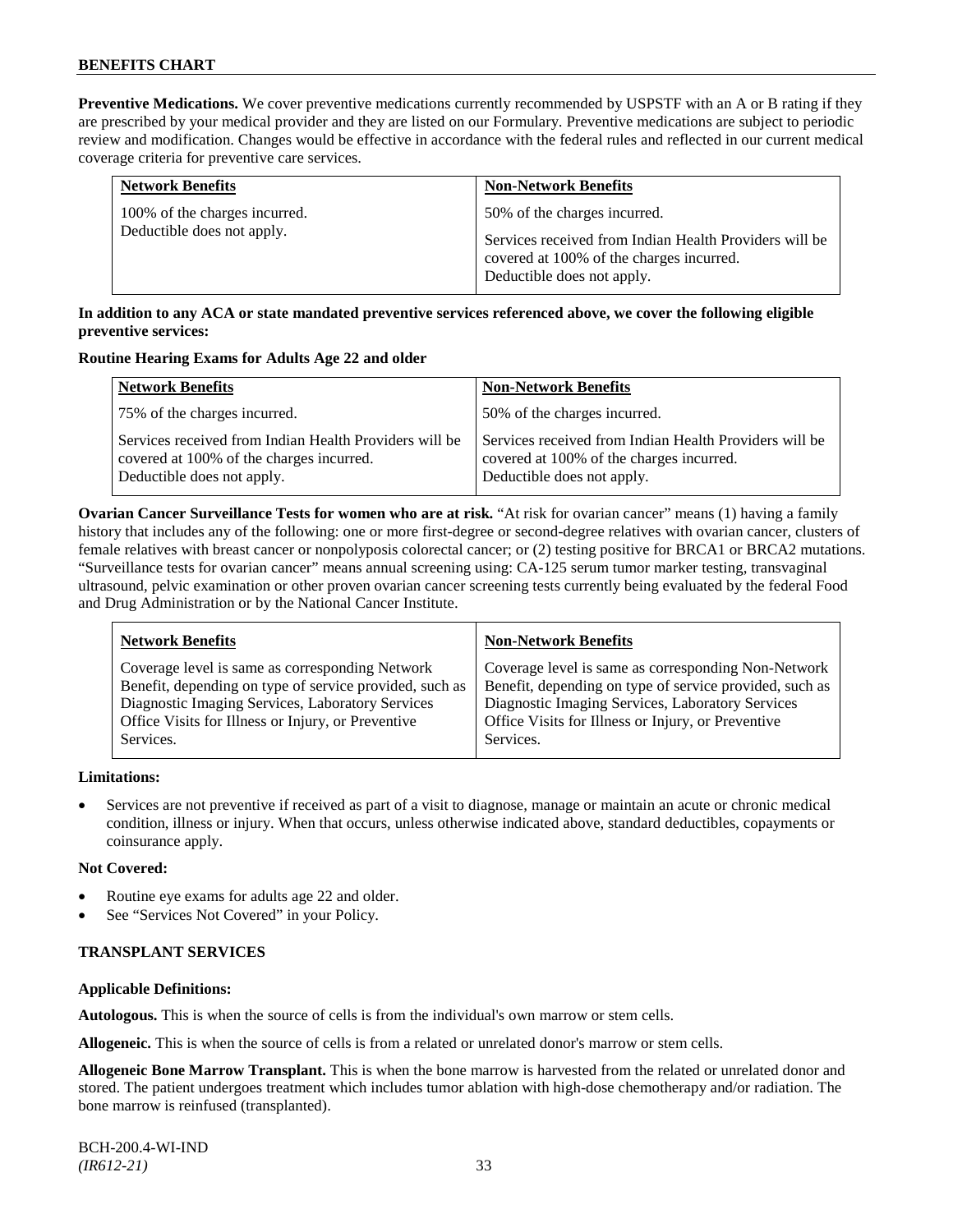**Autologous Bone Marrow Transplant.** This is when the bone marrow is harvested from the individual and stored. The patient undergoes treatment which includes tumor ablation with high-dose chemotherapy and/or radiation. The bone marrow is reinfused (transplanted).

**Autologous/Allogeneic Stem Cell Support.** This is a treatment process that includes stem cell harvest from either bone marrow or peripheral blood, tumor ablation with high-dose chemotherapy and/or radiation, stem cell reinfusion, and related care. Autologous/allogeneic bone marrow transplantation and high dose chemotherapy with peripheral stem cell rescue/support are considered to be autologous/allogeneic stem cell support.

**Designated Transplant Center.** This is any health care provider, group or association of health care providers designated by us to provide services, supplies or drugs for specified transplants for our Insureds.

**Transplant Services.** This is transplantation (including retransplants) of the human organs or tissue listed below, including all related post-surgical treatment, follow-up care and drugs and multiple transplants for a related cause. Transplant services do not include other organ or tissue transplants or surgical implantation of mechanical devices functioning as a human organ, except surgical implantation of an FDA approved Ventricular Assist Device (VAD) or total artificial heart, functioning as a temporary bridge to heart transplantation.

Prior authorization is required prior to consultation to support coordination of care and benefits.

# **Covered Services:**

We cover eligible transplant services (as defined above) while you are covered under your Policy. Transplants that will be considered for coverage are limited to the following:

- Kidney transplants for end-stage disease.
- Cornea transplants for end-stage disease.
- Heart transplants for end-stage disease.
- Lung transplants or heart/lung transplants for: (1) primary pulmonary hypertension; (2) Eisenmenger's syndrome; (3) endstage pulmonary fibrosis; (4) alpha 1 antitrypsin disease; (5) cystic fibrosis; and (6) emphysema.
- Liver transplants for: (1) biliary atresia in children; (2) primary biliary cirrhosis; (3) post-acute viral infection (including hepatitis A, hepatitis B antigen e negative and hepatitis C) causing acute atrophy or post-necrotic cirrhosis; (4) primary sclerosing cholangitis; (5) alcoholic cirrhosis; and (6) hepatocellular carcinoma.
- Allogeneic bone marrow transplants or peripheral stem cell support associated with high dose chemotherapy for : (1) acute myelogenous leukemia; (2) acute lymphocytic leukemia; (3) chronic myelogenous leukemia; (4) severe combined immunodeficiency disease; (5) Wiskott-Aldrich syndrome; (6) aplastic anemia; (7) sickle cell anemia; (8) non-relapsed or relapsed non-Hodgkin's lymphoma; (9) multiple myeloma; and (10) testicular cancer.
- Autologous bone marrow transplants or peripheral stem cell support associated with high-dose chemotherapy for: (1) acute leukemia; (2) non-Hodgkin's lymphoma; (3) Hodgkin's disease; (4) Burkitt's lymphoma; (5) neuroblastoma; (6) multiple myeloma; (7) chronic myelogenous leukemia; and (8) non-relapsed non-Hodgkin's lymphoma.
- Pancreas transplants for simultaneous pancreas-kidney transplants for diabetes, pancreas after kidney, living related segmental simultaneous pancreas kidney transplantation and pancreas transplant alone.

To receive Network Benefits, charges for transplant services must be incurred at a Designated Transplant Center.

The transplant-related treatment provided, including expenses incurred for directly related donor services, shall be subject to and in accordance with the provisions, limitations, maximums and other terms of your Policy.

Medical and hospital expenses of the donor are covered only when the recipient is an Insured and the transplant and directly related donor expenses have been prior authorized for coverage. Treatment of medical complications that may occur to the donor are not covered. Donors are not considered Insureds, and are therefore not eligible for the rights afforded to Insureds under your Policy.

The list of eligible transplant services and coverage determinations are based on established medical policies, which are subject to periodic review and modifications by the medical director.

| Network Benefits                                  | <b>Non-Network Benefits</b> |
|---------------------------------------------------|-----------------------------|
| See Network Inpatient Hospital Services Benefits. | No coverage.                |